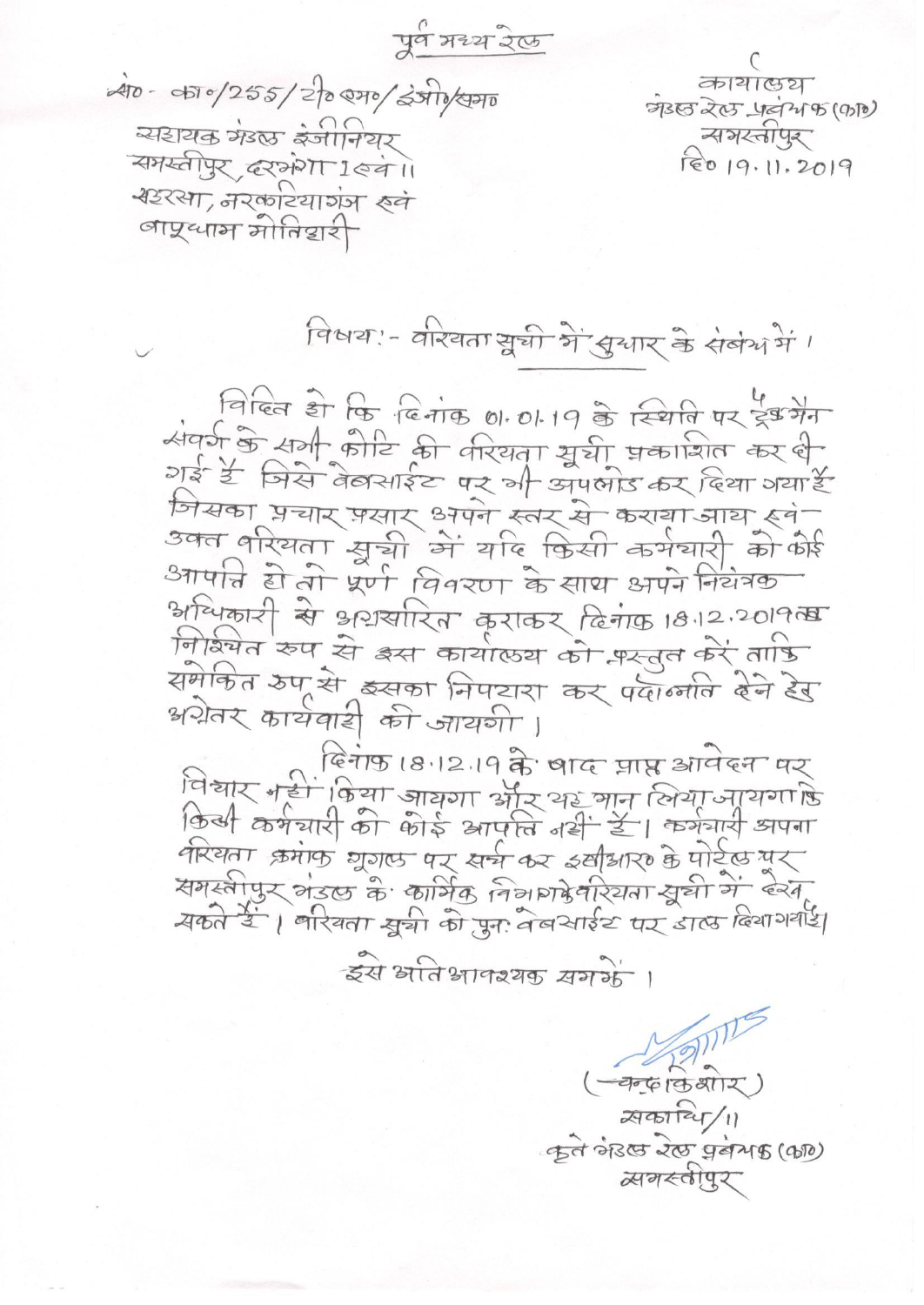### **East Central Railway**

### Office of the Divl. Railway Manager(P) Samastipur

### Post - Trackmaintainer - I Post - Trackmaintainer - I Pay Band 5200-20200 GP 2800 Level-5

Sanction 188

| SI No          | <b>Name of the Employee</b> | <b>Father's Name</b>           | Desig.   | Com<br>muni<br>ty | <b>Station</b> | <b>Date of Birth</b> | Date of<br>joining | Date of<br><b>Seniority</b> | Emp. No.    | <b>BILLUNIT</b> |
|----------------|-----------------------------|--------------------------------|----------|-------------------|----------------|----------------------|--------------------|-----------------------------|-------------|-----------------|
| $\overline{1}$ | <b>SHRI DHANAI SOREN</b>    | <b>DINA SOREN</b>              | $TM - I$ | <b>ST</b>         | <b>RXL</b>     | 06/09/1960           | 12/04/1982         | 11/6/2015                   | 27605040784 | 3006243         |
| $\overline{2}$ | <b>RAMPRIT SINGH</b>        | <b>MINILAL SINGH</b>           | T M - I  | <b>ST</b>         | <b>BMKI</b>    | 04/03/1961           | 07/01/1982         | 11/6/2015                   | 27605029995 | 3006257         |
| 3              | S CHANDRA MANDAL            | <b>MAHENDAR CHANDAR MANDAL</b> | $TM -$   | <b>ST</b>         | <b>SPJ</b>     | 01/01/1966           | 29/09/1987         | 11/6/2015                   | 27605054990 | 3006263         |
| 4              | <b>DIPNARAIN SINGH</b>      | <b>ISHWAR PRASAD SINGH</b>     | $TM - I$ | <b>ST</b>         | SGL            | 11/01/1963           | 18/02/1983         | 11/6/2015                   | 27605029983 | 3006256         |
| 5              | R.P.SINGH                   | SOREN PD. SINGH                | $TM - I$ | <b>ST</b>         | <b>SHC</b>     | 04/04/1963           | 08/01/1982         | 11/6/2015                   | 27605027603 | 3006267         |
| 6              | <b>ARUN KUMAR MANDAL</b>    | NARAYAN PD. MANDAL             | $TM -$   | <b>ST</b>         | SKI            | 20/08/1969           | 23/09/1992         | 11/6/2015                   | 27605063383 | 3006301         |
| $\overline{7}$ | R P MANDEL                  | L P MANDAL                     | $TM - I$ | <b>ST</b>         | <b>SHC</b>     | 07/03/1961           | 05/10/1982         | 11/6/2015                   | 27605028371 | 3006281         |
| 8              | <b>JAI PRAKASH MANDAL</b>   | DHANESHWAR PD, MANDAL          | TM-      | <b>ST</b>         | <b>DBG</b>     | 07/07/1961           | 16/12/1990         | 11/6/2015                   | 27605058399 | 3006244         |
| 9              | <b>NARAYN PD SINGH</b>      | DHANANJAY PD, SINGH            | T M - I  | <b>ST</b>         | <b>SHC</b>     | 30/03/1968           | 04/09/1991         | 11/6/2015                   | 27605059367 | 3006267         |
| 10             | RAM PD. MANDAL              | RADHEY PD. MANDAL              | TM-      | <b>ST</b>         | <b>BMKI</b>    | 08/01/1966           | 08/10/1991         | 11/6/2015                   | 27605059021 | 3006257         |
| 11             | <b>GANESH PD.MANDAL</b>     | SHEOCHANDAR MANDAL             | $TM - I$ | <b>ST</b>         | <b>HPO</b>     | 28/05/1968           | 08/05/1991         | 11/6/2015                   | 27605059331 | 3006262         |
| 12             | <b>DHANANJAY KUMAR</b>      | <b>RAMAYAN PRASAD</b>          | $TM - I$ | <b>ST</b>         | <b>JNR</b>     | 23/07/1971           | 16/09/1992         | 11/6/2015                   | 27605059604 | 3006255         |
| 13             | AMBIKA PD MANDAL            | YUGAL PD. MANDAL               | $TM - I$ | <b>ST</b>         | SGL            | 13/09/1968           | 02/09/1991         | 11/6/2015                   | 27605058740 | 3006256         |
| 14             | <b>NATHO</b>                | <b>KUNJI</b>                   | $TM -$   | OBC               | <b>NKE</b>     | 15/09/1959           | 01/01/1983         | 11/6/2015                   | 27610428173 | 3006250         |
| 15             | RAJESHWAR SINGH             | <b>LAXMI SINGH</b>             | T M - I  | <b>GEN</b>        | <b>NKE</b>     | 01/09/1962           | 25/03/1981         | 11/6/2015                   | 27605067352 | 3006247         |
| 16             | VISHWANATH MURMU            | MANAGER MURMU                  | T M - I  | <b>ST</b>         | SKI            | 17/02/1967           | 08/07/1993         | 11/6/2015                   | 27605059707 | 3006301         |
| 17             | <b>RAM ASHISH RAM</b>       | <b>RAM ADHAR RAM</b>           | $TM -$   | <b>SC</b>         | <b>SPJ</b>     | 16/02/1964           | 29/01/1996         | 11/6/2015                   | 27605061441 | 3006263         |
| 18             | <b>UMESH MANDAL</b>         | SURYANARAYAN MANDAL            | $TM - I$ | <b>ST</b>         | SKI            | 18/11/1972           | 28/02/1996         | 11/6/2015                   | 27605060837 | 3006301         |
| 19             | PRAMOD KUMAR SINGH          | SAHBIR PD. SINGH               | $TM - I$ | <b>ST</b>         | SKI            | 05/04/1974           | 28/02/1996         | 11/6/2015                   | 27605060849 | 3006301         |
| 20             | <b>HIT LAL MANDAL</b>       | <b>BHAGWAT MANDAL</b>          | $TM - I$ | <b>ST</b>         | <b>SPJ</b>     | 03/11/1970           | 03/01/1997         | 11/6/2015                   | 27605062226 | 3006263         |
| 21             | <b>G.P.MANDAL</b>           | JAGDISH PD. MANDAL             | $TM - I$ | <b>ST</b>         | SKI            | 01/02/1964           | 31/01/1997         | 11/6/2015                   | 27605062007 | 3006301         |
| 22             | <b>SIMON MINZ</b>           | <b>ALVISH MINZ</b>             | $TM -$   | <b>ST</b>         | SKI            | 18/01/1966           | 12/06/1997         | 11/6/2015                   | 27605062159 | 3006301         |
| 23             | <b>JITA RAM</b>             | <b>BANARSI</b>                 | T M - I  | <b>ST</b>         | <b>SHC</b>     | 06/12/1973           | 09/03/1996         | 11/6/2015                   | 27605062834 | 3006281         |
| 24             | <b>BISHWANATH SINGH</b>     | KARU PD. SINGH                 | T M -    | <b>ST</b>         | <b>BMKI</b>    | 7/6/1963             | 31/07/1996         | 11/6/2015                   | 27605060989 | 3006257         |
| 25             | SUDAM PD MANDAL             | MULI RAM MANDAL                | $TM - I$ | <b>ST</b>         | <b>NKE</b>     | 15/07/1960           | 26/12/1990         | 11/6/2015                   | 27605058715 | 3006250         |
| 26             | TRIBHUBAN RAM               | <b>DEDARNATH RAM</b>           | $TM -$   | <b>SC</b>         | <b>DBG</b>     | 18/05/1973           | 29/01/1996         | 11/6/2015                   | 27605061453 | 3006244         |
| 27             | <b>HELARIYUS MINZ</b>       | <b>MANGAL NIKOLAS MINZ</b>     | T M - I  | <b>ST</b>         | <b>JNR</b>     | 02/01/1964           | 18/11/1987         | 11/6/2015                   | 27605051587 | 3006255         |
| 28             | <b>BISHNUKANT PRASAD</b>    | <b>RAM UDGAR</b>               | T M - I  | <b>OBC</b>        | <b>RXL</b>     | 10/06/1969           | 26/07/1991         | 11/6/2015                   | 27605059422 | 3006243         |
| 29             | <b>DILIP KUMAR</b>          | <b>JAGDISH</b>                 | $TM -$   | <b>GEN</b>        | <b>SKI</b>     | 12/01/1974           | 29/08/1995         | 11/6/2015                   | 27605060813 | 3006301         |
| 30             | <b>GAUTAM KR.DAS</b>        | CHANDRAKANT DAS                | $TM - I$ | <b>GEN</b>        | <b>SKI</b>     | 10/11/1979           | 08/06/2004         | 11/6/2015                   | 27621000260 | 3006301         |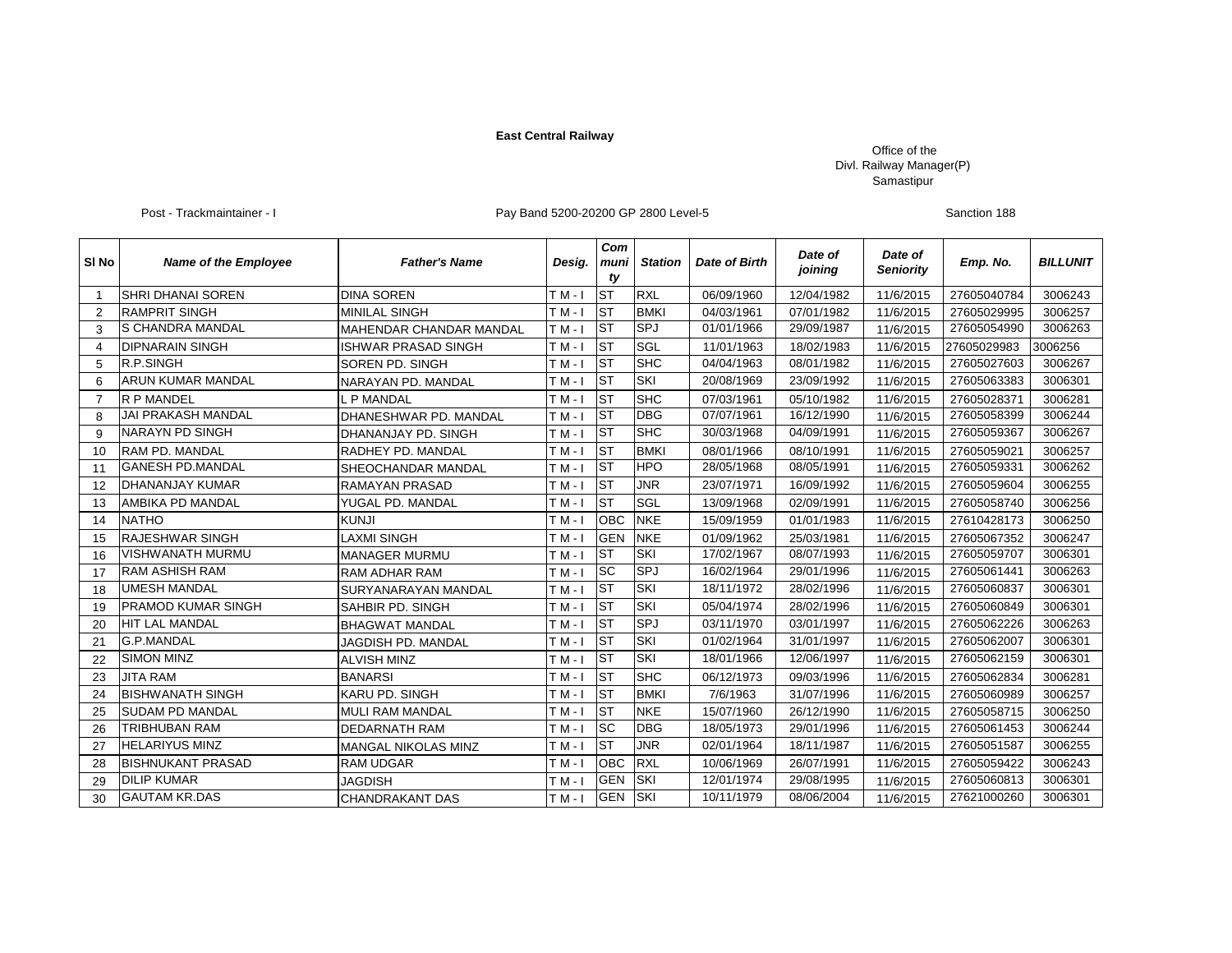| 31 | <b>LALAN KAMATI</b>       | <b>RAM KISHUN</b>      | T M - I  | <b>OBC</b>             | DBG         | 25/10/1979 | 05/08/2006 | 11/6/2015 | 27621000371 | 3006244 |
|----|---------------------------|------------------------|----------|------------------------|-------------|------------|------------|-----------|-------------|---------|
| 32 | <b>RAMDHANIMANDAL</b>     | <b>BAIJNATH MANDAL</b> | T M - I  | <b>ST</b>              | SGL         | 20/12/1975 | 03/03/1996 | 11/6/2015 | 27605061910 | 3006256 |
| 33 | N.C.MANDEL                | NIRMAL KANT MANDAL     | T M - I  | OBC                    | SGL         | 30/04/1962 | 18/12/2002 | 11/6/2015 | 27605068058 | 3006256 |
| 34 | <b>RAM NATH</b>           | THAKKAN                | T M - I  | <b>SC</b>              | <b>HPO</b>  | 02/09/1960 | 14/09/1985 | 11/6/2015 | 27605042707 | 3006262 |
| 35 | <b>MANOJ KUMAR RAM</b>    | ARJUN RAM              | T M - I  | <b>SC</b>              | <b>DBG</b>  | 18/02/1975 | 18/02/2004 | 11/6/2015 | 27621000111 | 3006244 |
| 36 | YOGENDRA PRASAD MANDAL    | <b>B P MANDAL</b>      | T M - I  | <b>ST</b>              | <b>NKE</b>  | 14/08/1967 | 29/01/1988 | 11/6/2015 | 27605054898 | 3006250 |
| 37 | RAJ KUMAR DAS             | RAM AUTAR DAS          | $TM - I$ | <b>GEN</b>             | SGL         | 19/02/1967 | 26/06/1993 | 11/6/2015 | 27605066062 | 3006256 |
| 38 | KRISHNA CHANDRA PD        | SUKHDEO                | $TM - I$ | <b>OBC</b>             | <b>BMKI</b> | 05/10/1969 | 30/12/1995 | 11/6/2015 | 27605061131 | 3006257 |
| 39 | GANDHI                    | JANAK RAI              | T M - I  | <b>OBC</b>             | SGL         | 15/02/1959 | 30/07/1997 | 11/6/2015 | 27605063103 | 3006256 |
| 40 | RAMESH KUMAR SAH          | GAYA                   | T M - I  | <b>OBC</b>             | <b>BMKI</b> | 01/03/1980 | 17/03/1998 | 11/6/2015 | 27605291434 | 3006257 |
| 41 | DHARAMDEO PRASAD MANADAL  | SHITAL PD. MANDAL      | T M - I  | <b>ST</b>              | <b>SHC</b>  | 02/02/1965 | 07/12/1990 | 11/6/2015 | 27605055880 | 3006281 |
| 42 | RAJENDRA DAS              | PALLU                  | T M - I  | <b>OBC</b>             | <b>SHC</b>  | 01/01/1974 | 16/12/1995 | 11/6/2015 | 27605061880 | 3006281 |
| 43 | NANDU SAH                 | LAXMI                  | T M - I  | <b>OBC</b>             | <b>SHC</b>  | 18/01/1971 | 12/04/1996 | 11/6/2015 | 27608138473 | 3006281 |
| 44 | PHULO SHARMA              | LAL MOHAR SHARMA       | $TM - I$ | <b>OBC</b>             | <b>SHC</b>  | 02/01/1965 | 17/12/2002 | 11/6/2015 | 27605067730 | 3006281 |
| 45 | APURB KUMAR ROY           | ANIL CHANDRA RAI       | T M - I  | <b>GEN</b>             | <b>SHC</b>  | 15/04/1972 | 19/12/2002 | 11/6/2015 | 27605067996 | 3006281 |
| 46 | <b>CHHOTE LAL MARANDI</b> | <b>BHADO MARANDI</b>   | T M - I  | <b>ST</b>              | <b>BNKI</b> | 2/3/1963   | 11/12/1990 | 11/6/2015 | 27605065598 | 3006284 |
| 47 | <b>RINCHU HEMBRAM</b>     | HARI CHARAN HEMBRAM    | T M - I  | <b>ST</b>              | <b>BNKI</b> | 25/11/1971 | 3/3/1996   | 11/6/2015 | 27605061908 | 3006284 |
| 48 | BISHWANATH BAITHA         | <b>SHIV RAJ</b>        | T M - I  | <b>SC</b>              | <b>BMKI</b> | 27/02/1965 | 07/07/1984 | 11/6/2015 | 27605034942 | 3006257 |
| 49 | LALAN RAM                 | TILAKDHARI RAM         | $TM - I$ | <b>SC</b>              | <b>BMKI</b> | 05/09/1969 | 27/11/1993 | 11/6/2015 | 27605059975 | 3006257 |
| 50 | <b>BISHNU DEO YADAV</b>   | <b>BASUDEO YADAV</b>   | $TM - I$ | OBC                    | <b>SKI</b>  | 02/08/1964 | 20/03/1991 | 11/6/2015 | 27605059719 | 3006301 |
| 51 | LALMOHAN TUDDU            | SONA RAM TUDDU         | T M - I  | <b>ST</b>              | <b>SHC</b>  | 22/05/1961 | 21/12/1989 | 19-01-18  | 27605058510 | 3006267 |
| 52 | <b>BARKOO MURMUR</b>      | SARJUG MURMU           | T M - I  | <b>ST</b>              | <b>SHC</b>  | 05/01/1960 | 07/11/1982 | 19-01-18  | 27605033494 | 3006267 |
| 53 | SHALI GARAM SINGH         | GOVIND PD. SINGH       | $TM - I$ | <b>ST</b>              | <b>BMKI</b> | 06/01/1961 | 17/06/1988 | 19-01-18  | 27605056100 | 3006257 |
| 54 | MD.HAROON                 | MD. JAN                | T M - I  | <b>GEN</b>             | <b>NKE</b>  | 10/01/1961 | 08/07/1979 | 19-01-18  | 27605029247 | 3006247 |
| 55 | SHEONARAIN PASWAN         | <b>BISHESHWAR</b>      | T M - I  | <b>SC</b>              | <b>BNKI</b> | 27/07/1963 | 27/02/1982 | 19-01-18  | 27605032430 | 3006284 |
| 56 | RAMADHAR RAM              | <b>BISHUNI RAM</b>     | $TM - I$ | <b>SC</b>              | <b>RXL</b>  | 17/03/1962 | 26/03/1981 | 19-01-18  | 27605031734 | 3006243 |
| 57 | DHANRAAJ                  | HIRA RAI               | T M - I  | <b>OBC</b>             | <b>RXL</b>  | 01/10/1965 | 20/07/1988 | 19-01-18  | 27605059434 | 3006243 |
| 58 | <b>CHANDRADEV SINGH</b>   | SITAVI PRASAD          | T M - I  | <b>ST</b>              | <b>RXL</b>  | 26/03/1962 | 28/12/1990 | 19-01-18  | 27605059409 | 3006243 |
| 59 | LAL BAHADUR               | <b>BHUJHAWAN</b>       | T M - I  | <b>SC</b>              | <b>JNR</b>  | 15/08/1959 | 04/05/1979 | 19-01-18  | 27605026969 | 3006255 |
| 60 | <b>MAHENDRA BHAGAT</b>    | MATAR                  | $TM - I$ | <b>OBC</b>             | <b>DBG</b>  | 20/08/1960 | 26/02/1981 | 19-01-18  | 27605026349 | 3006244 |
| 61 | RAMESHWAR TUDOO           | KOLAI TUDDU            | $TM - I$ | <b>ST</b>              | <b>NKE</b>  | 06/04/1962 | 31/03/1989 | 19-01-18  | 27605067431 | 3006250 |
| 62 | <b>SUKDEO</b>             | FEKU                   | T M - I  | <b>SC</b>              | <b>RXL</b>  | 05/04/1960 | 28/04/1991 | 19-01-18  | 27605050789 | 3006243 |
| 63 | <b>NARAYAN URAON</b>      | HAREKRISHAN URAON      | T M - I  | <b>ST</b>              | <b>JNR</b>  | 03/05/1969 | 03/04/1996 | 19-01-18  | 27605060862 | 3006255 |
| 64 | <b>MD SADIK</b>           | NEWAJ ALI              | T M - I  | <b>GEN</b>             | <b>SHC</b>  | 05/01/1960 | 23/12/1980 | 19-01-18  | 27605031436 | 3006281 |
| 65 | RAMJANI                   | <b>SULTAN</b>          | T M - I  | <b>GEN</b>             | <b>SHC</b>  | 02/07/1965 | 30/06/1985 | 19-01-18  | 27605040097 | 3006281 |
| 66 | <b>MANI KUMAR THAPA</b>   | JAS BAHADUR THAPA      | T M - I  | OBC                    | <b>BMKI</b> | 01/02/1965 | 29/12/1994 | 19-01-18  | 27605066580 | 3006257 |
| 67 | <b>NATHUNU KAMTI</b>      | RAVI KAMTI             | T M - I  | OBC                    | <b>SKI</b>  | 12/03/1961 | 01/08/1981 | 19-01-18  | 27605039149 | 3006301 |
| 68 | RAM DEO PASWAN            | <b>GARIB PASWAN</b>    | T M - I  | <b>SC</b>              | SKI         | 15/01/1960 | 29/07/1996 | 19-01-18  | 27605062135 | 3006301 |
| 69 | <b>MAHESH</b>             | <b>NATHUNI</b>         | T M - I  | $\overline{\text{sc}}$ | <b>JNR</b>  | 02/09/1959 | 28/04/1986 | 19-01-18  | 27605037633 | 3006255 |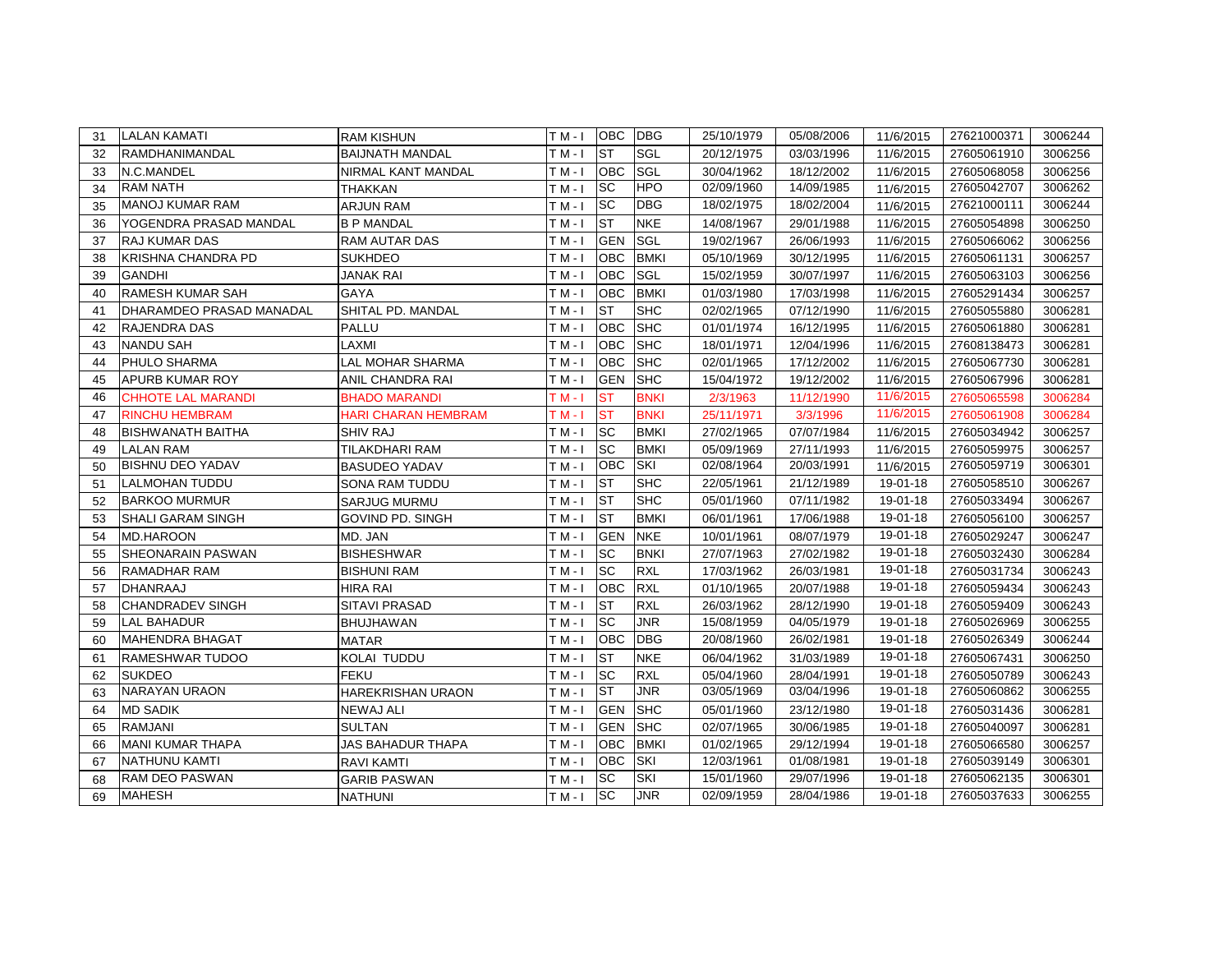| 70  | <b>NUNULAL PODDAR</b>    | <b>RAM BILASH</b>     | T M - I  | <b>OBC</b> | <b>HPO</b>  | 04/05/1961 | 31/01/1981 | 19-01-18 | 27605039757 | 3006262 |
|-----|--------------------------|-----------------------|----------|------------|-------------|------------|------------|----------|-------------|---------|
| 71  | RAJA YADAV               | SARYUG                | T M - I  | OBC        | <b>JNR</b>  | 01/01/1961 | 01/04/1980 | 19-01-18 | 27605027019 | 3006255 |
| 72  | <b>KUNKUN</b>            | <b>SADHU</b>          | T M - I  | <b>SC</b>  | <b>JNR</b>  | 15/03/1959 | 21/08/1990 | 19-01-18 | 27605059197 | 3006255 |
| 73  | KRIPAL SINGH             | PATTU SINGH           | T M - I  | <b>ST</b>  | <b>SKI</b>  | 07/08/1966 | 03/01/1997 | 19-01-18 | 27605062240 | 3006301 |
| 74  | <b>BANO</b>              | <b>CHARITAR</b>       | T M - I  | <b>SC</b>  | <b>BNKI</b> | 12/07/1959 | 24/10/1984 | 19-01-18 | 27605040127 | 3006284 |
| 75  | <b>KRISHNA SAFI</b>      | <b>FAKIRA</b>         | $TM - I$ | <b>SC</b>  | <b>JNR</b>  | 13/12/1976 | 07/06/1996 | 19-01-18 | 27605061787 | 3006255 |
| 76  | RAM BILASH               | <b>RAM RUP</b>        | $TM - I$ | OBC        | SPJ         | 04/10/1962 | 19/08/1993 | 19-01-18 | 27605065926 | 3006263 |
| 77  | SIKANDAR YADAV           | CHHEDAMI              | $TM - I$ | OBC        | <b>SHC</b>  | 02/05/1963 | 07/11/1982 | 19-01-18 | 27605065628 | 3006281 |
| 78  | SONA MARANDI             | RUPAN MARANDI         | $TM - I$ | <b>ST</b>  | <b>JNR</b>  | 16/03/1963 | 27/04/1988 | 19-01-18 | 27605055003 | 3006255 |
| 79  | RAM CHANDRA SHARMA       | JIBO                  | T M - I  | <b>OBC</b> | <b>SHC</b>  | 02/04/1961 | 14/03/1981 | 19-01-18 | 27605033007 | 3006267 |
| 80  | FANILAL ORAON            | RAM KHELAWAN          | T M - I  | <b>ST</b>  | <b>BNKI</b> | 25/01/1964 | 11/04/1988 | 19-01-18 | 27605058636 | 3006284 |
| 81  | RAMDEO YADAV             | UTTAM RAI             | T M - I  | OBC        | <b>JNR</b>  | 21/11/1972 | 08/06/1996 | 19-01-18 | 27605062251 | 3006255 |
| 82  | RAMASHRY JHA             | KUSHO JHA             | T M - I  | <b>GEN</b> | <b>NKE</b>  | 03/02/1971 | 11/01/1995 | 19-01-18 | 27605060412 | 3006247 |
| 83  | <b>SHAKEEL AHMAD</b>     | SHEKH ABU JAFFAR      | $TM - I$ | <b>GEN</b> | SGL         | 18/05/1965 | 01/07/1995 | 19-01-18 | 27605060655 | 3006256 |
| 84  | RAJ KUMAR VERMA          | JAIKANT PD. VERMA     | T M - I  | <b>GEN</b> | <b>DBG</b>  | 15/03/1966 | 27/08/1995 | 19-01-18 | 27605061404 | 3006244 |
| 85  | REYAZUL                  | ANISH                 | T M - I  | <b>GEN</b> | <b>NKE</b>  | 04/05/1967 | 02/09/1992 | 19-01-18 | 27605059630 | 3006247 |
| 86  | <b>DAMODAR</b>           | BISHUNDEO             | T M - I  | <b>OBC</b> | <b>SHC</b>  | 10/09/1959 | 01/01/1983 | 19-01-18 | 27610427077 | 3006267 |
| 87  | <b>MD USMAN</b>          | AMIRUDDIN             | T M - I  | <b>GEN</b> | <b>SHC</b>  | 08/07/1960 | 08/11/1982 | 19-01-18 | 27605028449 | 3006281 |
| 88  | HAFIZ                    | CHANCHAL              | T M - I  | <b>GEN</b> | <b>NKE</b>  | 17/11/1968 | 30/06/1993 | 19-01-18 | 27605060400 | 3006247 |
| 89  | AYODHI                   | THAKKO                | $TM - I$ | <b>SC</b>  | <b>JNR</b>  | 01/11/1959 | 04/05/1997 | 19-01-18 | 27605062020 | 3006255 |
| 90  | SHIVNATH URAUN           | <b>BHIKHARI URAON</b> | T M - I  | <b>ST</b>  | <b>NKE</b>  | 10/08/1961 | 24/10/1987 | 19-01-18 | 27605054874 | 3006250 |
| 91  | RAM CHANDRA URAW         | PATI URAON            | T M - I  | <b>ST</b>  | <b>NKE</b>  | 10/12/1961 | 20/10/1987 | 19-01-18 | 27605046907 | 3006250 |
| 92  | BIKRAM RAM               | RAMASHISH RAM         | $TM - I$ | <b>SC</b>  | <b>BMKI</b> | 09/01/1971 | 01/07/1997 | 19-01-18 | 27605063905 | 3006257 |
| 93  | SUBODH KUMAR PRASAD      | RAJESHWAR PD.         | T M - I  | <b>GEN</b> | <b>BMKI</b> | 20/11/1970 | 28/12/1994 | 19-01-18 | 27605061106 | 3006257 |
| 94  | <b>MD ISRAFIL</b>        | EDRIS                 | T M - I  | <b>GEN</b> | <b>SKI</b>  | 01/01/1969 | 02/01/1995 | 19-01-18 | 27605060618 | 3006301 |
| 95  | PARMANAND                | <b>ADHIKLAL</b>       | $TM - I$ | OBC        | <b>HPO</b>  | 02/01/1962 | 01/01/1984 | 19-01-18 | 27610431068 | 3006262 |
| 96  | JITENDRA KUMAR           | HARILAL MAHTO         | T M - I  | OBC        | SGL         | 06/01/1972 | 31/07/1993 | 19-01-18 | 27605059446 | 3006256 |
| 97  | <b>BALRAM</b>            | DEONARAYAN            | T M - I  | <b>GEN</b> | SGL         | 04/02/1959 | 16/05/1997 | 19-01-18 | 27605063243 | 3006256 |
| 98  | <b>JAI MANGAL BAITTA</b> | <b>BRIKSH BAITHA</b>  | T M - I  | <b>SC</b>  | <b>JNR</b>  | 25/04/1965 | 24/07/1997 | 19-01-18 | 27605062950 | 3006255 |
| 99  | RANJEET PASWAN           | SURESH                | T M - I  | <b>SC</b>  | <b>SKI</b>  | 05/10/1979 | 18/06/2005 | 19-01-18 | 27621000258 | 3006301 |
| 100 | <b>SUBHAS C YADAV</b>    | <b>BASUDEO YADAV</b>  | $TM - I$ | <b>OBC</b> | <b>SHC</b>  | 06/04/1965 | 17/01/1994 | 19-01-18 | 27605060448 | 3006281 |
| 101 | <b>SOHAN</b>             | <b>DHANIK LAL</b>     | T M - I  | <b>OBC</b> | <b>BNKI</b> | 15/06/1961 | 13/11/1985 | 19-01-18 | 27608138308 | 3006284 |
| 102 | KRISHNA RAI              | FUDDI RAI             | T M - I  | <b>OBC</b> | SPJ         | 10/12/1963 | 17/12/2002 | 19-01-18 | 27605067960 | 3006263 |
| 103 | RAM PRAKASH MAHTO        | SURAJ                 | T M - I  | <b>OBC</b> | <b>BNKI</b> | 01/02/1964 | 17/12/2002 | 19-01-18 | 27605068022 | 3006284 |
| 104 | <b>SUSHIL KUMAR LAL</b>  | MAHBIR PD.            | T M - I  | <b>OBC</b> | <b>BNKI</b> | 04/01/1965 | 17/12/2002 | 19-01-18 | 27605067844 | 3006284 |
| 105 | PRADEEP KUMAR DEY        | SADHAN KR. DEY        | T M - I  | <b>GEN</b> | <b>BNKI</b> | 25/01/1965 | 17/12/2002 | 19-01-18 | 27605067900 | 3006284 |
| 106 | <b>FAGUNI SAHANI</b>     | <b>CHALITAR</b>       | T M - I  | OBC        | SPJ         | 16/02/1971 | 11/06/1994 | 19-01-18 | 27605062585 | 3006263 |
| 107 | <b>SITA RAM</b>          | <b>SOGARATH</b>       | T M - I  | OBC        | <b>SPJ</b>  | 03/12/1976 | 27/08/1995 | 19-01-18 | 27605065940 | 3006263 |
| 108 | <b>UMESH</b>             | JAGROOP               | T M - I  | <b>OBC</b> | <b>HPO</b>  | 20/02/1960 | 01/01/1984 | 19-01-18 | 27610430374 | 3006262 |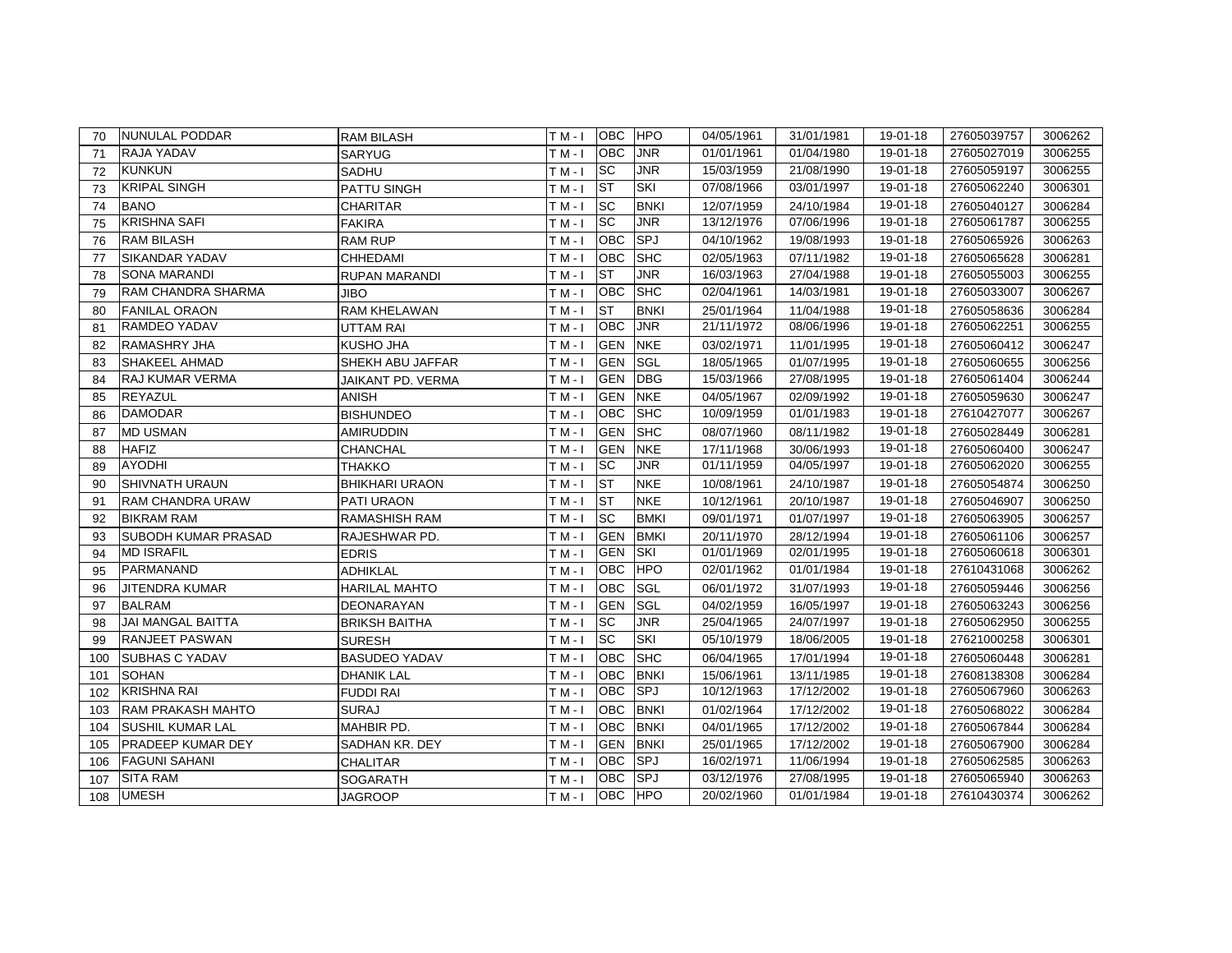| 109 | <b>AMAR NATH SINGH</b>     | <b>RAM PRATAP SINGH</b>  | $TM - I$ | <b>GEN</b> | <b>HPO</b>  | 02/05/1959 | 01/01/1983 | 19-01-18 | 27610428057 | 3006262 |
|-----|----------------------------|--------------------------|----------|------------|-------------|------------|------------|----------|-------------|---------|
| 110 | <b>SHIVSAGARYADAV</b>      | <b>BINO YADAV</b>        | T M - I  | OBC        | <b>HPO</b>  | 15/07/1970 | 29/01/2004 | 19-01-18 | 27621000277 | 3006262 |
| 111 | <b>SURESH MANDAL</b>       | <b>ASHARFI</b>           | T M - I  | OBC        | <b>JNR</b>  | 15/01/1965 | 25/06/1984 | 19-01-18 | 27605038030 | 3006255 |
| 112 | <b>RAMDEO PASWAN</b>       | <b>HARKAN PASWAN</b>     | $TM - I$ | <b>SC</b>  | <b>HPO</b>  | 01/01/1960 | 01/01/1984 | 19-01-18 | 27605063978 | 3006262 |
| 113 | <b>BHOGENDRA SHARMA</b>    | <b>MUNNILAL</b>          | T M - I  | OBC        | <b>JNR</b>  | 15/01/1972 | 30/06/1994 | 19-01-18 | 27605060217 | 3006255 |
| 114 | <b>PREM SUNDER YADAV</b>   | RAM PD. YADAV            | T M - I  | <b>OBC</b> | <b>RXL</b>  | 08/10/1972 | 11/02/1995 | 19-01-18 | 27605067261 | 3006243 |
| 115 | <b>MD FULSHRIF</b>         | <b>JUMRATI</b>           | T M - I  | <b>GEN</b> | <b>RXL</b>  | 05/10/1962 | 31/08/1992 | 19-01-18 | 27605059677 | 3006243 |
| 116 | <b>RAMESHWAR RAI</b>       | <b>FAGUNI</b>            | T M - I  | OBC        | <b>DBG</b>  | 06/08/1961 | 02/12/1981 | 19-01-18 | 27605039113 | 3006244 |
| 117 | <b>CHANO</b>               | <b>BALO</b>              | T M - I  | OBC        | <b>HPO</b>  | 05/05/1960 | 01/01/1983 | 19-01-18 | 27610428112 | 3006262 |
| 118 | SHATRUGHAN RAI             | <b>KAILASH RAI</b>       | T M - I  | OBC        | <b>DBG</b>  | 21/08/1976 | 15/12/2003 | 19-01-18 | 27605068198 | 3006244 |
| 119 | <b>INDR DEO SINGH</b>      | RAMESHWAR SINGH          | $TM - I$ | <b>GEN</b> | <b>SPJ</b>  | 05/01/1964 | 12/02/1992 | 19-01-18 | 27605058995 | 3006263 |
| 120 | <b>SHAMBHU KUMAR</b>       | <b>CHANDRADEO YADAV</b>  | $TM - I$ | OBC        | <b>DBG</b>  | 12/02/1980 | 30/10/2007 | 19-01-18 | 27621001603 | 3006244 |
| 121 | <b>JADU</b>                | <b>BACHCHA</b>           | T M - I  | <b>GEN</b> | <b>SKI</b>  | 24/07/1967 | 06/08/1997 | 19-01-18 | 27605063164 | 3006301 |
| 122 | <b>RAKESH KUMAR JHA</b>    | SHOBHAKANT JHA           | T M - I  | <b>GEN</b> | SGL         | 10/12/1978 | 06/02/2004 | 19-01-18 | 27621000078 | 3006256 |
| 123 | <b>SANKER</b>              | <b>CHHEDI</b>            | T M - I  | OBC        | <b>SHC</b>  | 10/06/1959 | 01/01/1983 | 19-01-18 | 27610427934 | 3006267 |
| 124 | <b>MOHAN SAHNI</b>         | <b>RAM NARAYAN SAHNI</b> | T M - I  | OBC        | <b>SPJ</b>  | 22/02/1968 | 08/08/2008 | 19-01-18 | 27621000803 | 3006263 |
| 125 | <b>ARJUN PASWAN</b>        | <b>LALA PASWAN</b>       | T M - I  | <b>SC</b>  | <b>JNR</b>  | 12/02/1977 | 18/12/2008 | 19-01-18 | 27621001484 | 3006255 |
| 126 | <b>BINO MAHATO</b>         | DHUKAN MAHTO             | $TM - I$ | <b>OBC</b> | <b>SPJ</b>  | 01/01/1971 | 24/01/2009 | 19-01-18 | 27621000868 | 3006263 |
| 127 | <b>CHANDRA MOHAN YADAV</b> | JAGDISH                  | $TM - I$ | OBC        | <b>SKI</b>  | 03/01/1965 | 28/07/1984 | 19-01-18 | 27605037992 | 3006301 |
| 128 | <b>BAIJU RAI</b>           | <b>DEO MAGNI RAI</b>     | $TM - I$ | <b>OBC</b> | <b>SPJ</b>  | 14/08/1959 | 30/11/1977 | 19-01-18 | 27605025436 | 3006263 |
| 129 | <b>KAMDEO THAKUR</b>       | <b>KRISHANDEO THAKUR</b> | T M - I  | <b>SC</b>  | <b>SHC</b>  | 03/12/1975 | 31/12/1994 | 19-01-18 | 27605061090 | 3006281 |
| 130 | <b>NATHO</b>               | <b>RAMPHAL</b>           | T M - I  | OBC        | <b>JNR</b>  | 02/04/1965 | 19/08/1992 | 19-01-18 | 27605059549 | 3006255 |
| 131 | <b>INDRAMANI RAI</b>       | <b>RAMESHWAR RAI</b>     | T M - I  | OBC        | <b>DBG</b>  | 15/02/1959 | 16/01/1981 | 19-01-18 | 27605037165 | 3006244 |
| 132 | <b>MANEGAR PANDIT</b>      | <b>HARIHAR</b>           | T M - I  | OBC        | <b>NKE</b>  | 01/01/1961 | 23/06/1994 | 19-01-18 | 27605059902 | 3006250 |
| 133 | <b>SATYANARAYAN SINGH</b>  | JAGAT NARAYAN SINGH      | T M - I  | <b>GEN</b> | <b>NKE</b>  | 17/02/1965 | 03/01/1995 | 19-01-18 | 27605060370 | 3006250 |
| 134 | <b>RAGHUPATI PASWAN</b>    | <b>R PASWAN</b>          | T M - I  | <b>ISC</b> | <b>NKE</b>  | 15/08/1960 | 01/01/1984 | 19-01-18 | 27605067480 | 3006250 |
| 135 | RAMKESHWAR URAN            | <b>MANAGER MURMU</b>     | T M - I  | <b>ST</b>  | <b>NKE</b>  | 12/12/1962 | 19/10/1987 | 19-01-18 | 27605054140 | 3006247 |
| 136 | <b>PRADEEP KM MANDAL</b>   | PARMESHWAR MANDAL        | Г M - I  | <b>ST</b>  | <b>BNKI</b> | 15/09/1965 | 23/02/1989 | 19-01-18 | 27605059847 | 3006284 |
| 137 | NAGESHWAR YADAV            | <b>MAHARAJ</b>           | T M - I  | OBC        | DBG         | 17/12/1963 | 14/06/1994 | 19-01-18 | 27605060450 | 3006244 |

For Divn. Rail Manager (P)

No - ka/255/TM/v/sam

Copy for information & necessary action :-

1. Sr DEN(Cord), 2. ADEN/SPJ, DBG I&II, SHC, NKE &BMKI

3. SSE/Pway- SPJ, DBG,JNR, SKI, JJP, NKE, SGL, BMKI, RXL, SHC, BNKI, HPO, KGG At SHC & TD/SPJ

4. Divl. Secretary ECRKU, OBC & SC ST association SPJ

For Divn. Rail Manager (P)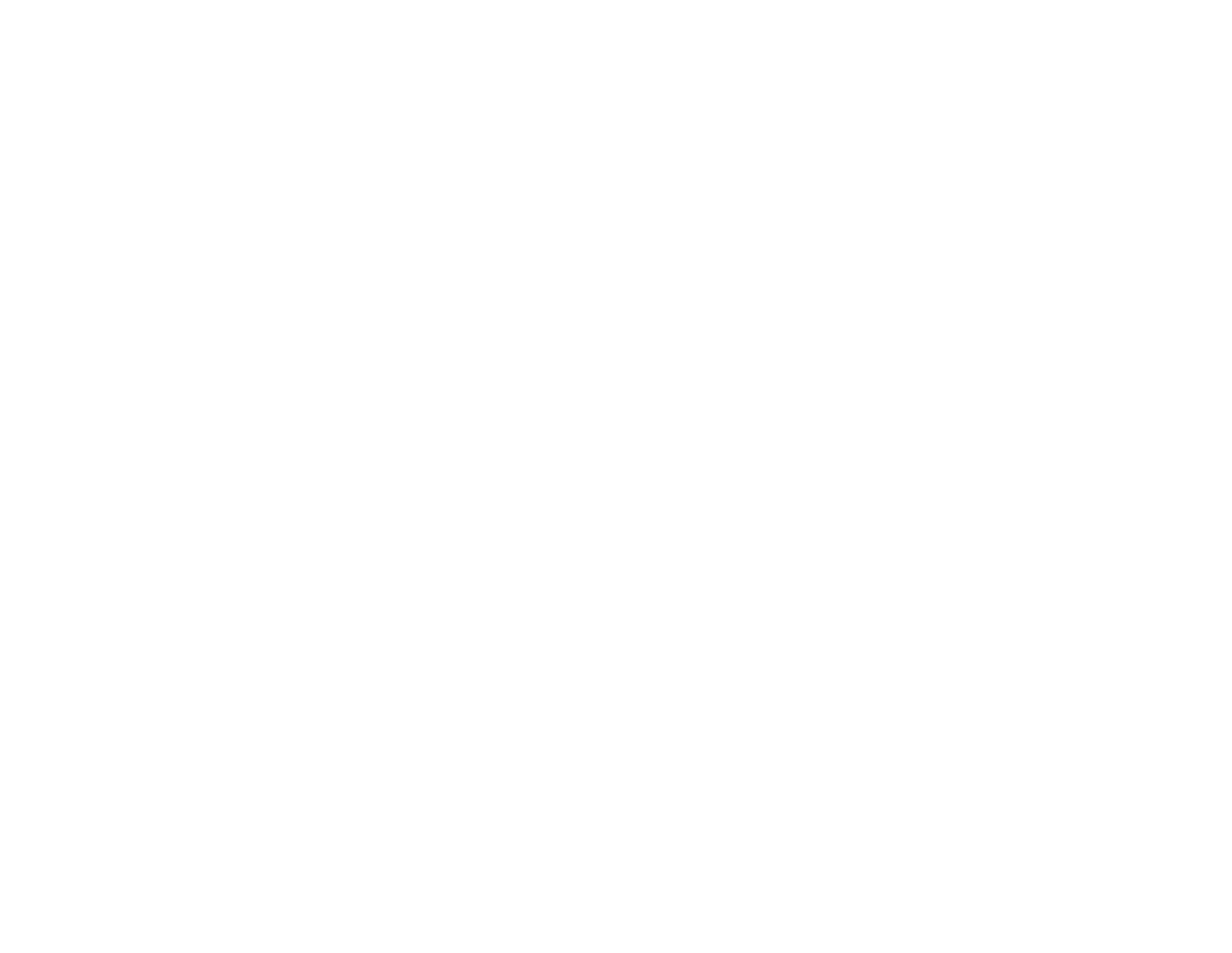### **East Central Railway**

### Office of the Divl. Railway Manager(P) Samastipur

Post - Trackmaintainer II Post - Trackmaintainer II Pay Band 5200-20200 GP 2400 Level-4

Sanction 688

| SI <sub>No</sub> | <b>Name of the Employee</b> | <b>Father's Name</b>     | Desig. | <b>Community</b> | <b>Station</b> | <b>Date of Birth</b> | Date of joining | Date of<br><b>Seniority</b> | Emp. No.    | <b>BILLUNIT</b> |
|------------------|-----------------------------|--------------------------|--------|------------------|----------------|----------------------|-----------------|-----------------------------|-------------|-----------------|
|                  | DAYA NAND RAM               | <b>VIPATI</b>            | TM-II  | <b>GEN</b>       | <b>SPJ</b>     | 14/02/1961           | 16/01/1981      | 17/11/2014                  | 27605041673 | 3006263         |
| $\overline{2}$   | <b>HASNAIN</b>              | <b>JAWAHAR</b>           | TM-II  | <b>GEN</b>       | SGL            | 01/06/1962           | 07/07/1984      | 11/17/2014                  | 27605034530 | 3006256         |
| 3                | <b>SHIO DAYAL RAOUT</b>     | <b>JUGESHWAR ROUT</b>    | TM-II  | <b>GEN</b>       | <b>BMKI</b>    | 09/06/1967           | 16/01/1990      | 11/17/2014                  | 27605048886 | 3006257         |
| $\overline{4}$   | <b>VIJAY KUMAR RAI</b>      | UMESH RAI                | TM-II  | OBC              | <b>BMKI</b>    | 10/02/1977           | 17/12/1995      | 11/17/2014                  | 27605061120 | 3006257         |
| 5                | RAMJULUM YADAV              | <b>BHOLA YADAV</b>       | TM-II  | <b>GEN</b>       | SKI            | 13/10/1969           | 26/06/1993      | 17/11/2014                  | 27605066086 | 3006301         |
| 6                | <b>DIPNARAYAN RAI</b>       | <b>DEWAN RAI</b>         | TM-II  | OBC              | <b>BMKI</b>    | 11/02/1969           | 07/04/1991      | 11/17/2014                  | 27605060047 | 3006257         |
| $\overline{7}$   | <b>RAM DEO BAITHA</b>       | RAMESHWAR BAITHA         | TM-II  | SC               | <b>BMKI</b>    | 04/05/1971           | 17/12/1995      | 11/17/2014                  | 27605061052 | 3006257         |
| 8                | <b>LAL MOHAMMED</b>         | KHALIL                   | TM-II  | OBC              | <b>DBG</b>     | 07.03.1975           | 18.07.1994      | 11/17/2014                  | 27605063505 | 3006244         |
| 9                | <b>MD JASIM</b>             | <b>MOJIM</b>             | TM-II  | <b>GEN</b>       | SGL            | 09/01/1973           | 26/06/1993      | 11/17/2014                  | 27605066104 | 3006256         |
| 10               | <b>RAM CHANDRA</b>          | <b>THAKAN</b>            | TM-II  | <b>GEN</b>       | <b>JNR</b>     | 05/06/1959           | 15/04/1997      | 11/17/2014                  | 27605062962 | 3006255         |
| 11               | <b>MURARI</b>               | PRAMESHWAR               | TM-II  | OBC              | <b>BMKI</b>    | 10/01/1961           | 31/07/1996      | 11/17/2014                  | 27605060977 | 3006257         |
| 12               | <b>SHRIKANT PASWAN</b>      | KHAKHAN PASWAN           | TM-II  | <b>GEN</b>       | <b>JNR</b>     | 19/10/1959           | 28/07/1996      | 11/17/2014                  | 27605063036 | 3006255         |
| 13               | <b>DINESH SAH</b>           | <b>SHYAM SAH</b>         | TM-II  | <b>GEN</b>       | SKI            | 07/03/1975           | 16/08/1994      | 17/11/2014                  | 27605063528 | 3006301         |
| 14               | <b>BINOD SAH</b>            | <b>SUTTA</b>             | TM-II  | <b>GEN</b>       | <b>JNR</b>     | 15/03/1973           | 07/06/1996      | 11/17/2014                  | 27605061775 | 3006255         |
| 15               | <b>BIRENDRA YADAV</b>       | <b>DHALAY</b>            | TM-II  | OBC              | <b>SHC</b>     | 15/02/1968           | 23/11/1989      | 17/11/2014                  | 27605058600 | 3006267         |
| 16               | <b>VINOD KUMAR MURMU</b>    | C MURMU                  | TM-II  | <b>ST</b>        | <b>NKE</b>     | 30/03/1961           | 06/04/1988      | 11/17/2014                  | 27605286864 | 3006250         |
| 17               | MUNESHWAR PD.SINGH          | <b>HARINATH PD SINGH</b> | TM-II  | <b>GEN</b>       | KGG at SHC     | 20/01/1963           | 28/12/1996      | 17/11/2014                  | 27605062809 | 3006267         |
| 18               | <b>GOVIND URAON</b>         | <b>S N URAON</b>         | TM-II  | <b>ST</b>        | <b>NKE</b>     | 01/02/1964           | 20/10/1987      | 11/17/2014                  | 27605048898 | 3006250         |
| 19               | SURYANARAYAN MANDAL         | <b>B. MANDAL</b>         | TM-II  | <b>ST</b>        | <b>NKE</b>     | 28/01/1966           | 24/06/1997      | 11/17/2014                  | 27605063279 | 3006250         |
| 20               | <b>VISHWA NATH MARANDI</b>  | <b>M MARANDI</b>         | TM-II  | <b>ST</b>        | <b>NKE</b>     | 02/02/1963           | 13/09/1997      | 11/17/2014                  | 27605067510 | 3006250         |
| 21               | PARMANAND SINGH             | D. PD SINGH              | TM-II  | <b>ST</b>        | <b>NKE</b>     | 05/01/1963           | 24/04/1997      | 11/17/2014                  | 27605063851 | 3006250         |
| 22               | <b>BHAGAT NARAIN</b>        | <b>RAM PUJARI</b>        | TM-II  | <b>ST</b>        | SGL            | 08/10/1968           | 03/01/1997      | 3/9/2017                    | 27605062238 | 3006256         |
| 23               | <b>RAJJI ALAM</b>           | <b>SAKUR</b>             | TM-II  | <b>GEN</b>       | SKI            | 01/01/1963           | 25/09/1983      | 9/3/2017                    | 27605040930 | 3006301         |
| 24               | <b>MOTI LAL PASWAN</b>      | <b>MAHABIR PASWAN</b>    | TM-II  | <b>GEN</b>       | <b>DBG</b>     | 05/04/1973           | 01/08/2008      | 3/9/2017                    | 27621000727 | 3006244         |
| 25               | PRADEEP KUMAR PASWAN        | FAKIR CHAND PASWAN       | TM-II  | <b>GEN</b>       | <b>DBG</b>     | 05/04/1976           | 01/08/2008      | 3/9/2017                    | 27621000726 | 3006244         |
| 26               | <b>UMESH KR.RAM</b>         | <b>YOGESHWAR</b>         | TM-II  | <b>GEN</b>       | SKI            | 02/01/1984           | 04/02/2004      | 09/03/2017                  | 27621000259 | 3006301         |
| 27               | <b>SHANKER BHAGAT</b>       | <b>SHIVJI BHAGAT</b>     | TM-II  | <b>GEN</b>       | SPJ            | 16/03/1975           | 19/12/1995      | 9/3/2017                    | 27605061015 | 3006263         |
| 28               | <b>SATYADEO SINGH</b>       | MOSAHEB SING             | TM-II  | <b>GEN</b>       | <b>NKE</b>     | 05/05/1975           | 16/02/1994      | 3/9/2017                    | 27605059641 | 3006250         |
| 29               | <b>SRI NAZARE ALAM</b>      | <b>HAFIJ</b>             | TM-II  | <b>GEN</b>       | SKI            | 02/03/1977           | 02/02/1998      | 9/3/2017                    | 27605291586 | 3006301         |
| 30               | <b>UMESH BAITHA</b>         | <b>NATHUNI BAITHA</b>    | TM-II  | SC               | <b>RXL</b>     | 28/07/1960           | 28/08/1996      | 3/9/2017                    | 27605063840 | 3006243         |
| 31               | <b>FEKAN PASWAN</b>         | RAMCHARITAR PASWAN       | TM-II  | <b>GEN</b>       | <b>JNR</b>     | 01/03/1974           | 20/01/1998      | 3/9/2017                    | 27605291082 | 3006255         |
| 32               | <b>SEWAK CHOUDHRY</b>       | PHULEMAN CHODHARI        | TM-II  | <b>GEN</b>       | SKI            | 02/04/1967           | 31/01/1997      | 9/3/2017                    | 27605062214 | 3006301         |
| 33               | <b>BISHNUDEO MAHTO</b>      | <b>DHURAN</b>            | TM-II  | OBC              | <b>RXL</b>     | 01/07/1959           | 07/07/1979      | 3/9/2017                    | 27605031801 | 3006243         |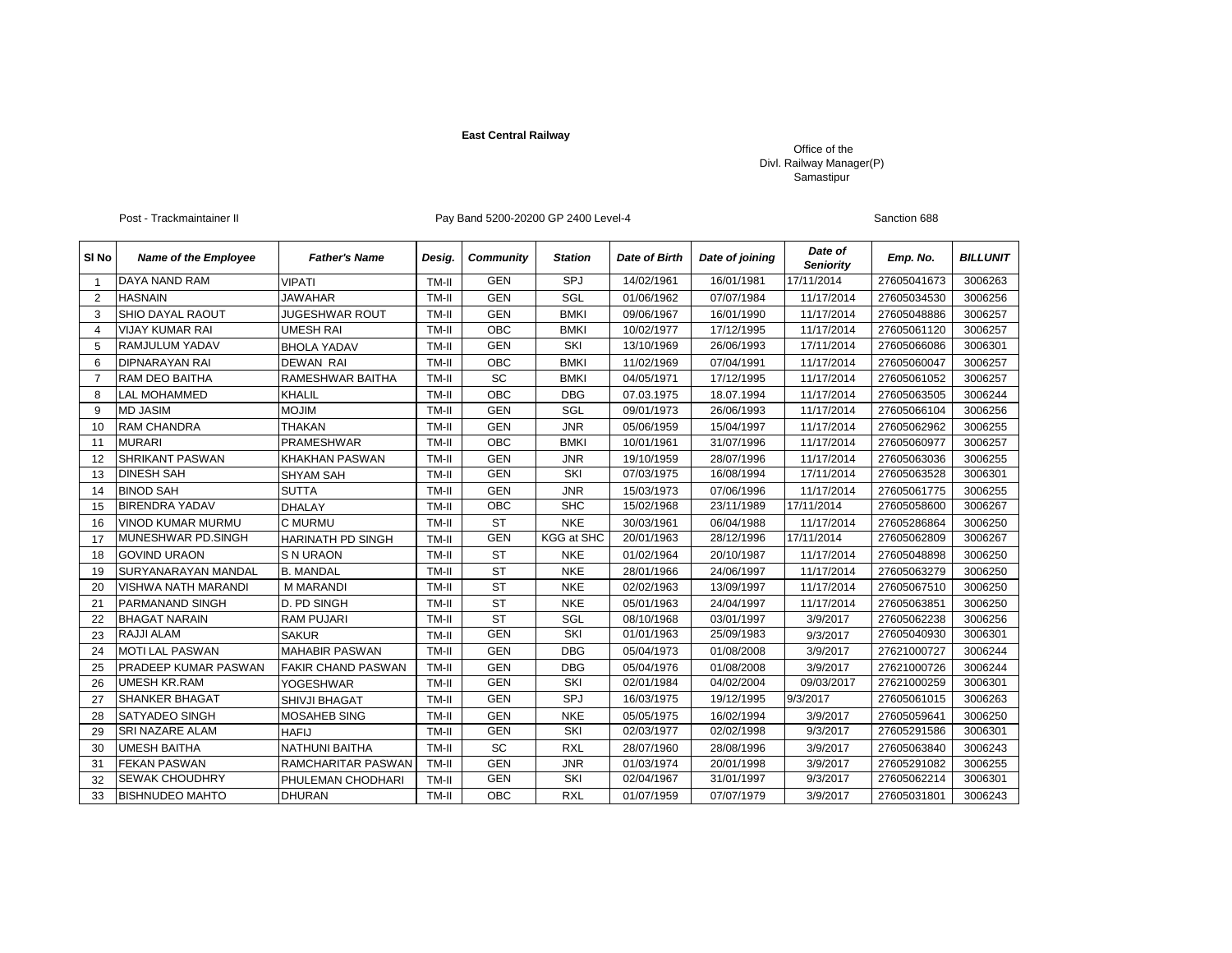| 34 | <b>PURAN KAPAR</b>                    | <b>HARDEO</b>          | TM-II | <b>OBC</b> | <b>BMKI</b> | 25/09/1974 | 31/07/1997 | 3/9/2017 | 27605062998 | 3006257 |
|----|---------------------------------------|------------------------|-------|------------|-------------|------------|------------|----------|-------------|---------|
| 35 | <b>ANANDI SINGH</b>                   | CHATURBHUJ             | TM-II | <b>GEN</b> | <b>BMKI</b> | 05/01/1973 | 24/12/1994 | 3/9/2017 | 27605061003 | 3006257 |
| 36 | LAL BABU MAHATO                       | BAIDYANATH             | TM-II | OBC        | <b>BMKI</b> | 05/01/1969 | 01/01/1987 | 3/9/2017 | 27605060084 | 3006257 |
| 37 | <b>KEDAR SAHNI</b>                    | BAIDYANATH SAHANI      | TM-II | OBC        | <b>BMKI</b> | 26/03/1965 | 25/06/1993 | 3/9/2017 | 27605066013 | 3006257 |
| 38 | <b>SATISH KUMAR</b>                   | <b>BALESHWAR RAI</b>   | TM-II | OBC        | <b>BMKI</b> | 10/06/1970 | 31/01/1995 | 3/9/2017 | 27605062329 | 3006257 |
| 39 | JANARDAN YADAV                        | <b>RAM BILASH</b>      | TM-II | OBC        | <b>BMKI</b> | 11/07/1971 | 17/12/1995 | 3/9/2017 | 27605061039 | 3006257 |
| 40 | <b>LALAN RAI</b>                      | TAPASI DEVI            | TM-II | OBC        | <b>BMKI</b> | 07/03/1970 | 22/12/1995 | 3/9/2017 | 27605061064 | 3006257 |
| 41 | RAJENDRA PRASAD                       | <b>CHEDI PRASAD'</b>   | TM-II | SC         | SGL         | 01/12/1966 | 07/01/1996 | 3/9/2017 | 27605016320 | 3006256 |
| 42 | RAM CHANDRA MALLICK                   | HARI CHANDRA MALLIK    | TM-II | SC         | <b>SHC</b>  | 27/12/1961 | 30/09/1985 | 9/3/2017 | 27605044881 | 3006267 |
| 43 | <b>RANBIR</b>                         | <b>BIRENCHI</b>        | TM-II | OBC        | <b>SHC</b>  | 12/06/1973 | 27/08/1995 | 3/9/2017 | 27605061349 | 3006281 |
| 44 | RABI GUHA RAY                         | A.G. RAI               | TM-II | <b>GEN</b> | <b>SHC</b>  | 01/01/1960 | 17/12/2002 | 3/9/2017 | 27605067893 | 3006281 |
| 45 | <b>ABUL MARUF</b>                     | <b>ABDUL ROUF</b>      | TM-II | <b>GEN</b> | <b>SHC</b>  | 01/01/1961 | 17/12/2002 | 3/9/2017 | 27605067911 | 3006281 |
| 46 | <b>BRIJ BHUSHAN PRASAD</b>            | <b>BHAGVATI PRASAD</b> | TM-II | <b>GEN</b> | SPJ         | 17/03/1961 | 17/12/2002 | 9/3/2017 | 27605067704 | 3006263 |
| 47 | <b>MAHESHWAR RAI</b>                  | <b>BUDHHAN RAI</b>     | TM-II | <b>GEN</b> | SPJ         | 18/11/1964 | 17/12/2002 | 9/3/2017 | 27605068010 | 3006263 |
| 48 | SUDHIR KUMAR SINGH                    | DHARMNATH SINGH        | TM-II | <b>GEN</b> | SPJ         | 04/02/1965 | 17/12/2002 | 9/3/2017 | 27605067820 | 3006263 |
| 49 | ANAND KUMAR JHA                       | UDHAV JHA              | TM-II | <b>GEN</b> | <b>SPJ</b>  | 01/12/1966 | 17/12/2002 | 9/3/2017 | 27605067856 | 3006263 |
| 50 | <b>SAROWAR SHARMA</b>                 | KHUSRI SHARMA          | TM-II | OBC        | <b>SHC</b>  | 01/01/1969 | 17/12/2002 | 3/9/2017 | 27605067935 | 3006281 |
| 51 | RAJO YADAV                            | KISHUN DAYAL           | TM-II | OBC        | <b>SHC</b>  | 05/02/1974 | 03/01/1995 | 3/9/2017 | 27605060357 | 3006281 |
| 52 | <b>SURESH KUMAR KESHRI</b>            | <b>BAIJNATH KESHRI</b> | TM-II | OBC        | <b>SHC</b>  | 09/10/1962 | 17/12/2002 | 3/9/2017 | 27605067923 | 3006281 |
| 53 | <b>DINESH KUMAR</b>                   | NARAYAN MANDAL         | TM-II | OBC        | <b>SHC</b>  | 16/09/1964 | 17/12/2002 | 3/9/2017 | 27605067698 | 3006281 |
| 54 | <b>MD. AKBER</b>                      | NOOR HUSSAN            | TM-II | OBC        | <b>RGV</b>  | 05/10/1964 | 18/12/2002 | 3/9/2017 | 27605068046 | 3006283 |
| 55 | CHHOTE PRASAD                         | <b>BINDA PRASAD</b>    | TM-II | <b>OBC</b> | <b>SHC</b>  | 02/12/1972 | 18/12/2002 | 3/9/2017 | 27605068034 | 3006281 |
| 56 | RAMBALAK PASWAN                       | RAM JI                 | TM-II | <b>GEN</b> | <b>SPJ</b>  | 01/05/1974 | 26/12/1993 | 9/3/2017 | 27605067250 | 3006263 |
| 57 | <b>Gulab Prasad SINGH</b>             | Maheshwar Prasad Singh | TM-II | <b>GEN</b> | <b>DBG</b>  | 25/05/1960 | 29/09/1988 | 3/9/2017 | 27605054692 | 3006244 |
| 58 | <b>MOHAMMAD ISRAFIL</b>               | RAJO                   | TM-II | <b>GEN</b> | <b>BNKI</b> | 07/03/1971 | 26/06/1993 | 3/9/2017 | 27605060072 | 3006284 |
| 59 | SURESH KUMAR SHARMA                   | <b>MADHO SHARMA</b>    | TM-II | OBC        | <b>SHC</b>  | 10/01/1964 | 17/12/2002 | 3/9/2017 | 27605067881 | 3006281 |
| 60 | LAKHAN                                | OHLOHU                 | TM-II | <b>GEN</b> | <b>SPJ</b>  | 29/10/1959 | 01/01/1983 | 9/3/2017 | 27610426772 | 3006263 |
| 61 | <b>SATAY NARAYAN</b>                  | <b>NTHUNI</b>          | TM-II | OBC        | <b>SHC</b>  | 01/04/1970 | 06/09/1995 | 9/3/2017 | 27605061350 | 3006267 |
| 62 | SADANAND SHARMA                       | JITRAM                 | TM-II | <b>SC</b>  | <b>SHC</b>  | 03/02/1973 | 13/09/1995 | 9/3/2017 | 27605062615 | 3006267 |
| 63 | <b>MD.ISMAIL</b>                      | <b>MD MANIR</b>        | TM-II | OBC        | <b>SHC</b>  | 12/02/1970 | 02/11/1995 | 9/3/2017 | 27605063516 | 3006267 |
| 64 | <b>MD.JUBAIR</b>                      | NOORHASAN              | TM-II | <b>GEN</b> | SKI         | 03/01/1973 | 13/04/2005 | 9/3/2017 | 27621000257 | 3006301 |
| 65 | SRI BINOD KUMAR JHA                   | RAM LAKHAN JHA         | TM-II | <b>GEN</b> | <b>DBG</b>  | 06/02/1964 | 28/04/1986 | 3/9/2017 | 27605068230 | 3006244 |
| 66 | <b>ABBAS</b>                          | <b>HABBU</b>           | TM-II | <b>GEN</b> | <b>SHC</b>  | 15/02/1972 | 28/02/1996 | 3/9/2017 | 27605062846 | 3006281 |
| 67 | <b>JIWACHH ROY</b>                    | RAM CHANDRA RAI        | TM-II | <b>GEN</b> | SPJ         | 20/01/1964 | 17/12/2002 | 9/3/2017 | 27605067716 | 3006263 |
| 68 | SHITAL CHANDRA JHA                    | S.K JHA                | TM-II | <b>GEN</b> | <b>BNKI</b> | 25/01/1964 | 19/12/2002 | 3/9/2017 | 27605067868 | 3006284 |
| 69 | GAMA PRASAD CHOURASIYA JAGDISH PRASAD |                        | TM-II | <b>GEN</b> | <b>SPJ</b>  | 25/01/1966 | 19/12/2002 | 9/3/2017 | 27605067741 | 3006263 |
| 70 | RAJAN KR. CHAUWRIYA                   | N.K. CHOUBARIYA        | TM-II | <b>GEN</b> | <b>SHC</b>  | 09/08/1964 | 17/12/2002 | 3/9/2017 | 27605067972 | 3006281 |
| 71 | S.M.S.AKHATAR                         | <b>KAVIRUDDIN</b>      | TM-II | <b>GEN</b> | SPJ         | 09/01/1965 | 17/12/2002 | 9/3/2017 | 27605067728 | 3006263 |
| 72 | RAJEEV KUMAR JHA                      | SHIV KUMAR JHA         | TM-II | <b>GEN</b> | <b>DBG</b>  | 10/04/1974 | 07/02/2004 | 3/9/2017 | 27621000108 | 3006244 |
| 73 | <b>TRILOKI NARAIN</b>                 | CHANDRADEEP LAL        | TM-II | <b>GEN</b> | SPJ         | 14/04/1972 | 16/05/2004 | 9/3/2017 | 27621000110 | 3006263 |
| 74 | AMARDEEP KUMAR                        | <b>MAHENDRA THAKUR</b> | TM-II | OBC        | SPJ         | 05/07/1980 | 29/05/2004 | 9/3/2017 | 27621000112 | 3006263 |
| 75 | <b>MRITUNJAY KUMAR</b>                | <b>ROY</b>             | TM-II | OBC        | <b>SPJ</b>  | 03/06/1982 | 14/07/2004 | 9/3/2017 | 27621000109 | 3006263 |
| 76 | <b>DEVENDRA KUMAR</b>                 | <b>KOKAY</b>           | TM-II | OBC        | <b>SHC</b>  | 20/08/1978 | 19/02/2004 | 9/3/2017 | 27621000041 | 3006267 |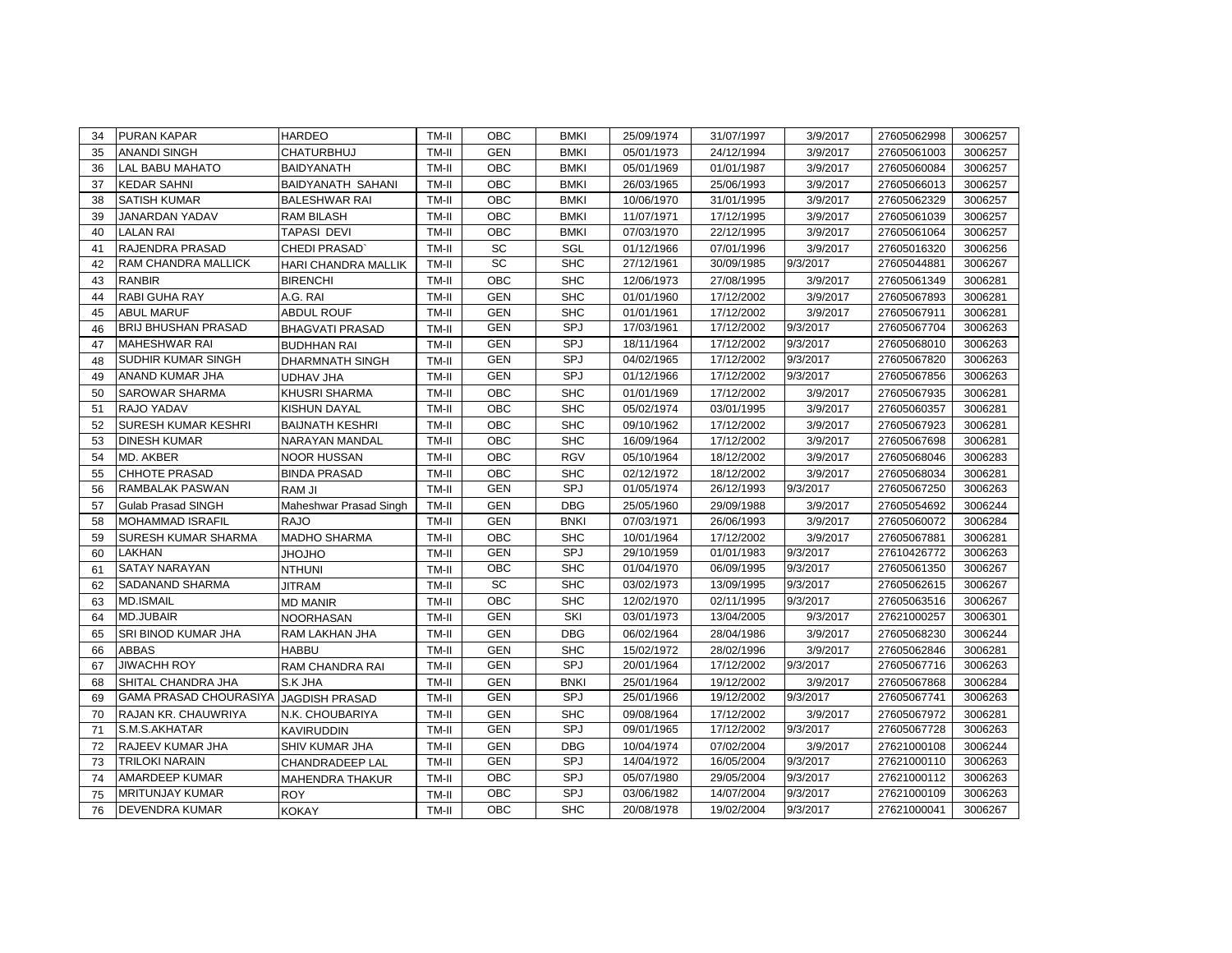| 77  | <b>AJAY SARDAR</b>          | <b>RAM PD SARDAR</b>     | TM-II | <b>OBC</b> | <b>SHC</b>  | 07/01/1978 | 12/04/2004 | 9/3/2017 | 27621000236 | 3006267 |
|-----|-----------------------------|--------------------------|-------|------------|-------------|------------|------------|----------|-------------|---------|
| 78  | <b>CHUMAN SAHNI</b>         | RAGHUVEER SAHNI          | TM-II | <b>GEN</b> | SKI         | 02/08/1972 | 26/12/2005 | 9/3/2017 | 27621000288 | 3006301 |
| 79  | <b>VIDE YADAV</b>           | JAGDISH YADAV            | TM-II | <b>GEN</b> | SKI         | 30/11/1979 | 24/09/2005 | 9/3/2017 | 27621000267 | 3006301 |
| 80  | RAJ KISHOR SAHNI            | KAPILDEO SAHNI           | TM-II | OBC        | <b>BMKI</b> | 20/04/1975 | 17/12/1995 | 3/9/2017 | 27605061040 | 3006257 |
| 81  | <b>BINDA RAI</b>            | JAMADAR RAI              | TM-II | OBC        | <b>BMKI</b> | 29/11/1961 | 30/07/1997 | 3/9/2017 | 27605062299 | 3006257 |
| 82  | <b>JANKI THAKUR</b>         | <b>SITARAM</b>           | TM-II | OBC        | <b>BMKI</b> | 15/02/1962 | 01/01/1998 | 3/9/2017 | 27605062421 | 3006257 |
| 83  | <b>MANOJ KUMAR RAM</b>      | PRABHU RAM               | TM-II | SC         | <b>BMKI</b> | 05/12/1982 | 29/12/2004 | 3/9/2017 | 27621000224 | 3006257 |
| 84  | <b>PARAS</b>                | <b>DWARIKA</b>           | TM-II | <b>OBC</b> | <b>RXL</b>  | 01/09/1960 | 24/06/1983 | 3/9/2017 | 27605040231 | 3006243 |
| 85  | SHANKER SAH                 | <b>HARILAL SAH</b>       | TM-II | OBC        | <b>SHC</b>  | 01/06/1975 | 06/01/1995 | 3/9/2017 | 27605064831 | 3006281 |
| 86  | MD.JABBAR                   | <b>DODAI</b>             | TM-II | <b>GEN</b> | <b>SHC</b>  | 12/06/1973 | 19/12/1995 | 3/9/2017 | 27605060965 | 3006281 |
| 87  | <b>UMESH RAI</b>            | <b>MADHUSUDHAN RAI</b>   | TM-II | OBC        | <b>SHC</b>  | 01/05/1964 | 11/06/2005 | 3/9/2017 | 27605186560 | 3006281 |
| 88  | <b>SIYA RAM SINGH</b>       | JICHCHHU PD SINGH        | TM-II | <b>GEN</b> | <b>SPJ</b>  | 04/01/1973 | 30/03/1996 | 9/3/2017 | 27605061428 | 3006263 |
| 89  | MD.MUSTAQUE                 | <b>JAMIR</b>             | TM-II | <b>GEN</b> | <b>SPJ</b>  | 25/02/1980 | 15/07/2004 | 9/3/2017 | 27621000090 | 3006263 |
| 90  | <b>SUNIL KUMAR</b>          | <b>HARICHANDRA</b>       | TM-II | OBC        | SPJ         | 11/10/1980 | 15/07/2004 | 9/3/2017 | 27621000086 | 3006263 |
| 91  | ROHIT PASWAN                | <b>BHOLA PASWAN</b>      | TM-II | SC         | SPJ         | 23/08/1983 | 15/07/2004 | 9/3/2017 | 27621000087 | 3006263 |
| 92  | <b>MD.HADISH</b>            | Md LATIF                 | TM-II | <b>GEN</b> | SPJ         | 02/02/1977 | 16/07/2004 | 9/3/2017 | 27621000095 | 3006263 |
| 93  | RAJU KUMAR RAY              | SONELAL                  | TM-II | OBC        | <b>DBG</b>  | 02/09/1978 | 16/07/2004 | 3/9/2017 | 27621000094 | 3006244 |
| 94  | <b>SUNIL KUMAR RAM</b>      | SHATRUGHN RAM            | TM-II | SC         | SPJ         | 10/01/1982 | 16/07/2004 | 9/3/2017 | 27621000093 | 3006263 |
| 95  | RAM NANDAN RAY              | LAKHAN                   | TM-II | OBC        | <b>SPJ</b>  | 25/05/1975 | 17/07/2004 | 9/3/2017 | 27621000092 | 3006263 |
| 96  | <b>PINKU KUMAR</b>          | <b>BINDESHWAR PASWAN</b> | TM-II | <b>SC</b>  | <b>DBG</b>  | 15/03/1984 | 19/07/2004 | 3/9/2017 | 27621000100 | 3006244 |
| 97  | PRAMOD KUMAR                | JAGDISH PD MAHTO         | TM-II | OBC        | SPJ         | 06/02/1979 | 20/07/2004 | 9/3/2017 | 27621000103 | 3006263 |
| 98  | PRAVIN KUMAR                | <b>FULESHWAR RAI</b>     | TM-II | OBC        | SPJ         | 01/02/1979 | 26/08/2004 | 9/3/2017 | 27621000107 | 3006263 |
| 99  | LALBABU SHASTRI             | <b>M EKBL RAI</b>        | TM-II | OBC        | SPJ         | 04/03/1961 | 16/06/1998 | 9/3/2017 | 27605185464 | 3006263 |
| 100 | ARVIND-KUMAR-THAKUR         | <b>ARVINDRA HAKUR</b>    | TM-II | <b>GEN</b> | SPJ         | 04/05/1960 | 03/01/1992 | 9/3/2017 | 27605184228 | 3006263 |
| 101 | RAM BILAS YADAV             | Ram Kumar                | TM-II | <b>GEN</b> | <b>DBG</b>  | 25/10/1976 | 08/06/1996 | 9/3/2017 | 27605062263 | 3006244 |
| 102 | KAMESHWER YADAV             | <b>MATUK YADAV</b>       | TM-II | <b>GEN</b> | <b>JNR</b>  | 15/10/1969 | 21/05/2005 | 9/3/2017 | 27605186093 | 3006255 |
| 103 | <b>MD SHABIR</b>            | <b>HANIF MANSOORI</b>    | TM-II | <b>GEN</b> | SKI         | 20/05/1962 | 05/03/2008 | 9/3/2017 | 27605068204 | 3006301 |
| 104 | <b>MAHENDRA SHARMA</b>      | <b>RAM LAKHAN</b>        | TM-II | <b>SC</b>  | <b>NKE</b>  | 16/10/1964 | 03/08/1985 | 3/9/2017 | 27605289531 | 3006247 |
| 105 | <b>MAHESH DAS</b>           | <b>BUDHAAN DAS</b>       | TM-II | SC         | <b>NKE</b>  | 15/06/1959 | 06/12/1985 | 3/9/2017 | 27605050996 | 3006250 |
| 106 | PAPPU KUMAR VERMA           | <b>NAGESHWAR PD</b>      | TM-II | <b>GEN</b> | <b>NKE</b>  | 19/08/1977 | 20/07/2004 | 3/9/2017 | 27621000052 | 3006247 |
| 107 | SANJAY KUAMR RAUT           | <b>CHANDA</b>            | TM-II | SC         | <b>NKE</b>  | 07/11/1975 | 13/04/2007 | 3/9/2017 | 27621000425 | 3006247 |
| 108 | <b>DHANAI MUKHIYA</b>       | <b>MAHANTH</b>           | TM-II | <b>OBC</b> | <b>NKE</b>  | 10/04/1981 | 13/04/2007 | 3/9/2017 | 27621000426 | 3006247 |
| 109 | <b>UPENDRA THAKUR</b>       | <b>SITA RAM THAKUR</b>   | TM-II | OBC        | <b>NKE</b>  | 25/01/1978 | 06/08/2007 | 3/9/2017 | 27621000504 | 3006247 |
| 110 | <b>RAJENDRA THAKUR</b>      | <b>RAM AWTAR THAKUR</b>  | TM-II | OBC        | <b>RXL</b>  | 09/08/1965 | 16/12/1995 | 3/9/2017 | 27605063747 | 3006243 |
| 111 | <b>MANOJ KUMAR</b>          | <b>NEMI SINGH</b>        | TM-II | <b>GEN</b> | <b>RXL</b>  | 10/02/1975 | 10/02/2004 | 3/9/2017 | 27621000172 | 3006243 |
| 112 | <b>SATTAR ALI</b>           | <b>ASARAPH ALI</b>       | TM-II | <b>GEN</b> | <b>RXL</b>  | 01/01/1960 | 04/08/1978 | 3/9/2017 | 27640023801 | 3006243 |
| 113 | RAM JATAN RAI               | <b>AFAT RAI</b>          | TM-II | OBC        | <b>RXL</b>  | 15/06/1959 | 30/09/1978 | 3/9/2017 | 27610469497 | 3006243 |
| 114 | RAMDENI MAHTO               | <b>BHUDHAN MAHTO</b>     | TM-II | OBC        | <b>BMKI</b> | 27/04/1966 | 9/9/1987   | 3/9/2017 | 27605047717 | 3006257 |
| 115 | <b>BISHWANATH CHAUDHARY</b> | <b>THAKUR CHOUDHARY</b>  | TM-II | <b>GEN</b> | <b>DBG</b>  | 16/12/1961 | 12/12/1990 | 3/9/2017 | 27605290040 | 3006244 |
| 116 | <b>NAWIN KUMAR</b>          | <b>NATH BIHARI</b>       | TM-II | OBC        | <b>SHC</b>  | 02/02/1970 | 19/04/1991 | 3/9/2017 | 27605055891 | 3006281 |
| 117 | <b>MD ALI</b>               | <b>FARMOOD</b>           | TM-II | <b>GEN</b> | <b>BNKI</b> | 05/02/1970 | 20/04/1991 | 3/9/2017 | 27605055908 | 3006284 |
| 118 | <b>BRAHMDEO TANTI</b>       | <b>BALDEO TANTI</b>      | TM-II | OBC        | <b>SHC</b>  | 30/06/1971 | 26/06/1993 | 3/9/2017 | 27605060539 | 3006281 |
| 119 | <b>RAJKESHWAR PRASAD</b>    | <b>MANSI</b>             | TM-II | OBC        | SGL         | 20/01/1970 | 11/08/1993 | 3/9/2017 | 27605060023 | 3006256 |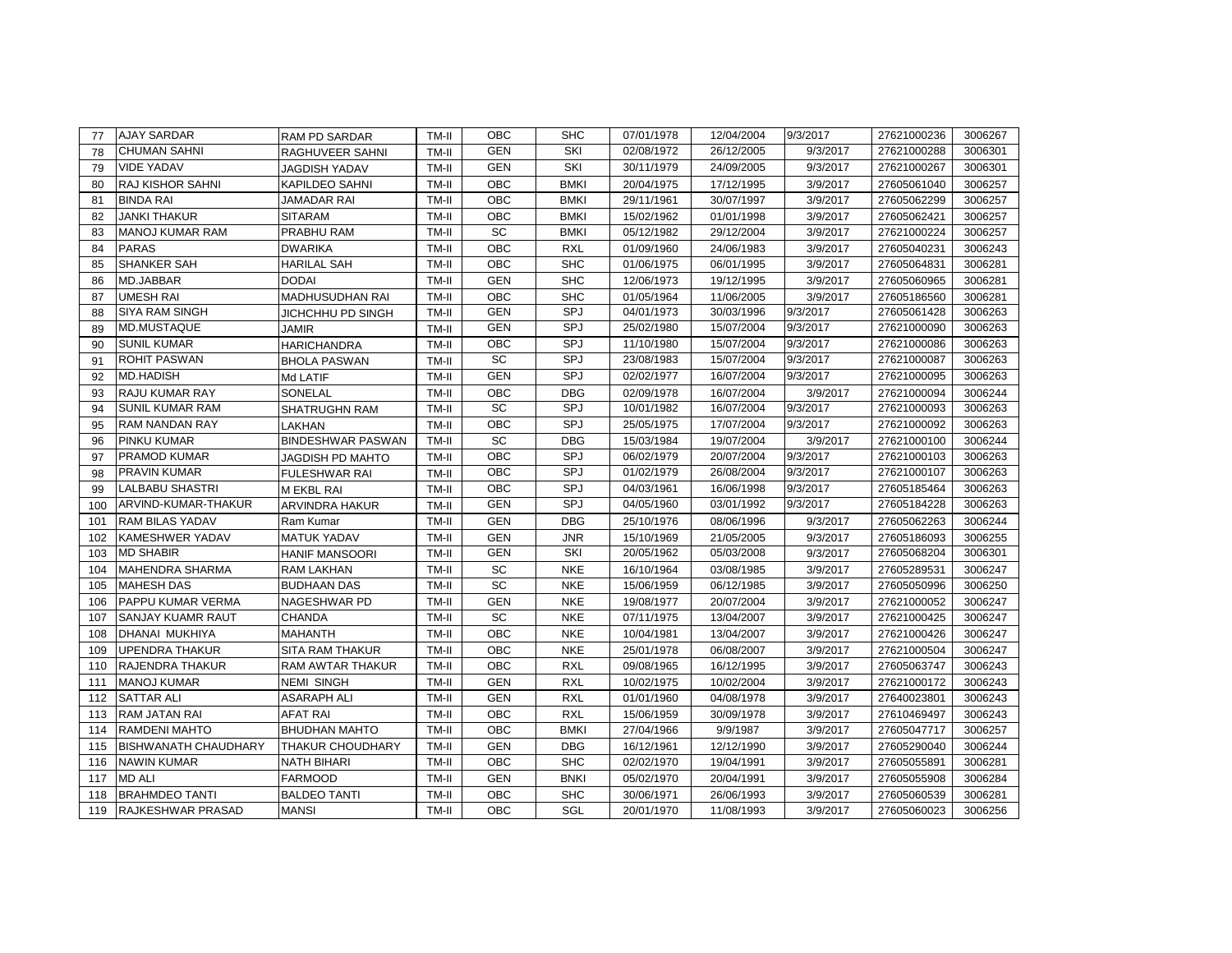| 120 | <b>S T ANSARI</b>            | <b>ABDUL SAFAIT</b>                | TM-II | <b>GEN</b> | <b>NKE</b>  | 04/08/1976 | 03/01/1995 | 3/9/2017 | 27605060369 | 3006250 |
|-----|------------------------------|------------------------------------|-------|------------|-------------|------------|------------|----------|-------------|---------|
| 121 | MANGAL PRASAD SHARMA         | <b>DUKHA</b>                       | TM-II | <b>SC</b>  | <b>SHC</b>  | 10/03/1972 | 15/09/1995 | 9/3/2017 | 27605062603 | 3006267 |
| 122 | JAGDEO PASWAN                | <b>MAHABIR PASWAN</b>              | TM-II | SC         | <b>SHC</b>  | 10/01/1960 | 06/09/1996 | 3/9/2017 | 27605062858 | 3006281 |
| 123 | JAWAHAR LAL                  | JAI MANGAL PRASAD                  | TM-II | <b>OBC</b> | SPJ         | 06/06/1962 | 13/03/1997 | 9/3/2017 | 27605184721 | 3006261 |
| 124 | <b>KRISHNA</b>               | <b>NARAYAN</b>                     | TM-II | <b>SC</b>  | SPJ         | 01/09/1962 | 15/10/1997 | 9/3/2017 | 27605445050 | 3006263 |
| 125 | <b>GOBERDHAN SHARMA</b>      | <b>BUJHAWAN SHARMA</b>             | TM-II | OBC        | SGL         | 03/03/1963 | 17/04/1987 | 3/9/2017 | 27605049258 | 3006256 |
| 126 | <b>DINESH JHA</b>            | RADHAKANT JHA                      | TM-II | <b>GEN</b> | SGL         | 10/12/1964 | 31/12/1997 | 3/9/2017 | 27605055751 | 3006256 |
| 127 | <b>BAIDHNATH THAKUR</b>      | <b>SUKHARI THAKUR</b>              | TM-II | <b>OBC</b> | SGL         | 02/07/1962 | 03/02/1998 | 3/9/2017 | 27608135873 | 3006256 |
| 128 | <b>BINOD PD SAH</b>          | <b>GAYA PD SAH</b>                 | TM-II | OBC        | <b>NKE</b>  | 20/03/1963 | 12/02/1998 | 3/9/2017 | 27605445152 | 3006250 |
| 129 | <b>MOTILAL PRASAD</b>        | <b>BHARAT PD</b>                   | TM-II | OBC        | <b>RXL</b>  | 12/07/1971 | 17/08/2000 | 3/9/2017 | 27603176460 | 3006243 |
| 130 | <b>DHORA MAHATO</b>          | <b>BISRAM</b>                      | TM-II | OBC        | <b>RXL</b>  | 16/01/1976 | 11/07/2001 | 3/9/2017 | 27621001985 | 3006243 |
| 131 | RAKESH KUMAR                 | <b>BAIDYANATH RAM</b>              | TM-II | SC         | <b>NKE</b>  | 18/01/1983 | 12/12/2007 | 3/9/2017 | 27621000588 | 3006247 |
| 132 | <b>MOHAN KUMAR</b>           | <b>D.N. SRIVASTAV</b>              | TM-II | <b>GEN</b> | <b>SPJ</b>  | 05/01/1962 | 17/12/2002 | 9/3/2017 | 27605067984 | 3006263 |
| 133 | SUMAN KR. JHA                | <b>KRISHN MOHAN JHA</b>            | TM-II | <b>GEN</b> | <b>SHC</b>  | 04/01/1980 | 10/02/2004 | 9/3/2017 | 27621000278 | 3006267 |
| 134 | <b>ASHOK KUMAR</b>           | <b>RAJENDRA SINGH</b>              | TM-II | <b>GEN</b> | <b>BMKI</b> | 01/03/1984 | 10/02/2004 | 3/9/2017 | 27621000218 | 3006257 |
| 135 | <b>SANTOSH ROUT</b>          | <b>NIRMAL RAUT</b>                 | TM-II | SC         | <b>NKE</b>  | 17/01/1976 | 20/07/2004 | 3/9/2017 | 27621000313 | 3006250 |
| 136 | BHAGWAN DEW YADAV            | <b>NUNULAL</b>                     | TM-II | OBC        | <b>SHC</b>  | 03/01/1970 | 14/06/2004 | 3/9/2017 | 27621000017 | 3006281 |
| 137 | MUKESH KUMAR BAITHA          | PANCHU BAITHA                      | TM-II | SC         | <b>BMKI</b> | 01/01/1983 | 15/07/2004 | 3/9/2017 | 27621000084 | 3006257 |
| 138 | KAMLESH KUMAR                | <b>BANARASH</b>                    | TM-II | OBC        | SPJ         | 11/02/1984 | 15/07/2004 | 9/3/2017 | 27621000091 | 3006263 |
| 139 | <b>DEELIP KUMAR</b>          | <b>RAM BALAK MISHRA</b>            | TM-II | <b>GEN</b> | SPJ         | 17/10/1982 | 15/07/2004 | 9/3/2017 | 27621000088 | 3006263 |
| 140 | <b>DEENESH RAI</b>           | <b>SUBEDAR RAI</b>                 | TM-II | <b>GEN</b> | <b>DBG</b>  | 05/02/1974 | 19/07/2004 | 3/9/2017 | 27621000098 | 3006244 |
| 141 | RAJA KUMAR SINHA             | <u>KRISHIVA CHAIVURA</u><br>DDACAN | TM-II | <b>GEN</b> | <b>DBG</b>  | 21/01/1983 | 19/07/2004 | 3/9/2017 | 27621000099 | 3006244 |
| 142 | <b>MUNESHAR</b>              | <b>KUSHO</b>                       | TM-II | OBC        | <b>SHC</b>  | 05/01/1979 | 26/07/2004 | 3/9/2017 | 27621000038 | 3006281 |
| 143 | CHANDRA BHUSHAN RAI          | <b>GANJENDRA RAI</b>               | TM-II | <b>OBC</b> | <b>SPJ</b>  | 12/12/1980 | 28/07/2004 | 9/3/2017 | 27621000105 | 3006263 |
| 144 | <b>SHIV CHANDAR</b>          | <b>RAM BACHAN</b>                  | TM-II | <b>OBC</b> | <b>RXL</b>  | 23/06/1959 | 16/08/1995 | 3/9/2017 | 27605061570 | 3006243 |
| 145 | RAMPUJAN CHAUPAL             | <b>BHAGWAN DAS</b>                 | TM-II | OBC        | <b>SHC</b>  | 15/03/1978 | 02/11/2004 | 3/9/2017 | 27621000037 | 3006281 |
| 146 | MD.JABBAR MIYA               | <b>FAHIM</b>                       | TM-II | <b>GEN</b> | <b>SHC</b>  | 01/02/1978 | 04/11/2004 | 3/9/2017 | 27621000040 | 3006281 |
| 147 | <b>BECHAN MANDAL</b>         | <b>NAGESHWAR</b>                   | TM-II | <b>OBC</b> | <b>SHC</b>  | 03/05/1983 | 06/11/2004 | 3/9/2017 | 27621000220 | 3006281 |
| 148 | <b>BACCHAN KUMAR</b>         | <b>YOGENDRA</b>                    | TM-II | OBC        | <b>BMKI</b> | 07/02/1985 | 06/11/2004 | 3/9/2017 | 27621000222 | 3006257 |
| 149 | S NARAYAN THAKUR             | SATAHU                             | TM-II | OBC        | <b>RXL</b>  | 01/07/1959 | 16/08/1995 | 3/9/2017 | 27605061556 | 3006243 |
| 150 | <b>KAMAL</b>                 | <b>SUNDAR</b>                      | TM-II | <b>OBC</b> | <b>RXL</b>  | 08/07/1959 | 06/08/1995 | 3/9/2017 | 27605061696 | 3006243 |
| 151 | SITA-RAM-ROY                 | <b>SHANKAR RAI</b>                 | TM-II | <b>OBC</b> | <b>NKE</b>  | 15/02/1969 | 15/12/2004 | 3/9/2017 | 27621000047 | 3006250 |
| 152 | SUDAMA SAH                   | <b>RAMJEEVAN SAH</b>               | TM-II | <b>GEN</b> | <b>BMKI</b> | 25/05/1977 | 26/07/2004 | 3/9/2017 | 27621000223 | 3006257 |
| 153 | SAHADEV YADAV                | <b>MOHAN YADAV</b>                 | TM-II | OBC        | <b>SHC</b>  | 15/06/1974 | 26/07/2004 | 3/9/2017 | 27621000039 | 3006281 |
| 154 | RAM EKBAL SINGH              | <b>MAHENDRA SINGH</b>              | TM-II | <b>GEN</b> | <b>HPO</b>  | 03/07/1973 | 07/01/2005 | 9/3/2017 | 27621000043 | 3006262 |
| 155 | <b>MD.ANZAR HUSAIN</b>       | <b>HASMUDDIN</b>                   | TM-II |            | SGL         | 25/04/1980 | 20/01/2005 | 3/9/2017 | 27621000073 | 3006256 |
| 156 | <b>RANJIT PASWAN</b>         | <b>RAJGIR PASWAN</b>               | TM-II | <b>SC</b>  | <b>BMKI</b> | 02/02/1978 | 03/03/1997 | 3/9/2017 | 27605062482 | 3006257 |
| 157 | <b>MUKTI NARAIN SINGH</b>    | R L SINGH                          | TM-II | <b>GEN</b> | <b>RXL</b>  | 16/07/1967 | 08/06/2005 | 3/9/2017 | 27621001588 | 3006243 |
| 158 | <b>GANESH CHAUDHARY</b>      | <b>CHODHARY</b>                    | TM-II | <b>GEN</b> | SPJ         | 02/11/1962 | 29/11/1997 | 9/3/2017 | 27605068320 | 3006263 |
| 159 | SRI RAM BHAGAT RAI           | <b>BRIJ NARAYAN RAI</b>            | TM-II | OBC        | <b>SPJ</b>  | 21/01/1966 | 17/08/1997 | 9/3/2017 | 27605068216 | 3006263 |
| 160 | <b>INDRA MOHAN CHOUDHARY</b> | <b>SURESH CHOUDHARY</b>            | TM-II | <b>GEN</b> | <b>JNR</b>  | 15/06/1962 | 19/05/2005 | 3/9/2017 | 27605068253 | 3006255 |
| 161 | SHRI RAMCHANDRA MAHTO        | <b>GORAKH MAHTO</b>                | TM-II | OBC        | SGL         | 15/05/1959 | 20/05/2005 | 3/9/2017 | 27605068356 | 3006256 |
| 162 | <b>GAURI SHANKAR PRASAD</b>  | YAMUNA CHOUDHARY                   | TM-II | <b>GEN</b> | <b>JNR</b>  | 13/05/1961 | 20/05/2005 | 3/9/2017 | 27605068289 | 3006255 |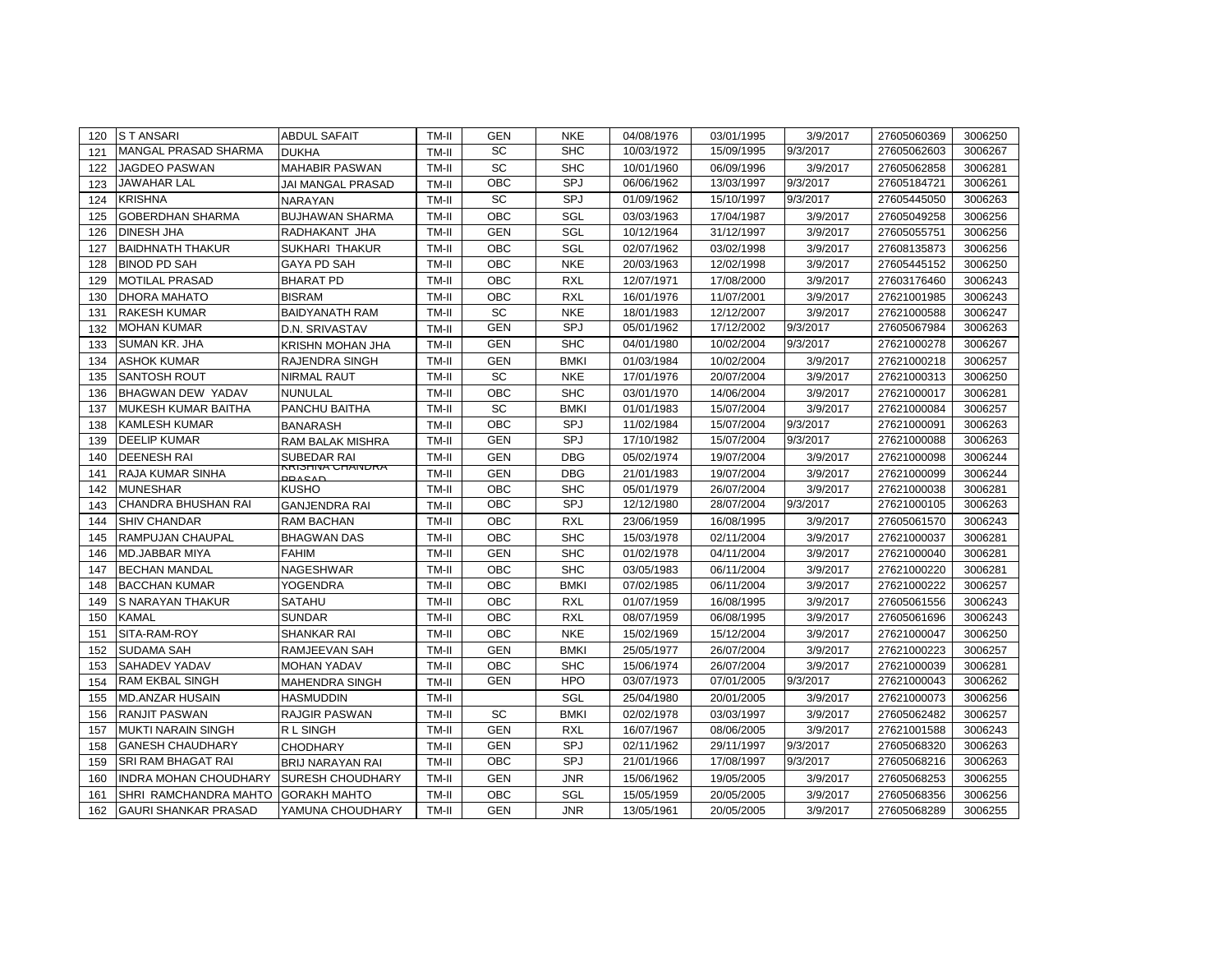| 163 | <b>SHRI AYUB ANSARI</b>           | <b>IDRISH ANSHARI</b>  | TM-II | <b>OBC</b> | SGL         | 22/05/1961 | 20/05/2005 | 3/9/2017 | 27605068368 | 3006256 |
|-----|-----------------------------------|------------------------|-------|------------|-------------|------------|------------|----------|-------------|---------|
| 164 | RAMA SHANKAR MAHTO                | DEVNANDAN MAHTO        | TM-II | OBC        | SGL         | 12/10/1960 | 15/08/2000 | 3/9/2017 | 27605185336 | 3006256 |
| 165 | UMA SHANKAR SINGH                 | VISHNUDEO SINGH        | TM-II | <b>GEN</b> | SKI         | 15/08/1962 | 01/03/1990 | 9/3/2017 | 27605186201 | 3006301 |
| 166 | <b>SHIV NATH PANDEY</b>           | VINDESHWAR PANDEY      | TM-II | OBC        | <b>BMKI</b> | 01/03/1962 | 01/04/1991 | 3/9/2017 | 27605068381 | 3006257 |
| 167 | PRAMOD KUMAR                      | MAHENDRA               | TM-II | OBC        | <b>BMKI</b> | 01/08/1982 | 28/06/2005 | 3/9/2017 | 27621000314 | 3006257 |
| 168 | <b>NAVISHER</b>                   | LATIF                  | TM-II | <b>GEN</b> | SGL         | 01/07/1975 | 03/08/2005 | 3/9/2017 | 27621000167 | 3006256 |
| 169 | <b>DINESH PASWAN</b>              | <b>BASDEV PASWAN</b>   | TM-II | SC         | <b>RXL</b>  | 02/08/1986 | 03/08/2005 | 3/9/2017 | 27621000168 | 3006243 |
| 170 | RAMBHU KUMAR RAI                  | LATE RAJENDRA RAY      | TM-II | OBC        | <b>BMKI</b> | 25/01/1980 | 14/11/2005 | 3/9/2017 | 27621000328 | 3006257 |
| 171 | <b>ARJUN KUMAR</b>                | LAXMI                  | TM-II | <b>OBC</b> | <b>BMKI</b> | 24/09/1978 | 15/09/2005 | 3/9/2017 | 27621000315 | 3006257 |
| 172 | <b>LALU YADAV</b>                 | AANADI YADAV           | TM-II | <b>GEN</b> | <b>HPO</b>  | 08/10/1979 | 09/12/2005 | 9/3/2017 | 27621000280 | 3006262 |
| 173 | <b>BOOYE LAL</b>                  | DIHAL MAHTO            | TM-II | OBC        | SGL         | 24/01/1960 | 30/03/1984 | 3/9/2017 | 27610459017 | 3006256 |
| 174 | <b>GOPI SAH</b>                   | HIRA SAH               | TM-II | OBC        | <b>NKE</b>  | 20/12/1983 | 10/01/2006 | 3/9/2017 | 27621000329 | 3006247 |
| 175 | <b>HARE KRISHAN YADAV</b>         | YUGESHWAR YADAV        | TM-II | <b>GEN</b> | <b>JNR</b>  | 11/08/1971 | 11/01/2006 | 9/3/2017 | 27621000312 | 3006255 |
| 176 | SACHIN KUMAR RAM                  | KAMESHWAR RAM          | TM-II | <b>SC</b>  | <b>NKE</b>  | 15/10/1982 | 06/02/2006 | 3/9/2017 | 27621000333 | 3006250 |
| 177 | <b>LAL BIHARI RAM</b>             | SHIV BALAK RAM         | TM-II | SC         | SGL         | 25/06/1975 | 18/01/2006 | 3/9/2017 | 27621000316 | 3006256 |
| 178 | <b>UMASHANKAR PRASAD</b>          | AMIRILAL PRASAD        | TM-II | OBC        | <b>BMKI</b> | 05/01/1973 | 24/02/2006 | 3/9/2017 | 27609507425 | 3006257 |
| 179 | <b>RAM ASHISH MAHTO</b>           | RAM DEV MAHTO          | TM-II | <b>GEN</b> | SPJ         | 01/05/1978 | 07/02/2006 | 9/3/2017 | 27621000289 | 3006263 |
| 180 | <b>BIRENDRA RAI</b>               | <b>BANGUR RAI</b>      | TM-II | <b>GEN</b> | <b>BMKI</b> | 05/03/1974 | 30/05/2006 | 3/9/2017 | 27621000383 | 3006257 |
| 181 | FEKU PRASAD YADAV                 | MITHLESH               | TM-II | OBC        | <b>BNKI</b> | 06/02/1982 | 20/06/2006 | 3/9/2017 | 27621000509 | 3006284 |
| 182 | <b>CHANAN RAI</b>                 | ASHARPHI               | TM-II | OBC        | <b>RXL</b>  | 07/07/1967 | 20/09/2006 | 3/9/2017 | 27621000384 | 3006243 |
| 183 | ARBIND KUMAR PASWAN               | RAM SEWAK PASWAN       | TM-II | SC         | <b>BMKI</b> | 12/12/1980 | 18/12/2006 | 3/9/2017 | 27621000388 | 3006257 |
| 184 | PRAMOD KUMAR PASWAN               | <b>GARBHU PASWAN</b>   | TM-II | SC         | <b>BNKI</b> | 20/05/1983 | 23/01/2007 | 3/9/2017 | 27621000449 | 3006284 |
| 185 | <b>ANIL NAG</b>                   | <b>GHUMRI NAG</b>      | TM-II | <b>SC</b>  | SPJ         | 06/03/1978 | 23/07/2003 | 9/3/2017 | 27605462198 | 3006261 |
| 186 | PRAHLAD NARAYAN MEENA R LAL MEENA |                        | TM-II | <b>ST</b>  | <b>NKE</b>  | 14/05/1983 | 17/05/2012 | 3/9/2017 | 27621002217 | 3006247 |
| 187 | <b>JAYKANT KUMAR</b>              | SARYUG MANDAL          | TM-II | <b>ST</b>  | <b>BNKI</b> | 25/03/1989 | 18/05/2012 | 3/9/2017 | 27621002602 | 3006284 |
| 188 | RAM.SHRAN.DISWAH                  | C D DISWAH             | TM-II | ST         | <b>NKE</b>  | 12/04/1989 | 18/05/2012 | 3/9/2017 | 27621002216 | 3006247 |
| 189 | <b>BABLOO RAM MEENA</b>           | S.S. MEENA             | TM-II | <b>ST</b>  | <b>SHC</b>  | 12/12/1986 | 23/05/2012 | 3/9/2017 | 27621002615 | 3006281 |
| 190 | <b>VINOD SAH</b>                  | KISHORI SAH            | TM-II | <b>ST</b>  | <b>BMKI</b> | 01/01/1987 | 23/05/2012 | 9/3/2017 | 27621002358 | 3006257 |
| 191 | KRISHN KUMAR MEENA                | <b>HRAINR MEENA</b>    | TM-II | <b>ST</b>  | <b>NKE</b>  | 10/06/1989 | 23/05/2012 | 3/9/2017 | 27621002221 | 3006247 |
| 192 | <b>DILIP SINGH</b>                | RAM BAHADUR SINGH      | TM-II | <b>GEN</b> | <b>SPJ</b>  | 18/03/1980 | 06/05/2004 | 9/3/2017 | 27621000521 | 3006261 |
| 193 | <b>MAJLU ANSARI</b>               | AMRAKH                 | TM-II | <b>GEN</b> | <b>BMKI</b> | 07/05/1985 | 05/04/2007 | 3/9/2017 | 27621000423 | 3006257 |
| 194 | <b>CHALITRA SHARMA</b>            | <b>JASHAM LAL</b>      | TM-II | OBC        | <b>BNKI</b> | 10/01/1971 | 16/04/2007 | 3/9/2017 | 27621000482 | 3006284 |
| 195 | RAKESH-RANJAM-SAH                 | <b>SITA RAM SAH</b>    | TM-II | <b>GEN</b> | SPJ         | 03/04/1984 | 10/04/2007 | 9/3/2017 | 27621000433 | 3006263 |
| 196 | <b>RAMESH PRASAD YADAV</b>        | JANG BAHADUR           | TM-II | OBC        | <b>JNR</b>  | 16/01/1960 | 25/10/1990 | 9/3/2017 | 27605177962 | 3006255 |
| 197 | <b>BHAGWAT MANDAL</b>             | BACHHA MANDAL          | TM-II | <b>GEN</b> | <b>HPO</b>  | 17/01/1962 | 14/07/1993 | 9/3/2017 | 27605392962 | 3006262 |
| 198 | <b>MITHILESH KUMAR</b>            | UPENDRA P YADAV        | TM-II | OBC        | <b>HPO</b>  | 05/03/1973 | 22/02/2002 | 9/3/2017 | 27605392949 | 3006262 |
| 199 | KAPUR CHAANDRA SHA                | BASO SAH               | TM-II | OBC        | SGL         | 12/02/1986 | 12/07/2007 | 3/9/2017 | 27621000563 | 3006256 |
| 200 | MD. SHABBIR                       | <b>ABDUL LATIF</b>     | TM-II | OBC        | SPJ         | 28/11/1960 | 29/01/1997 | 9/3/2017 | 27605068563 | 3006263 |
| 201 | PRADIP KUMAR YADAV                | RAM HIT YADAV          | TM-II | OBC        | <b>JNR</b>  | 01/01/1962 | 27/07/2007 | 9/3/2017 | 27605068575 | 3006255 |
| 202 | <b>SHAMBHU</b>                    | <b>BHOGI PD. YADAV</b> | TM-II | OBC        | <b>SHC</b>  | 03/04/1961 | 01/08/1997 | 3/9/2017 | 27605183984 | 3006281 |
| 203 | <b>JANKI NATH SHARMA</b>          | NAGESHWAR SHARMA       | TM-II | OBC        | SGL         | 17/12/1961 | 27/07/2007 | 3/9/2017 | 27605068526 | 3006256 |
| 204 | RAJARAM                           | MADAN RAM              | TM-II | <b>GEN</b> | <b>HPO</b>  | 10/01/1969 | 01/04/1998 | 9/3/2017 | 27605177499 | 3006262 |
| 205 | RAMNANDAN RAI                     | <b>SATHU RAI</b>       | TM-II | OBC        | <b>BMKI</b> | 05/11/1959 | 01/01/1998 | 3/9/2017 | 27603020757 | 3006257 |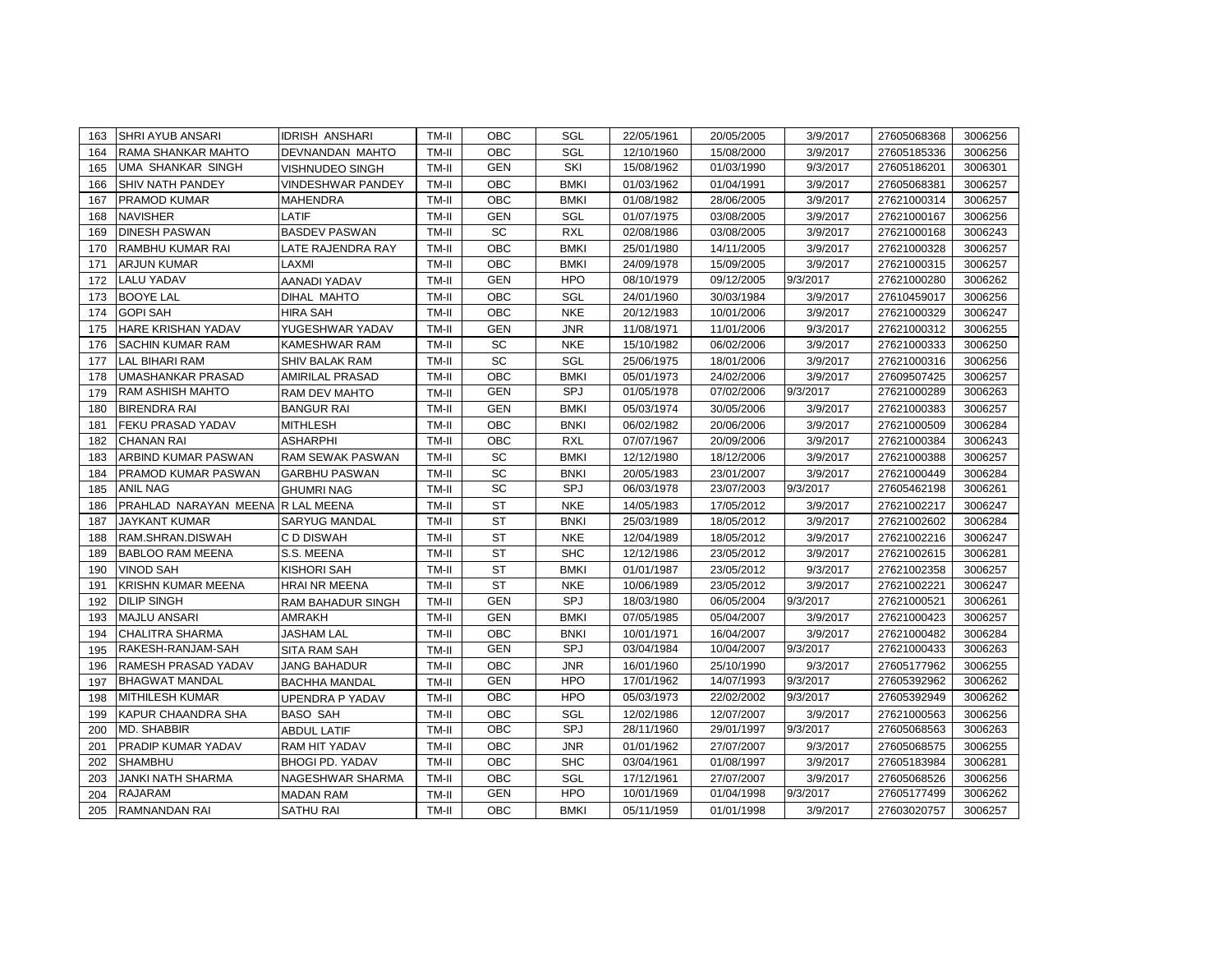| 206 | <b>JAGADISH MAHATO</b> | <b>ISITARAM MAHTO</b>  | TM-II | ОВС          | BMKI       | 02/02/1961 | 01/01/1988 | 3/9/2017 | 27605177498 | 3006257 |
|-----|------------------------|------------------------|-------|--------------|------------|------------|------------|----------|-------------|---------|
| 207 | <b>IDILIP ROUT</b>     | <b>RAMSUNDAR RAUT</b>  | TM-II | ОВС          | SGL        | 04/02/1961 | 19/07/2007 | 3/9/2017 | 27621000565 | 3006256 |
| 208 | MUNNA PD. GOUND        | . GOUND                | TM-II |              | <b>SHC</b> |            | 5/19/2012  | 3/9/2017 | 21002608    |         |
| 209 | <b>PRABHU RAM</b>      | <b>IPARMESHWAR RAM</b> | TM-II | $\sim$<br>ںد | <b>DBG</b> | 16/06/1977 | 18/04/1997 | 9/3/2017 | 27605405103 | 3006244 |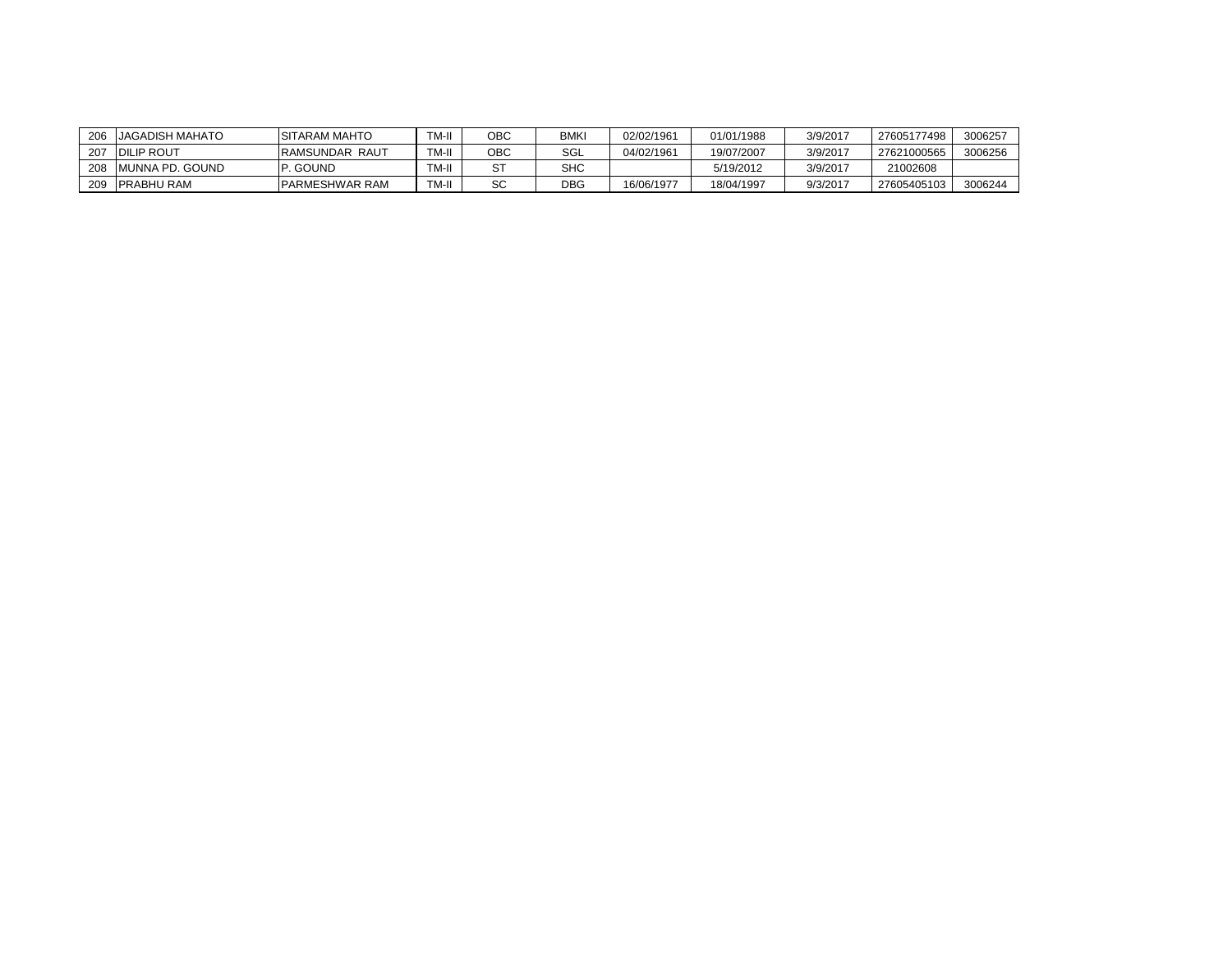## **East Central Railway**

# Office of the Divl. Railway Manager(P) Samastipur

# Post - Trackmaintainer - III **Pay Band 5200-20200 GP 1900 Level-2**

## **Sanction 688**

| SI <sub>No</sub> | <b>Name of the Employee</b> | <b>Father's Name</b>    | Desig.        | Commu<br>nity   | <b>Station</b> | Date of<br><b>Birth</b> | Date of<br>joining | Date of<br><b>Seniority</b> | Emp. No.    |
|------------------|-----------------------------|-------------------------|---------------|-----------------|----------------|-------------------------|--------------------|-----------------------------|-------------|
| 1                | <b>UPENDRA MANDAL</b>       | <b>ADHIK LAL MANDAL</b> | TM III        | <b>ST</b>       | <b>SHC</b>     | 01/01/1960              | 06/12/1990         | 17/08/2012                  | 27605063980 |
| $\mathbf{2}$     | <b>BHARTHRI BAITHA</b>      | <b>MANGAL BAITHA</b>    | TM III        | <b>SC</b>       | <b>BMKI</b>    | 15/01/1965              | 18/07/1997         | 17/08/2012                  | 27605062548 |
| 3                | <b>SANTOSH PRASAD</b>       | <b>DEONARAYAN PD</b>    | TM III        | <b>ST</b>       | <b>NKE</b>     | 10/03/1972              | 19/05/2012         | 5/19/2014                   | 27621002606 |
| 4                | <b>JALDHAR</b>              | <b>RAM JORI</b>         | TM III        | <b>OBC</b>      | <b>SHC</b>     | 02/01/1961              | 03/09/1991         | 1/4/2014                    | 27605063152 |
| 5                | <b>ASHOK RAM</b>            | <b>SAKHICHANDRA</b>     | TM III        | <b>GEN</b>      | SPJ            | 24/08/1970              | 21/09/1992         | 1/4/2014                    | 27605444147 |
| 6                | <b>RAMSHOBHIT</b>           | <b>RAMOTTAR</b>         | TM III        | <b>GEN</b>      | SPJ            | 23/06/1971              | 13/12/1989         | 1/4/2014                    | 27605055301 |
| 7                | SITA.RAM.PASWAN             | <b>MAHENDRA PASWAN</b>  | TM III        | <b>GEN</b>      | <b>HPO</b>     | 01/01/1977              | 03/01/2009         | 19/08/2014                  | 27621000937 |
| 8                | <b>BHUSHAN KUMAR</b>        | AANAND RAI              | TM III        | <b>OBC</b>      | SPJ            | 03/11/1975              | 29/05/2004         | 1/4/2014                    | 27621000113 |
| 9                | <b>TILAK BAHADUR</b>        | <b>SITA RAM</b>         | TM III        | <b>GEN</b>      | SPJ            | 05/09/1972              | 26/04/1996         | 1/4/2014                    | 27605461819 |
| 10               | <b>DUKHNARAYAN RAM</b>      | <b>SAROWAR RAM</b>      | TM III        | <b>SC</b>       | <b>SKI</b>     | 16/04/1959              | 13/04/1991         | 1/4/2014                    | 27605059379 |
| 11               | NAGINA MANJHI               | <b>LAXMI MANJHI</b>     | TM III        | $\overline{SC}$ | <b>NKE</b>     | 05/05/1970              | 06/05/2004         | 4/1/2014                    | 27621000056 |
| 12               | <b>JIW NANDAN</b>           | <b>PUNIT</b>            | TM III        | OBC             | <b>BMKI</b>    | 27/10/1960              | 17/05/1997         | 4/1/2014                    | 27605062378 |
| 13               | <b>RAMESH RAM</b>           | <b>LAL BAHADUR</b>      | TM III        | <b>SC</b>       | <b>SGL</b>     | 03/08/1965              | 13/12/1987         | 4/1/2014                    | 27605055180 |
| 14               | <b>JAGDISH RAI</b>          | <b>RAM CHANDRA RAI</b>  | TM III        | <b>OBC</b>      | SPJ            | 10/04/1968              | 17/12/2002         | 1/4/2014                    | 27605068009 |
| 15               | <b>LALLAN SHAH</b>          | <b>JANGALI SAH</b>      | TM III        | <b>OBC</b>      | <b>NKE</b>     | 02/01/1962              | 03/08/1994         | 4/1/2014                    | 27610488649 |
| 16               | <b>GAGANDEO RAM</b>         | <b>NATHUNI</b>          | $\rm TM\ III$ | $\overline{SC}$ | <b>BMKI</b>    | 05/05/1972              | 23/11/2004         | 4/1/2014                    | 27621000221 |
| 17               | MAHESHWARI SHARMA           | YADDU SHARMA            | TM III        | <b>GEN</b>      | <b>HPO</b>     | 25/01/1973              | 29/12/2005         | 1/4/2014                    | 27621000042 |
| 18               | <b>RAM SAGAR THAKUR</b>     | PARAMHANS THAKUR        | TM III        | <b>GEN</b>      | <b>BMKI</b>    | 10/12/1968              | 31/01/1995         | 19/08/2014                  | 27605061076 |
| 19               | <b>RAMNATH RAY</b>          | <b>BHIKHARI RAI</b>     | TM III        | OBC             | <b>BMKI</b>    | 28/02/1970              | 03/05/2007         | 19/08/2014                  | 27621000562 |
| 20               | <b>RAMKISHUN PASWAN</b>     | <b>JAG PASWAN</b>       | TM III        | <b>SC</b>       | <b>NKE</b>     | 26/02/1960              | 17/02/2009         | 19/08/2014                  | 27621000801 |
| 21               | <b>LAXHMI NARAIN MANDAL</b> | <b>GHURAN MANDAL</b>    | TM III        |                 | SGL            | 30/01/1960              | 22/07/2007         | 19/08/2014                  | 27605183765 |
| 22               | MD-MUSHTAFA                 | <b>MD KASIM</b>         | TM III        | <b>GEN</b>      | <b>SKI</b>     | 05/09/1960              | 02/02/1990         | 19/08/2014                  | 27605185830 |
| 23               | BADRENARAYAN YADAV          | <b>BILAT YADAV</b>      | TM III        | OBC             | <b>BMKI</b>    | 15/09/1960              | 01/01/1987         | 19/08/2014                  | 27605177396 |
| 24               | <b>SURAJDEO PASWAN</b>      | <b>SUKHDEO PASWAN</b>   | TM III        | <b>SC</b>       | <b>BMKI</b>    | 04/01/1962              | 01/01/1986         | 19/08/2014                  | 27605178320 |
| 25               | <b>CHANDRADEO</b>           | <b>HARINANDAN</b>       | TM III        | <b>GEN</b>      | SGL            | 26/02/1962              | 24/07/2007         | 19/08/2014                  | 27605184137 |
| 26               | <b>SUDHIR KUMAR</b>         | <b>HIRA LAL</b>         | TM III        | <b>GEN</b>      | <b>HPO</b>     | 15/03/1961              | 01/06/1992         | 19/08/2014                  | 27605180442 |
| 27               | <b>RAMESHWAR SAH</b>        | <b>HIRA SAH</b>         | TM III        | <b>OBC</b>      | SGL            | 01/01/1962              | 24/07/2007         | 19/08/2014                  | 27605185312 |
| 28               | <b>RAJ KISHOR</b>           | <b>MEWA BHAGAT</b>      | TM III        | <b>OBC</b>      | <b>BMKI</b>    | 11/09/1960              | 17/09/1996         | 19/08/2014                  | 27600000025 |
| 29               | <b>MUNNA MAHTO</b>          | KHOBHARI MAHTO          | TM III        | OBC             | <b>SGL</b>     | 01/01/1960              | 25/07/2007         | 19/08/2014                  | 27605184680 |
| 30               | <b>HIRAKANT JHA</b>         | RUDRA SHANKAR JHA       | TM III        | <b>GEN</b>      | <b>BMKI</b>    | 22/02/1959              | 01/01/1986         | 19/08/2014                  | 27605186663 |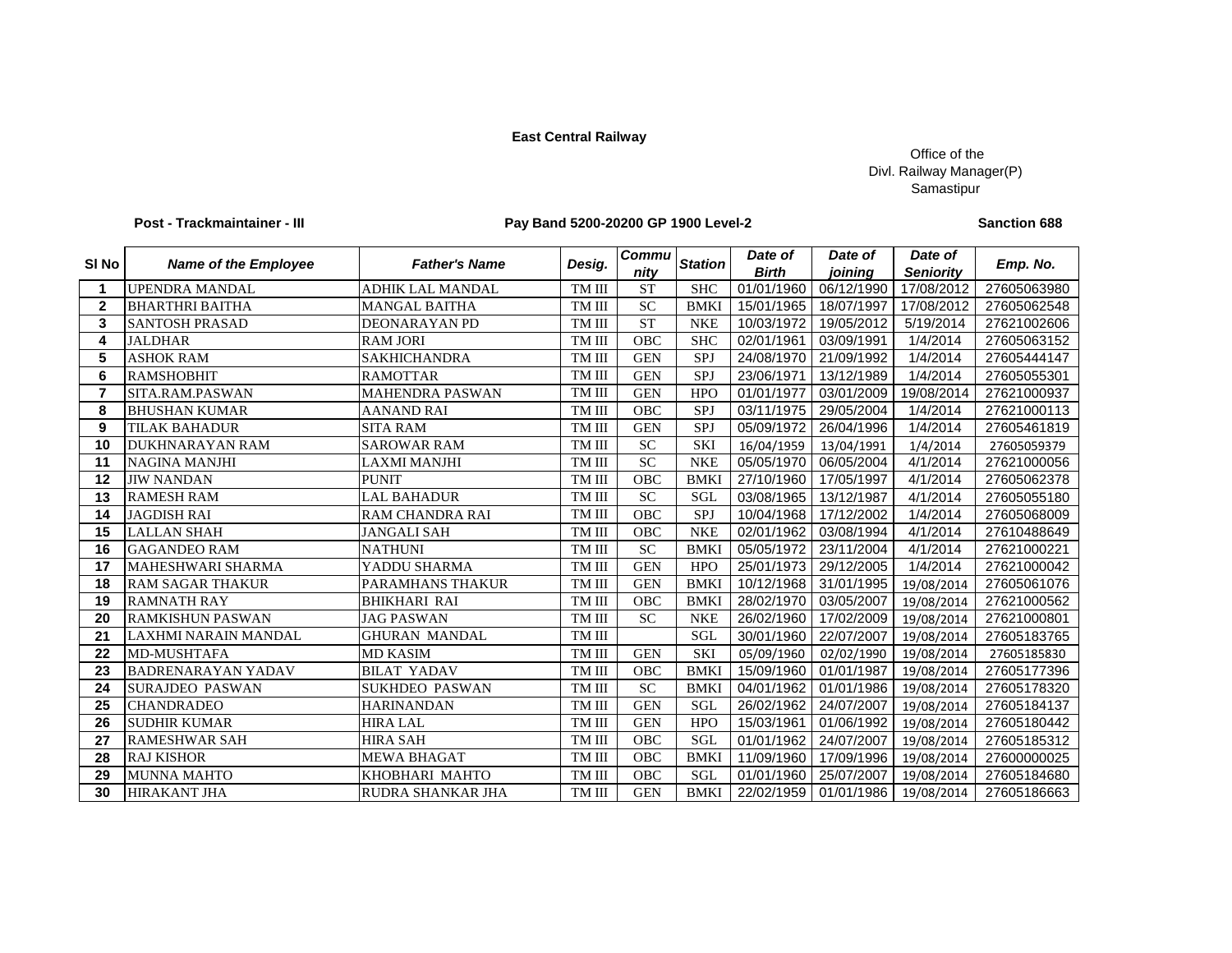| 31 | <b>JAGAR NATH</b>               | <b>GANESH RAUT</b>        | $\rm TM\ III$ | <b>SC</b>                  | SGL         | 25/07/1963 | 26/07/2007 | 19/08/2014 | 27605068654 |
|----|---------------------------------|---------------------------|---------------|----------------------------|-------------|------------|------------|------------|-------------|
| 32 | <b>BINOD KUMAR YADAV</b>        | <b>K.L.YADAV</b>          | TM III        | <b>OBC</b>                 | <b>SKI</b>  | 15/03/1971 | 27/07/2007 | 19/08/2014 | 27605068540 |
| 33 | <b>BAIDYNATH SHARMA</b>         | <b>BISHUNDEO THAKUR</b>   | TM III        | <b>GEN</b>                 | <b>JNR</b>  | 30/01/1959 | 27/07/2007 | 19/08/2014 | 27605184587 |
| 34 | <b>RAM SWARTH YADAV</b>         | <b>LAXMAN YADAV</b>       | TM III        | <b>GEN</b>                 | <b>JNR</b>  | 2/4/1963   | 27/07/2007 | 19/08/2014 | 27605068502 |
| 35 | <b>JAI PRAKASH NARAIN YADAY</b> | <b>BHARAT YADAV</b>       | TM III        | <b>OBC</b>                 | <b>BMKI</b> | 21/03/1962 | 25/07/2007 | 19/08/2014 | 27605068642 |
| 36 | <b>SITA RAM RAI</b>             | <b>MAHABEER</b>           | TM III        | OBC                        | <b>BMKI</b> | 13/12/1978 | 06/08/2007 | 19/08/2014 | 27621000559 |
| 37 | <b>RAM PRAKASH RAY</b>          | <b>MAHADEV RAI</b>        | TM III        | <b>GEN</b>                 | SPJ         | 05/05/1961 | 10/05/1988 | 19/08/2014 | 27605392925 |
| 38 | <b>SURENDRA RAI</b>             | <b>FULGEN RAI</b>         | $\rm TM\ III$ | OBC                        | <b>RXL</b>  | 08/07/1970 | 16/08/2007 | 19/08/2014 | 27621000560 |
| 39 | <b>RAJ KUMAR PASWAN</b>         | <b>JAI KISHUN DAS</b>     | TM III        | <b>SC</b>                  | <b>NKE</b>  | 06/08/1978 | 17/08/2007 | 19/08/2014 | 27621000561 |
| 40 | DENESH PARSAD YADAV             | <b>DHALAI</b>             | TM-III        | OBC                        | <b>SHC</b>  | 15/01/1972 | 17/12/1995 | 19/08/2014 | 27605062111 |
| 41 | <b>MINHAJ ASGHAR</b>            | <b>ATIUR RAHMAN</b>       | TM-III        | <b>GEN</b>                 | <b>SHC</b>  | 04/01/1974 | 01/10/2004 | 19/08/2014 | 27621001278 |
| 42 | <b>SADANAND KUMAR</b>           | R.B. SINGH                | TM-III        | <b>GEN</b>                 | <b>SHC</b>  | 15/03/1986 | 17/09/2007 | 19/08/2014 | 27621000508 |
| 43 | <b>SHAMBHU KUMAR YADAV</b>      | <b>NARESH YADAV</b>       | TM III        | OBC                        | SPJ         | 26/03/1984 | 05/11/2007 | 19/08/2014 | 27621002022 |
| 44 | <b>DEV CHANDRA RAY</b>          | A.L. RAI                  | $TM-III$      | OBC                        | <b>SHC</b>  | 27/07/1981 | 14/11/2007 | 19/08/2014 | 27621000574 |
| 45 | <b>MD ANWAR</b>                 | <b>MD SAYUF</b>           | TM III        | <b>GEN</b>                 | <b>RXL</b>  | 05/01/1980 | 12/12/2007 | 19/08/2014 | 27621000632 |
| 46 | <b>JAI PRAKASH SAH</b>          | PARMESHWAR SAH            | TM III        | <b>OBC</b>                 | <b>NKE</b>  | 15/03/1980 | 18/05/2013 | 19/08/2014 | 50313002188 |
| 47 | <b>SARVESH KUMAR</b>            | <b>BALIRAM DAS</b>        | TM III        | <b>SC</b>                  | <b>NKE</b>  | 01/01/1988 | 25/12/2012 | 19/08/2014 | 50412212830 |
| 48 | <b>RAM CHANDER YADAV</b>        | <b>SITA YADAV</b>         | TM-III        | <b>OBC</b>                 | <b>SHC</b>  | 02/05/1979 | 29/01/2008 | 19/08/2014 | 27621000600 |
| 49 | <b>NATHUNI KUMAR</b>            | <b>JAGDEO RAUT</b>        | $\rm TM\ III$ | OBC                        | <b>RXL</b>  | 11/06/1982 | 31/01/2008 | 19/08/2014 | 27621000601 |
| 50 | ARUN KUMAR RAI                  | <b>RAMESHWAR</b>          | $\rm TM\ III$ | <b>GEN</b>                 | SPJ         | 14/10/1978 | 02/02/2008 | 19/08/2014 | 27621000604 |
| 51 | <b>GOPALKUMAR</b>               | <b>RAM BAHADUR MISTRI</b> | TM III        | <b>GEN</b>                 | DBG         | 02/02/1988 | 05/02/2008 | 19/08/2014 | 27621000617 |
| 52 | <b>NAGESHWER RAI</b>            | YOGENDRA RAI              | TM III        | OBC                        | <b>NKE</b>  | 01/01/1975 | 06/02/2008 | 19/08/2014 | 27621000615 |
| 53 | <b>NATHUNI-DAS</b>              | VISHESHWAR DAS            | TM III        | <b>GEN</b>                 | <b>HPO</b>  | 12/02/1970 | 11/12/2008 | 19/08/2014 | 27621000944 |
| 54 | MITHILESH-PRASAD                | <b>BANARAS PD</b>         | TM III        | <b>ST</b>                  | <b>NKE</b>  | 02/03/1980 | 14/02/2008 | 19/08/2014 | 27621000616 |
| 55 | <b>LALBABOO SAH</b>             | <b>NAGINA SAH</b>         | TM III        | ST                         | <b>NKE</b>  | 03/04/1973 | 22/01/1998 | 19/08/2014 | 27605291422 |
| 56 | <b>RANVIJAY SINGH</b>           | <b>SURESH SINGH</b>       | $\rm TM\ III$ | <b>GEN</b>                 | <b>NKE</b>  | 21/04/1983 | 09/03/2008 | 19/08/2014 | 27621001622 |
| 57 | <b>RAMU RAM</b>                 | <b>LALAN RAM</b>          | $\rm TM\ III$ | $\overline{SC}$            | <b>NKE</b>  | 20/08/1984 | 01/06/2004 | 19/08/2014 | 27621000055 |
| 58 | <b>BUDHAN MAHTO</b>             | <b>RAMAUTAR MAHTO</b>     | TM III        | <b>OBC</b>                 | <b>NKE</b>  | 23/06/1983 | 15/04/2008 | 19/08/2014 | 27621000712 |
| 59 | <b>RAM SAKAL MAHTO</b>          | JAGDISH MAHTO             | TM III        | OBC                        | SGL         | 25/06/1981 | 18/04/2008 | 19/08/2014 | 27621000631 |
| 60 | <b>RANJIT MALLIK</b>            | <b>MAHENDRA</b>           | TM III        | <b>SC</b>                  | <b>JNR</b>  | 4/5/1972   | 27/05/2008 | 19/08/2014 | 27621000713 |
| 61 | <b>AKHILESH KUMAR</b>           | <b>SUNIL KUMAR MAHTO</b>  | TM III        | <b>GEN</b>                 | <b>SKI</b>  | 25/04/1984 | 17/06/2008 | 19/08/2014 | 27621000728 |
| 62 | <b>NANDLAL DAS</b>              | <b>CHHATHU</b>            | TM III        | $\ensuremath{\mathbf{SC}}$ | <b>NKE</b>  | 08/02/1974 | 30/06/2008 | 19/08/2014 | 27621000714 |
| 63 | <b>MD MUJAHIR ALAM</b>          | <b>MD MOHIUDDIN</b>       | TM III        | <b>GEN</b>                 | <b>NKE</b>  | 05/06/1985 | 17/07/2008 | 19/08/2014 | 27621000710 |
| 64 | HARERAM.PASWAN                  | <b>SAKAL DEV PASWAN</b>   | TM III        | <b>GEN</b>                 | SPJ         | 02/02/1968 | 07/08/2008 | 19/08/2014 | 27621000732 |
| 65 | <b>PRAMOD KUMAR</b>             | <b>MALIK MANDAL</b>       | TM III        | <b>GEN</b>                 | <b>SKI</b>  | 01/05/1965 | 13/09/1997 | 19/08/2014 | 27605068629 |
| 66 | <b>SURES RAUT</b>               | JAGARNATH RAUT            | TM III        | <b>SC</b>                  | <b>NKE</b>  | 25/10/1975 | 07/09/2008 | 19/08/2014 | 27621000721 |
| 67 | <b>MANOJ KR.BAITHA</b>          | <b>MOTILAL BAITHA</b>     | TM III        | <b>SC</b>                  | <b>NKE</b>  | 13/01/1987 | 07/09/2008 | 19/08/2014 | 27621000722 |
| 68 | <b>RAJ KUMAR SINGH</b>          | <b>SHIVDEO SINGH</b>      | TM III        | <b>GEN</b>                 | <b>SKI</b>  | 11/01/1963 | 01/05/1986 | 19/08/2014 | 27605393000 |
| 69 | YASWANT PASWAN                  | <b>LAKSHMAN PASWAN</b>    | $\rm TM\ III$ | <b>SC</b>                  | <b>SKI</b>  | 06/01/1980 | 04/10/2008 | 19/08/2014 | 27621001468 |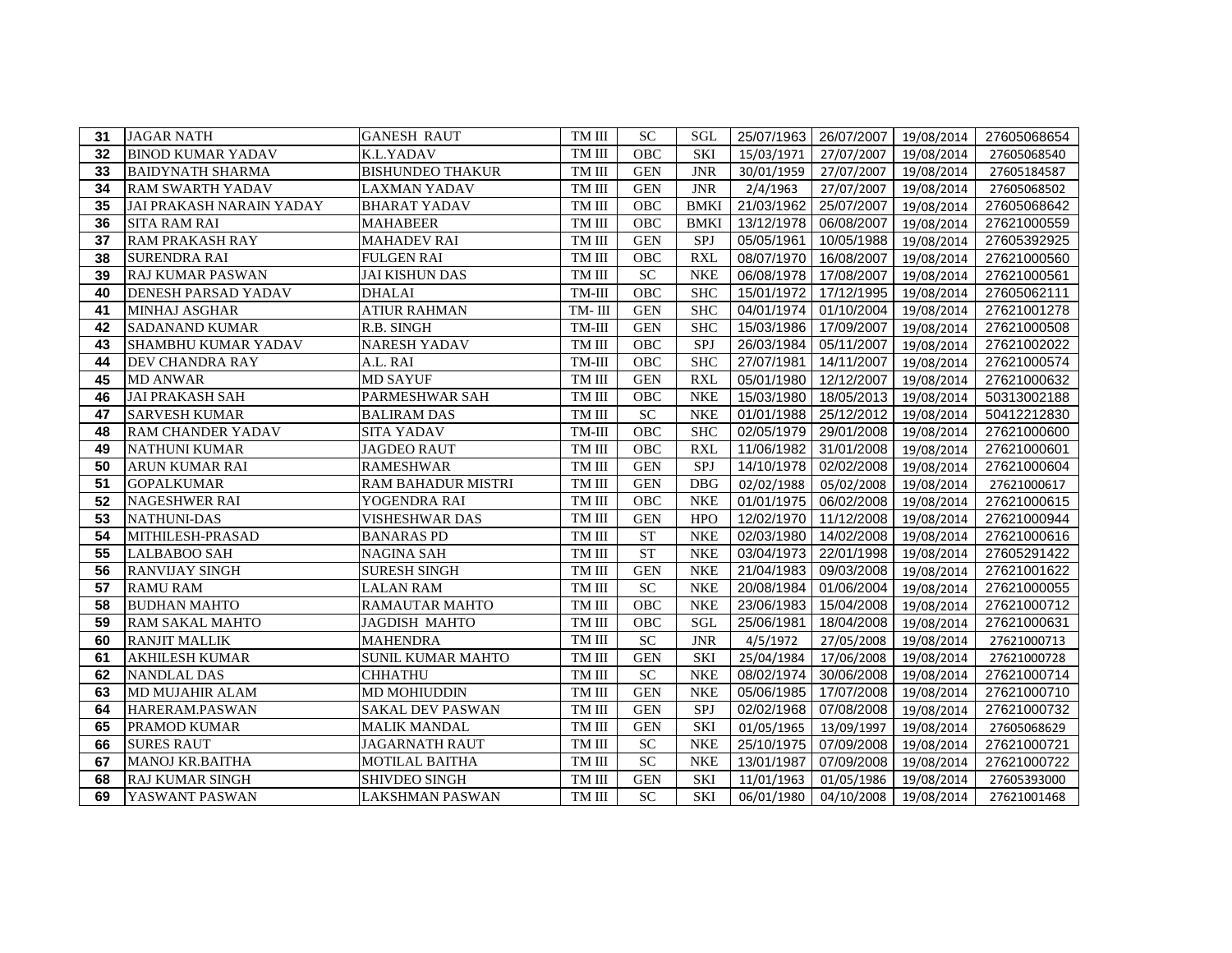| 70  | <b>AMIT KUMAR CHOUDHARY</b> | <b>ARJUN CHODHARY</b>      | TM III        | <b>GEN</b>      | <b>SPJ</b> | 09/01/1978 | 05/06/2007 19/08/2014 |            | 27621000526 |
|-----|-----------------------------|----------------------------|---------------|-----------------|------------|------------|-----------------------|------------|-------------|
| 71  | <b>GHAYAN CHAND PASWAN</b>  | <b>LAROOK PASWAN</b>       | TM III        | <b>SC</b>       | <b>SKI</b> | 01/01/1963 | 07/11/2008            | 19/08/2014 | 27621001446 |
| 72  | <b>ANUP LAL PASWAN</b>      | <b>KARI PASWAN</b>         | TM III        | SC              | <b>SKI</b> | 01/01/1964 | 07/11/2008            | 19/08/2014 | 27621001447 |
| 73  | <b>KAILASH PASWAN</b>       | <b>SITARAM PASWAN</b>      | TM III        | <b>SC</b>       | <b>SKI</b> | 01/01/1965 | 07/11/2008            | 19/08/2014 | 27621001448 |
| 74  | RAM.BALAK.SAHNI             | <b>RAM KHELAWAN SAHNI</b>  | TM III        | <b>GEN</b>      | SPJ        | 01/01/1965 | 07/11/2008            | 19/08/2014 | 27621000739 |
| 75  | <b>SATTO PASWAN</b>         | <b>JITTU PASWAN</b>        | TM III        | <b>SC</b>       | <b>SKI</b> | 01/01/1965 | 07/11/2008            | 19/08/2014 | 27621001449 |
| 76  | <b>SRI NANDU DAS</b>        | <b>RABBIDAS</b>            | TM III        | <b>GEN</b>      | <b>HPO</b> | 13/02/1968 | 07/11/2008            | 19/08/2014 | 27621000756 |
| 77  | <b>MAHABIR PASWAN</b>       | KAPILESWAR PASWAN          | TM III        | <b>SC</b>       | <b>SKI</b> | 01/01/1971 | 07/11/2008            | 19/08/2014 | 27621001450 |
| 78  | <b>ASHOK KUMAR RAI</b>      | <b>HITLAL RAY</b>          | TM III        | OBC             | <b>SKI</b> | 01/01/1975 | 07/11/2008            | 19/08/2014 | 27621001453 |
| 79  | <b>SRI LAL SAHEB PASWAN</b> | <b>BASUDEV PASWAN</b>      | TM III        | ${\rm SC}$      | <b>HPO</b> | 15/04/1976 | 07/11/2008            | 19/08/2014 | 27621000755 |
| 80  | <b>BIHARI SAH</b>           | <b>SUDAMA SAH</b>          | TM III        | <b>GEN</b>      | <b>HPO</b> | 15/12/1978 | 07/11/2008            | 19/08/2014 | 27621000804 |
| 81  | <b>SHATRUGHAN PASWAN</b>    | <b>SHIV SHANKAR PASWAN</b> | TM III        | <b>GEN</b>      | SPJ        | 23/04/1980 | 07/11/2008            | 19/08/2014 | 27621000805 |
| 82  | <b>ANIL-SAHANI</b>          | SACHIDANAND SAHNI          | TM III        | <b>GEN</b>      | <b>HPO</b> | 04/07/1980 | 07/11/2008            | 19/08/2014 | 27621000806 |
| 83  | <b>LAL BIHARI</b>           | <b>MOTI RAM</b>            | TM III        | <b>GEN</b>      | SPJ        | 15/09/1980 | 07/11/2008            | 19/08/2014 | 27621000807 |
| 84  | DASHRATH-KUMAR-MAHTO        | <b>RAM PYARE MAHTO</b>     | TM III        | <b>GEN</b>      | SPJ        | 10/05/1986 | 07/11/2008            | 19/08/2014 | 27621000808 |
| 85  | <b>SANJAI KUMAR MAHTO</b>   | VIRENDRA KR MAHTO          | TM III        | <b>GEN</b>      | SPJ        | 05/02/1987 | 07/11/2008            | 19/08/2014 | 27621000809 |
| 86  | <b>AMAR KUMAR PASWAN</b>    | <b>CHULHAI PASWAN</b>      | TM III        | <b>SC</b>       | <b>SKI</b> | 14/05/1987 | 07/11/2008            | 19/08/2014 | 27621001290 |
| 87  | <b>JAIKISHUN PASWAN</b>     | <b>JANAK PASWAN</b>        | TM III        | <b>SC</b>       | <b>RXL</b> | 01/01/1964 | 18/11/2008            | 19/08/2014 | 27621000747 |
| 88  | <b>SAMMAT PASWAN</b>        | <b>SITARAM PASWAN</b>      | TM III        | <b>SC</b>       | <b>NKE</b> | 01/01/1964 | 18/11/2008            | 19/08/2014 | 27621000754 |
| 89  | <b>RAMOD PASWAN</b>         | RAMBRIKHA PASWAN           | $\rm TM\ III$ | $\overline{SC}$ | <b>RXL</b> | 01/01/1969 | 18/11/2008            | 19/08/2014 | 27621000746 |
| 90  | YOGENDRA PASWAN             | <b>KANTLAL PASWAN</b>      | TM III        | $\overline{SC}$ | <b>NKE</b> | 01/01/1971 | 18/11/2008            | 19/08/2014 | 27621000750 |
| 91  | <b>RANJAN PASWAN</b>        | <b>LAKHINDRA PASWAN</b>    | TM III        | <b>SC</b>       | <b>RXL</b> | 01/01/1973 | 18/11/2008            | 19/08/2014 | 27621000751 |
| 92  | <b>JAGMOHAN PASWAN</b>      | <b>LAKSHMI PASWAN</b>      | TM III        | <b>SC</b>       | <b>NKE</b> | 01/01/1974 | 18/11/2008            | 19/08/2014 | 27621000748 |
| 93  | <b>PARBHU PASWAN</b>        | <b>AMIRI PASWAN</b>        | TM III        | <b>SC</b>       | <b>NKE</b> | 01/01/1976 | 18/11/2008            | 19/08/2014 | 27621000753 |
| 94  | <b>MANJUR SAH</b>           | <b>JALIL SAH</b>           | TM III        | OBC             | <b>SKI</b> | 01/01/1960 | 11/11/2008            | 19/08/2014 | 27621001455 |
| 95  | <b>MAHENDAR PASWAN</b>      | <b>LAKHAN PASWAN</b>       | TM III        | <b>SC</b>       | <b>SKI</b> | 01/01/1963 | 11/11/2008            | 19/08/2014 | 27621001472 |
| 96  | TALKESHWER.PASWAN           | <b>ANIRUDH PASWAN</b>      | TM III        | $\overline{SC}$ | <b>DBG</b> | 05/01/1977 | 11/11/2008            | 19/08/2014 | 27621000740 |
| 97  | <b>BHOGI PASWAN</b>         | JALESWAR PASWAN            | TM III        | <b>SC</b>       | <b>SKI</b> | 01/01/1960 | 14/11/2008            | 19/08/2014 | 27621001458 |
| 98  | <b>MD ANSARUL HAQUE</b>     | <b>YASIN</b>               | TM III        | <b>GEN</b>      | <b>SKI</b> | 01/01/1964 | 14/11/2008            | 19/08/2014 | 27621001459 |
| 99  | <b>MD ASLAM</b>             | <b>MD SALIM</b>            | TM III        | <b>GEN</b>      | <b>SKI</b> | 01/01/1976 | 14/11/2008            | 19/08/2014 | 27621001471 |
| 100 | <b>LAKSHMAN RAI</b>         | <b>MAHAVEER PASWAN</b>     | TM III        | <b>SC</b>       | <b>SKI</b> | 01/01/1967 | 16/11/2008            | 19/08/2014 | 27621001457 |
| 101 | <b>MAHENDAR PASWAN</b>      | <b>RAMVILAS PASWAN</b>     | TM III        | <b>SC</b>       | <b>SKI</b> | 01/01/1966 | 29/11/2008            | 19/08/2014 | 27621001460 |
| 102 | <b>UPENDRA PASWAN</b>       | <b>FARAKI PASWAN</b>       | TM III        | $\overline{SC}$ | <b>SKI</b> | 01/05/1967 | 05/12/2008            | 19/08/2014 | 27621001462 |
| 103 | <b>DENESH PASWAN</b>        | <b>GUNJAN PASWAN</b>       | TM III        | SC              | <b>JNR</b> | 23/01/1979 | 05/12/2008            | 19/08/2014 | 27621001476 |
| 104 | <b>PAPPU PASWAN</b>         | LAKHAN PASWAN              | TM III        | <b>SC</b>       | <b>SKI</b> | 02/01/1983 | 05/12/2008            | 19/08/2014 | 27621001461 |
| 105 | <b>SIKANDAR PASWAN</b>      | ASHOK PASWAN               | TM III        | <b>SC</b>       | <b>DBG</b> | 05/03/1987 | 06/12/2008            | 19/08/2014 | 27621001291 |
| 106 | <b>MAHESH PASWAN</b>        | <b>LAKHAN PASWAN</b>       | TM III        | <b>SC</b>       | <b>SKI</b> | 01/01/1962 | 06/12/2008            | 19/08/2014 | 27621001464 |
| 107 | <b>NARESH PASWAN</b>        | <b>KARI PASWAN</b>         | TM III        | <b>SC</b>       | <b>DBG</b> | 02/05/1973 | 06/12/2008            | 19/08/2014 | 27621001463 |
| 108 | VIKRAM KUMAR MANDAL         | <b>SURNDRA MANDAL</b>      | TM III        | OBC             | <b>JNR</b> | 05/09/1988 | 06/12/2008 19/08/2014 |            | 27621000909 |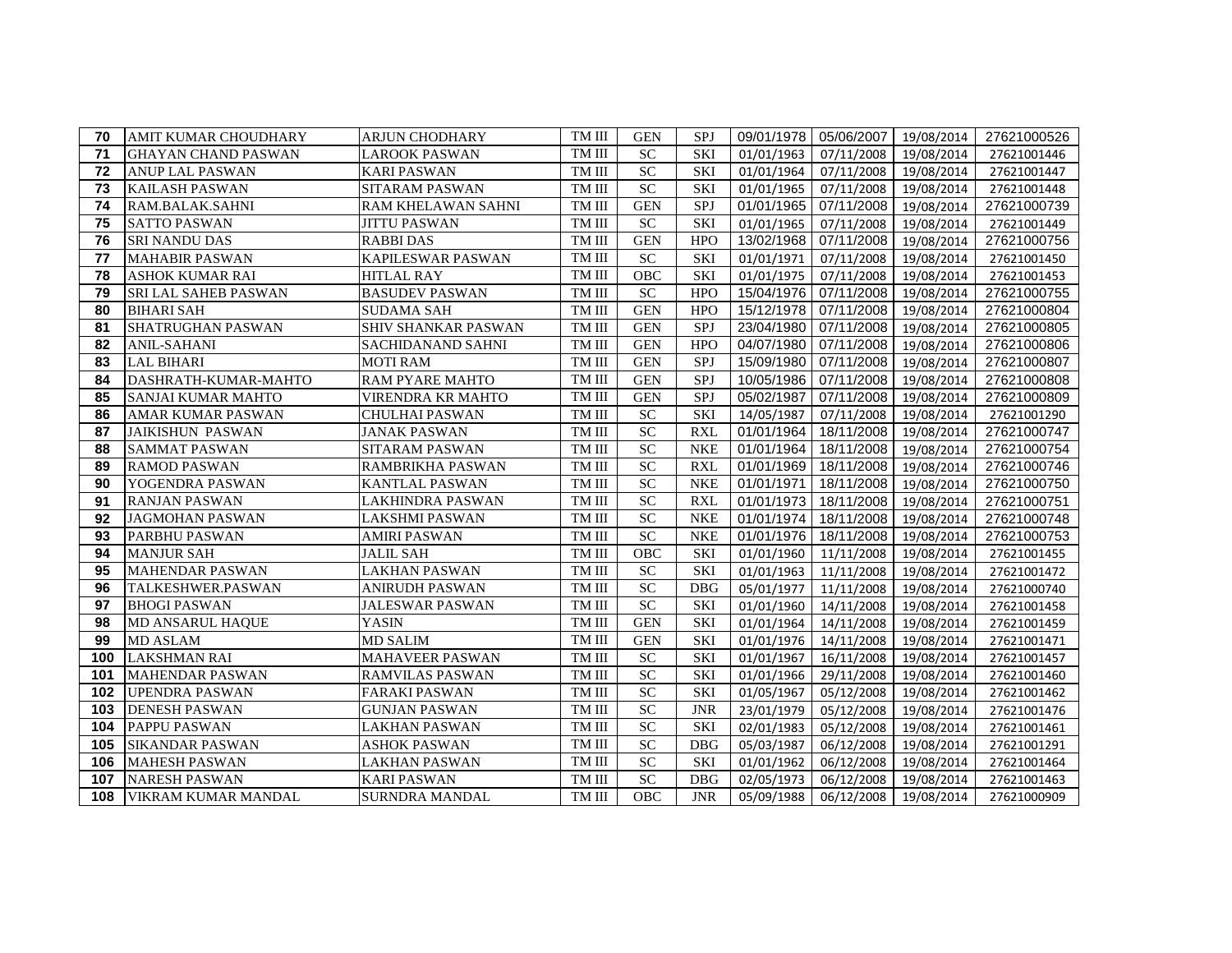|     | <b>109 RAJ KUMAR CHOUDHARY</b> | SHOBHAKANT CHODHARY   | TM III | <b>GEN</b>                 | <b>SPJ</b>  |            | 05/01/1990 06/12/2008 | 19/08/2014 | 27621000908 |
|-----|--------------------------------|-----------------------|--------|----------------------------|-------------|------------|-----------------------|------------|-------------|
| 110 | <b>LALBABU DAS</b>             | <b>DAHU DAS</b>       | TM III | <b>GEN</b>                 | <b>SKI</b>  | 12/01/1983 | 07/12/2008            | 19/08/2014 | 27621001467 |
| 111 | <b>DOMU PASWAN</b>             | RANCHANDRA PASWAN     | TM III | <b>SC</b>                  | <b>SKI</b>  | 12/06/1989 | 07/12/2008            | 19/08/2014 | 27621001466 |
| 112 | <b>ASHOK KAMAT</b>             | <b>RAMJI KAMAT</b>    | TM III | <b>OBC</b>                 | <b>SKI</b>  | 01/01/1967 | 08/12/2008            | 19/08/2014 | 27621001454 |
| 113 | LAKSHMAN PASWAN                | PHUDDI PASWAN         | TM III | $\ensuremath{\mathbf{SC}}$ | <b>SKI</b>  | 06/04/1965 | 10/12/2008            | 19/08/2014 | 27621001465 |
| 114 | WAKIL SAHANI                   | <b>BASHO SAHANI</b>   | TM-III | OBC                        | <b>BNKI</b> | 05/05/1965 | 10/12/2008            | 19/08/2014 | 27621000760 |
| 115 | RAM.BACHAN.RAM                 | <b>BIHARI HARIJAN</b> | TM III | <b>GEN</b>                 | SPJ         | 01/03/1966 | 11/12/2008            | 19/08/2014 | 27621000767 |
| 116 | <b>SUKALRAM</b>                | <b>GOBARI RAM</b>     | TM III | <b>GEN</b>                 | SPJ         | 01/01/1968 | 11/12/2008            | 19/08/2014 | 27621000766 |
| 117 | RAM.SUMER.HARIJAN              | <b>BIHARI HARIJAN</b> | TM III | <b>GEN</b>                 | SPJ         |            | 01/04/1968 11/12/2008 | 19/08/2014 | 27621000765 |
| 118 | <b>SUBODH.SAH</b>              | JAGESHWAR SAH         | TM III | <b>GEN</b>                 | SPJ         | 06/01/1969 | 11/12/2008            | 19/08/2014 | 27621000769 |
| 119 | <b>SHIV LAL PASWAN</b>         | MAHENDRA PASWAN       | TM III | <b>GEN</b>                 | SPJ         | 17/02/1969 | 11/12/2008            | 19/08/2014 | 27621000759 |
| 120 | RAM.BILASH.RAM                 | SOBARI RAM            | TM III | <b>GEN</b>                 | SPJ         | 10/03/1969 | 11/12/2008            | 19/08/2014 | 27621000768 |
| 121 | MADAN.SAH                      | <b>JAGESHWAR SAH</b>  | TM III | <b>GEN</b>                 | SPJ         | 28/05/1972 | 11/12/2008            | 19/08/2014 | 27621000945 |
| 122 | <b>RAJPATI.PASWAN</b>          | <b>RAK KR PASWAN</b>  | TM III | <b>GEN</b>                 | <b>SPJ</b>  | 07/12/1972 | 11/12/2008            | 19/08/2014 | 27621000947 |
| 123 | <b>JAINUDDIN</b>               | <b>HABIB MIYA</b>     | TM III | <b>OBC</b>                 | <b>NKE</b>  |            | 07/10/1974 11/12/2008 | 19/08/2014 | 27621000775 |
| 124 | <b>DILEEP.DAS</b>              | <b>SHANKAR DAS</b>    | TM III | <b>GEN</b>                 | SPJ         |            | 15/02/1976 11/12/2008 | 19/08/2014 | 27621000946 |
| 125 | <b>INDAL.PASWAN</b>            | <b>VIJAY PASWAN</b>   | TM III | <b>GEN</b>                 | <b>HPO</b>  |            | 21/03/1979 11/12/2008 | 19/08/2014 | 27621000770 |
| 126 | JITENDAR.PASWAN                | AMIRCHANDRA PASWAN    | TM III | <b>GEN</b>                 | SPJ         | 01/01/1981 | 03/01/2009            | 19/08/2014 | 27621000938 |
| 127 | <b>JAI NARAYAN PASWAN</b>      | RAJA RAM PASWAN       | TM III | <b>SC</b>                  | <b>DBG</b>  | 05/03/1980 | 06/12/2008            | 19/08/2014 | 27621001303 |
| 128 | <b>RAM BABU PASWAN</b>         | <b>BHANGI PASWAN</b>  | TM III | <b>SC</b>                  | <b>RXL</b>  | 01/01/1973 | 17/12/2008            | 19/08/2014 | 27621000761 |
| 129 | <b>DENESH PASWAN</b>           | <b>BHOLI PASWAN</b>   | TM III | <b>SC</b>                  | <b>DBG</b>  | 01/01/1963 | 18/12/2008            | 19/08/2014 | 27621001305 |
| 130 | <b>LATTU PASWAN</b>            | <b>MAHAVIR PASWAN</b> | TM III | ${\rm SC}$                 | <b>JNR</b>  | 01/01/1965 | 18/12/2008            | 19/08/2014 | 27621001486 |
| 131 | <b>MAHESH KUMAR</b>            | RAM BILAS PASWAN      | TM III | $\overline{SC}$            | <b>JNR</b>  | 01/01/1965 | 18/12/2008            | 19/08/2014 | 27621001482 |
| 132 | <b>NARAYAN PASWAN</b>          | <b>VINOD PASWAN</b>   | TM III | <b>SC</b>                  | <b>JNR</b>  | 12/10/1965 | 18/12/2008            | 19/08/2014 | 27621001481 |
| 133 | NANDLAL PASWAN                 | RAMPRAKASH PASWAN     | TM III | <b>SC</b>                  | <b>JNR</b>  | 01/01/1966 | 18/12/2008            | 19/08/2014 | 27621001489 |
| 134 | <b>RAMDEV-DAS</b>              | <b>TEKAN DAS</b>      | TM III | <b>GEN</b>                 | SPJ         |            | 12/03/1966 18/12/2008 | 19/08/2014 | 27621000810 |
| 135 | <b>KAMESH PASWAN</b>           | <b>GANOUR PASWAN</b>  | TM III | <b>SC</b>                  | <b>SKI</b>  | 01/01/1968 | 18/12/2008            | 19/08/2014 | 27621001469 |
| 136 | <b>RAJU PASWAN</b>             | <b>MAHESH PASWAN</b>  | TM III | <b>SC</b>                  | <b>JNR</b>  | 02/02/1969 | 18/12/2008            | 19/08/2014 | 27621001477 |
| 137 | <b>SUNIL MANDAL</b>            | <b>ASHARFI MANDAL</b> | TM III | OBC                        | <b>JNR</b>  | 01/01/1970 | 18/12/2008            | 19/08/2014 | 27621001478 |
| 138 | <b>SHAILENDRA SOREN</b>        | <b>PAPPU SOREN</b>    | TM III | <b>ST</b>                  | <b>SHC</b>  | 20/05/1990 | 25/09/2014            | 19/08/2014 | 27621004916 |
| 139 | <b>MANOJ.DAS</b>               | <b>KESHVAR DAS</b>    | TM III | <b>GEN</b>                 | <b>SPJ</b>  | 15/01/1973 | 18/12/2008            | 19/08/2014 | 27621000812 |
| 140 | RAM.NANDAN.SAHNI               | <b>BIRBAL SAHNI</b>   | TM III | <b>GEN</b>                 | SPJ         | 06/10/1973 | 18/12/2008            | 19/08/2014 | 27621000811 |
| 141 | NATH UNI-PASWAN                | <b>TEAJAN PASWAN</b>  | TM III | <b>GEN</b>                 | SPJ         | 01/01/1974 | 18/12/2008            | 19/08/2014 | 27621000826 |
| 142 | <b>SANTOSH PASWAN</b>          | RAMNARAYAN PASWAN     | TM III | $\ensuremath{\mathbf{SC}}$ | <b>JNR</b>  | 01/01/1976 | 18/12/2008            | 19/08/2014 | 27621001487 |
| 143 | <b>LALA PASWAN</b>             | MAHAVIR PASWAN        | TM III | <b>SC</b>                  | <b>JNR</b>  | 05/11/1976 | 18/12/2008            | 19/08/2014 | 27621001480 |
| 144 | <b>LALBABU PASWAN</b>          | PANCHU PASWAN         | TM III | <b>SC</b>                  | <b>DBG</b>  | 01/01/1968 | 18/12/2008            | 19/08/2014 | 27621001307 |
| 145 | <b>VIJAY KUMAR RAY</b>         | RIT LAL RAY           | TM III | <b>OBC</b>                 | <b>JNR</b>  | 01/01/1985 | 18/12/2008            | 19/08/2014 | 27621001485 |
| 146 | KRISHN KUMAR PASWAN            | <b>MISHRI PASWAN</b>  | TM III | <b>SC</b>                  | <b>JNR</b>  | 01/01/1986 | 18/12/2008            | 19/08/2014 | 27621001488 |
| 147 | MAHESHWAR.PASWAN.              | YOGESHWAR PASWAN      | TM III | <b>GEN</b>                 | SPJ         | 15/04/1977 | 19/12/2008            | 19/08/2014 | 27621000772 |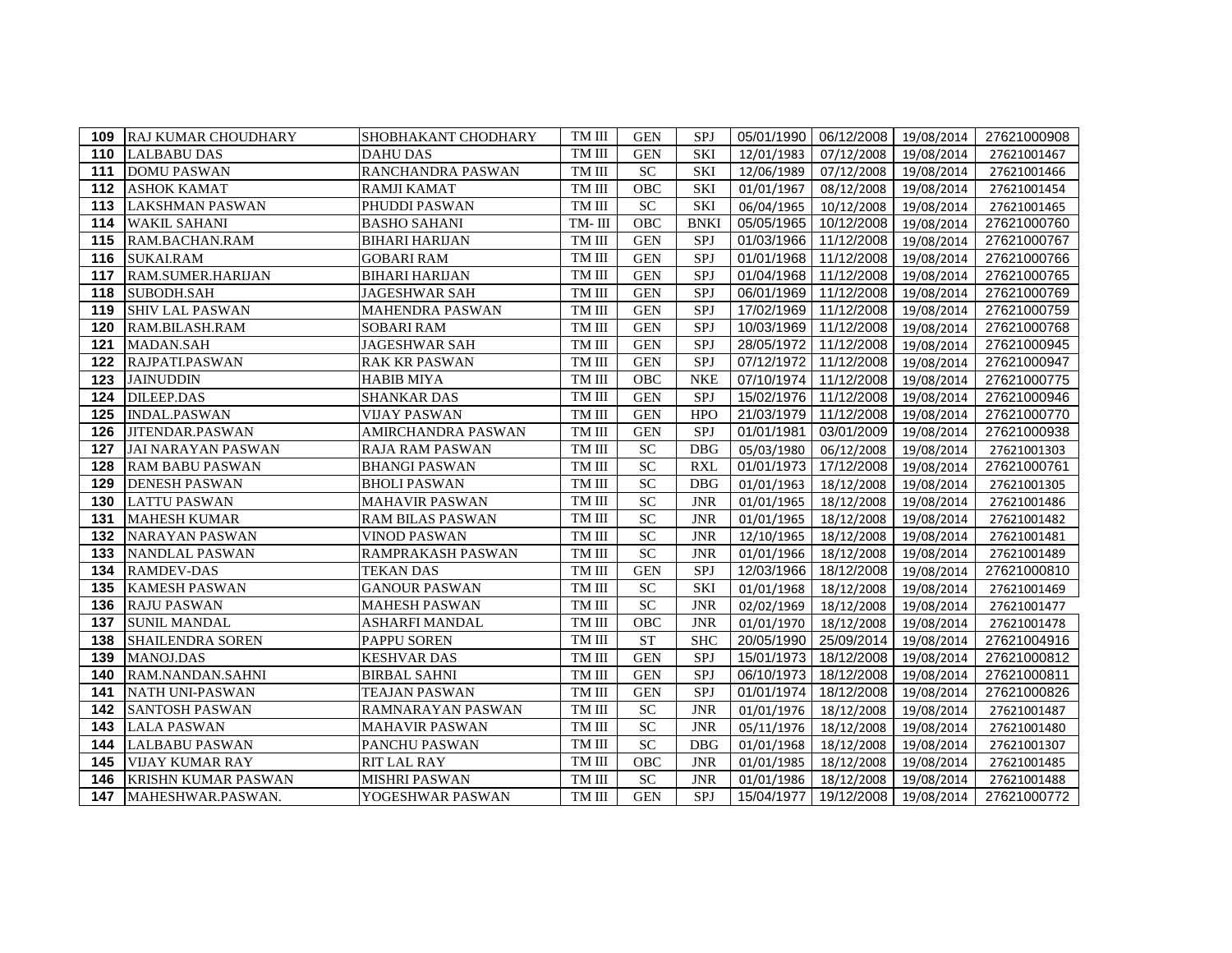| 148 | <b>MITHILESH KUMAR</b>    | <b>RAMNANDAN SAHNI</b>  | TM III        | <b>GEN</b>      | <b>HPO</b>  |            | 22/08/1979 23/12/2008 19/08/2014 |            | 27621000813 |
|-----|---------------------------|-------------------------|---------------|-----------------|-------------|------------|----------------------------------|------------|-------------|
| 149 | RAM.EKBAL.PASWAN          | <b>TENI PASWAN</b>      | $\rm TM\ III$ | <b>GEN</b>      | <b>SPJ</b>  | 02/02/1974 | 24/12/2008                       | 19/08/2014 | 27621000763 |
| 150 | <b>BASHISHAT.RAM</b>      | <b>HANSRAJ RAM</b>      | TM III        | <b>GEN</b>      | <b>SPJ</b>  | 02/02/1983 | 24/12/2008                       | 19/08/2014 | 27621000764 |
| 151 | PARMOD MANDAL             | PRADEEP MANDAL          | TM III        | <b>OBC</b>      | <b>JNR</b>  | 01/01/1978 | 29/12/2008                       | 19/08/2014 | 27621001491 |
| 152 | <b>DULARCHNAD PASWAN</b>  | <b>BANGALI PASWAN</b>   | TM III        | SC              | <b>JNR</b>  | 19/08/1962 | 30/12/2008                       | 19/08/2014 | 27621001492 |
| 153 | RAJKAPUR MANDAL           | LAXMAN MANDAL           | TM III        | OBC             | <b>JNR</b>  | 01/01/1972 | 30/12/2008                       | 19/08/2014 | 27621001490 |
| 154 | <b>MADAN PASWAN</b>       | <b>SOHAN PASWAN</b>     | TM III        | <b>SC</b>       | <b>NKE</b>  | 25/07/1972 | 02/01/2009                       | 19/08/2014 | 27621000779 |
| 155 | RAJ.KARAN.PASWAN          | ANUP LAL PASWAN         | TM III        | <b>GEN</b>      | <b>HPO</b>  | 01/01/1965 | 03/01/2009                       | 19/08/2014 | 27621000936 |
| 156 | <b>BHABHICHHAN RAUT</b>   | <b>MAHADEO RAUT</b>     | TM III        | <b>SC</b>       | <b>NKE</b>  | 08/02/1968 | 03/01/2009                       | 19/08/2014 | 27621000780 |
| 157 | SURENDAR.MAHTO            | RAM PRAKASH MAHTO       | TM III        | <b>GEN</b>      | <b>HPO</b>  | 01/01/1974 | 03/01/2009                       | 19/08/2014 | 27621000935 |
| 158 | <b>SUKHLAL.PASWAN</b>     | <b>GANESHI PASWAN</b>   | TM III        | <b>GEN</b>      | <b>HPO</b>  | 01/01/1977 | 03/01/2009                       | 19/08/2014 | 27621000934 |
| 159 | <b>SURESH PASWAN</b>      | <b>JAGDISH PASWAN</b>   | TM III        | $\overline{SC}$ | <b>NKE</b>  | 01/01/1977 | 03/01/2009                       | 19/08/2014 | 27621001584 |
| 160 | <b>JITEDRA PASWAN</b>     | <b>KALPU PASWAN</b>     | TM III        | <b>GEN</b>      | SPJ         | 15/04/1980 | 21/05/2008                       | 19/08/2014 | 27621000758 |
| 161 | <b>MADAN RAUT</b>         | <b>BACHCHAN RAUT</b>    | TM III        | OBC             | <b>RXL</b>  | 07/04/1982 | 03/01/2009                       | 19/08/2014 | 27621000781 |
| 162 | <b>PRABHU PASWAN</b>      | <b>RUPCHANDRA</b>       | TM III        | <b>GEN</b>      | <b>SPJ</b>  | 01/01/1968 | 05/01/2009                       | 19/08/2014 | 27621000786 |
| 163 | <b>RAMCHANDER DAS</b>     | <b>CHHEDI DAS</b>       | TM-III        | OBC             | <b>BNKI</b> | 26/02/1968 | 10/01/2009                       | 19/08/2014 | 27621000928 |
| 164 | <b>RAMESHWAR SAHNI</b>    | <b>LAXMI SAHNI</b>      | TM III        | <b>OBC</b>      | <b>JNR</b>  | 01/01/1960 | 16/01/2009                       | 19/08/2014 | 27621001499 |
| 165 | PYARE PASWAN              | <b>SOMAN PASWAN</b>     | TM III        | SC              | <b>JNR</b>  | 01/01/1963 | 16/01/2009                       | 19/08/2014 | 27621001500 |
| 166 | <b>MAHABIR PASWAN</b>     | SITARAM PASWAN          | $\rm TM\ III$ | <b>SC</b>       | <b>JNR</b>  | 01/01/1965 | 16/01/2009                       | 19/08/2014 | 27621001498 |
| 167 | <b>MD NAZIM</b>           | <b>BAOKU MIYAN</b>      | TM III        | <b>GEN</b>      | SKI         | 10/01/1971 | 16/01/2009                       | 19/08/2014 | 27621001430 |
| 168 | MD AKBAR ALI              | MD ANSARULHAK           | TM III        | <b>GEN</b>      | SKI         | 01/01/1985 | 16/01/2009                       | 19/08/2014 | 27621001431 |
| 169 | <b>RAJO RAM</b>           | MEDNI RAM               | TM-III        | <b>SC</b>       | <b>SHC</b>  | 01/01/1963 | 20/01/2009                       | 19/08/2014 | 27621000846 |
| 170 | <b>MHENDRA RAM</b>        | <b>GURUCHARAN RAM</b>   | TM-III        | <b>SC</b>       | <b>SHC</b>  | 01/01/1966 | 20/01/2009                       | 19/08/2014 | 27621000844 |
| 171 | <b>AJAY KUMAR</b>         | <b>ROHAN KUMAR</b>      | TM III        | <b>GEN</b>      | <b>SKI</b>  | 05/01/1985 | 18/05/2012                       | 19/08/2014 | 27621002479 |
| 172 | <b>RAGHUVEER PASWAN</b>   | SALIK PASWAN            | $\rm TM\ III$ | $\overline{SC}$ | SGL         | 01/01/1960 | 23/01/2009                       | 19/08/2014 | 27621000977 |
| 173 | <b>MUKESH KUMAR PATEL</b> | SHAMBHU RAUT            | $\rm TM\ III$ | OBC             | SGL         | 07/01/1981 | 23/01/2009                       | 19/08/2014 | 27621000930 |
| 174 | <b>SRI SARAL RAM</b>      | <b>SITA RAM</b>         | TM III        | OBC             | <b>SHC</b>  | 26/12/1965 | 24/01/2009                       | 19/08/2014 | 27621000784 |
| 175 | <b>RAM NAJAR-RAM</b>      | <b>MOHAN RAM</b>        | TM III        | <b>GEN</b>      | SPJ         | 01/01/1970 | 24/01/2009                       | 19/08/2014 | 27621000942 |
| 176 | <b>RAM SAWAK SAHANI</b>   | DEV NARAYAN SAHNI       | TM III        | <b>GEN</b>      | SPJ         | 08/07/1970 | 24/01/2009                       | 19/08/2014 | 27621000940 |
| 177 | <b>SANT LAL SAHANI</b>    | DEV NARAYAN SAHNI       | TM III        | <b>GEN</b>      | <b>HPO</b>  | 01/01/1971 | 24/01/2009                       | 19/08/2014 | 27621000943 |
| 178 | <b>KAILASH PASWAN</b>     | <b>DUKHAN PASWAN</b>    | TM III        | <b>GEN</b>      | SPJ         | 01/01/1973 | 24/01/2009                       | 19/08/2014 | 27621000941 |
| 179 | <b>DINESH PASWAN</b>      | <b>NANDLAL PASWAN</b>   | TM III        | <b>GEN</b>      | SPJ         | 01/01/1975 | 24/01/2009                       | 19/08/2014 | 27621000785 |
| 180 | <b>VIPAT DAS</b>          | <b>VILAT DAS</b>        | $\rm TM\ III$ | <b>GEN</b>      | SPJ         | 01/01/1977 | 24/01/2009                       | 19/08/2014 | 27621000939 |
| 181 | <b>MAHESWAR-DAS</b>       | <b>LOCHAN DAS</b>       | TM III        | <b>GEN</b>      | SPJ         | 01/01/1977 | 24/01/2009                       | 19/08/2014 | 27621000867 |
| 182 | DAYANAND PASWAN           | <b>BHUMI PASWAN</b>     | TM-III        | <b>SC</b>       | <b>BNKI</b> | 05/08/1959 | 27/01/2009                       | 19/08/2014 | 27621000843 |
| 183 | RAM.UDGAR.PASWAN          | <b>RAMESHWAR PASWAN</b> | TM III        | <b>GEN</b>      | SPJ         | 01/01/1963 | 27/01/2009                       | 19/08/2014 | 27621000782 |
| 184 | <b>UMESH.PASWAN</b>       | <b>BUDHU PASWAN</b>     | TM III        | <b>GEN</b>      | <b>SPJ</b>  | 01/01/1973 | 28/01/2009                       | 19/08/2014 | 27621000783 |
| 185 | <b>SUSHIL KAMAT</b>       | <b>KHUBIYA</b>          | TM III        | <b>GEN</b>      | <b>JJP</b>  | 04/05/1963 | 06/04/1987                       | 14/01/2017 | 27605281362 |
| 186 | <b>SHAMBHOO MAHTO</b>     | <b>HARPAL</b>           | TM III        | OBC             | <b>NKE</b>  | 14/07/1962 | 23/07/1994                       | 14/01/2017 | 27605067388 |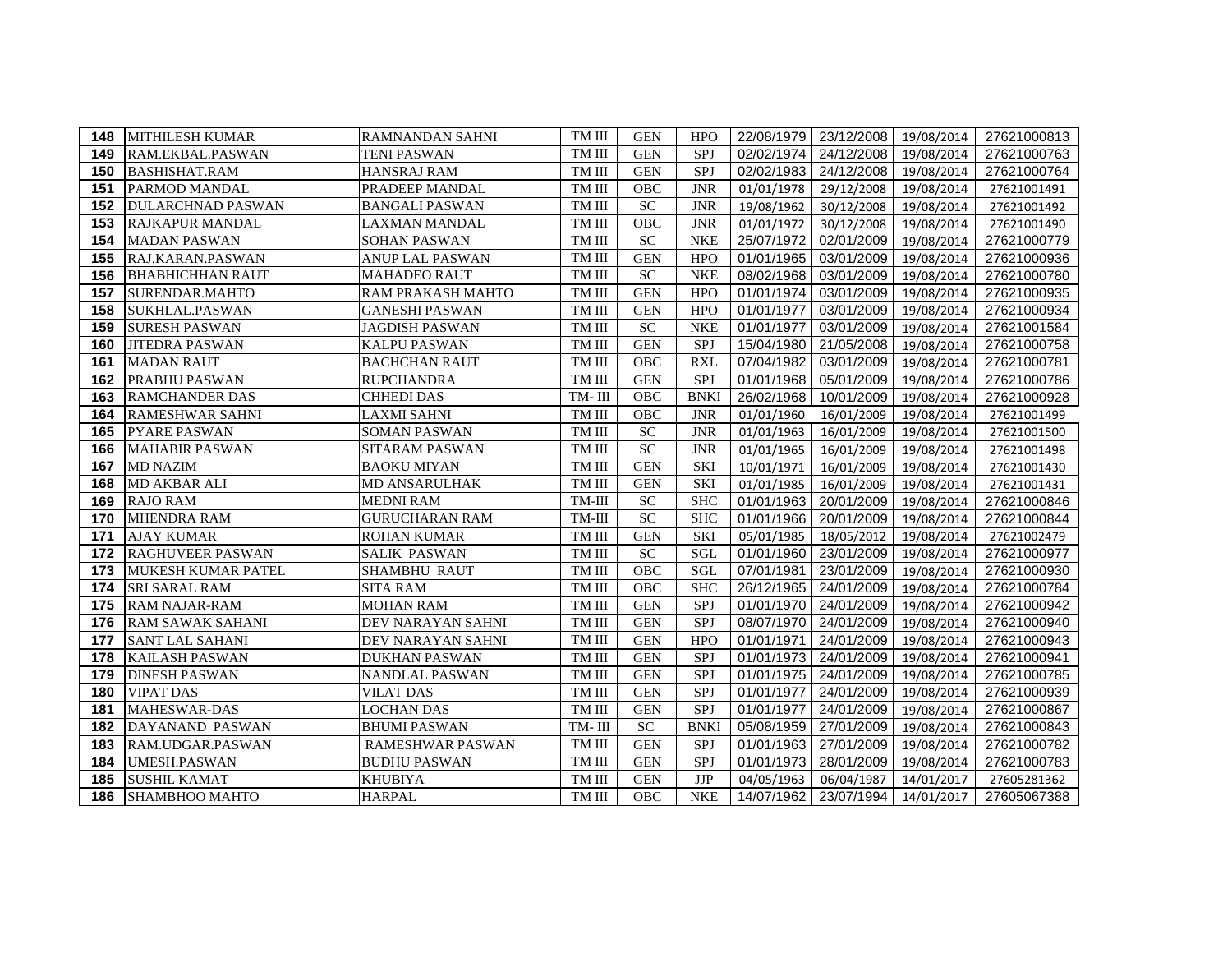| 187 | <b>SUGIYA DEVI</b>        | <b>BALDEO</b>           | TM III        | <b>OBC</b>      | <b>BMKI</b> |            | 20/11/1968   13/06/2000 | 14/01/2017 | 27610491971 |
|-----|---------------------------|-------------------------|---------------|-----------------|-------------|------------|-------------------------|------------|-------------|
| 188 | <b>SUJIT KUMAR</b>        | <b>KERAI RAM</b>        | TM III        | <b>SC</b>       | <b>BMKI</b> | 02/05/1975 | 07/07/2004              | 14/01/2017 | 27621000219 |
| 189 | <b>MD.SAMIM</b>           | <b>MD HASIM</b>         | TM III        | OBC             | <b>NKE</b>  | 07/05/1982 | 20/07/2004              | 14/01/2017 | 27621000102 |
| 190 | <b>RAJESHWAR PRASAD</b>   | <b>SITARAM</b>          | TM III        | <b>OBC</b>      | <b>BMKI</b> | 08/01/1961 | 06/02/2005              | 14/01/2017 | 27621000230 |
| 191 | <b>BIRENDRA THAKUR</b>    | <b>JALDHARI THAKUR</b>  | TM III        | OBC             | <b>BMKI</b> | 05/04/1972 | 06/08/2005              | 14/01/2017 | 27621000166 |
| 192 | SRI RAMADHAR RAI          | <b>JOKHU RAI</b>        | TM III        | OBC             | SGL         | 10/12/1967 | 04/07/2006              | 14/01/2017 | 27621000382 |
| 193 | RABINDRA KR RANJAN        | MISHRILAL RAM           | TM III        | ${\rm SC}$      | <b>JNR</b>  | 25/10/1976 | 17/11/2006              | 14/01/2017 | 27606004635 |
| 194 | PRABHASH KUMAR PRABHAKAR  | N.P. YADAV              | TM-III        | OBC             | <b>SHC</b>  | 05/03/1986 | 10/05/2007              | 14/01/2017 | 27617749621 |
| 195 | <b>WAKIL YADAV</b>        | <b>SHIV PD MANDAL</b>   | TM III        | <b>OBC</b>      | <b>RXL</b>  | 12/12/1959 | 07/09/2007              | 14/01/2017 | 27621001631 |
| 196 | <b>SATRUDHAN KUMAR</b>    | <b>BHOLA</b>            | TM III        | <b>GEN</b>      | <b>HPO</b>  | 15/01/1982 | 07/10/2007              | 14/01/2017 | 27621000579 |
| 197 | RAM PRAVESH BHAGAT        | <b>SURAJDEO BHAGAT</b>  | TM III        | OBC             | SGL         | 19/01/1981 | 16/10/2007              | 14/01/2017 | 27600041798 |
| 198 | <b>HIRA LAL PASWAN</b>    | KAPILESWAR PASWAN       | TM III        | SC              | <b>SKI</b>  | 15/10/1969 | 05/12/2007              | 14/01/2017 | 27621000582 |
| 199 | <b>BISHUNDEO MAHTO</b>    | <b>MANGNI MAHTO</b>     | TM III        | <b>GEN</b>      | <b>JJP</b>  | 28/02/1976 | 27/03/2008              | 14/01/2017 | 27621000624 |
| 200 | <b>MANOHAR RAM</b>        | <b>BRAMHDEO</b>         | TM III        | <b>SC</b>       | <b>SGL</b>  | 06/06/1984 | 11/04/2008              | 14/01/2017 | 27600000311 |
| 201 | <b>UDAI KUMAR</b>         | RAMBRIKSH BHAGAT        | TM III        | <b>OBC</b>      | <b>SGL</b>  | 15/07/1985 | 12/08/2012              | 14/01/2017 | 27621001289 |
| 202 | <b>JHUN JHUN KUMAR</b>    | <b>RAJENDRA</b>         | TM III        | OBC             | <b>NKE</b>  | 18/04/1983 | 23/05/2008              | 14/01/2017 | 27621000716 |
| 203 | RAJ KISHORE THAKUR        | SHIVSHANKAR THAKUR      | TM III        | OBC             | <b>RXL</b>  | 10/02/1983 | 06/08/2008              | 14/01/2017 | 276P6263326 |
| 204 | MD. TARIQUE JAMAL         | <b>ABDUL GAFFAR</b>     | TM-III        | <b>OBC</b>      | <b>RGV</b>  | 05/03/1982 | 18/07/2008              | 14/01/2017 | 27610032186 |
| 205 | SRI DAVENDRA PRASAD YADAV | <b>JAWAHARLAL YADAV</b> | TM III        | <b>SC</b>       | <b>SKI</b>  | 04/09/1988 | 10/09/2008              | 14/01/2017 | 276P6263915 |
| 206 | <b>RAM BABU RAI</b>       | <b>BINDESHWAR RAI</b>   | TM III        | OBC             | <b>RXL</b>  | 10/05/1980 | 26/09/2008              | 14/01/2017 | 276P6264133 |
| 207 | <b>AJAY SAH</b>           | <b>DHUPAN SAH</b>       | TM III        | <b>OBC</b>      | <b>NKE</b>  | 03/08/1983 | 11/01/2008              | 14/01/2017 | 27621000607 |
| 208 | <b>LALO PASWAN</b>        | <b>VIREN PASWAN</b>     | TM III        | ${\rm SC}$      | SPJ         | 19/02/1978 | 21/12/2008              | 14/01/2017 | 276J0900094 |
| 209 | MUKESH KUMAR PASWAN       | SHANKAR PASWAN          | TM III        | SC              | <b>DBG</b>  | 12/03/1989 | 30/12/2008              | 14/01/2017 | 27621001493 |
| 210 | <b>SAKAL PASWAN</b>       | RAMBUJHAWAN PASWAN      | $\rm TM\ III$ | ${\rm SC}$      | <b>SKI</b>  | 01/01/1963 | 31/01/2009              | 14/01/2017 | 27621001233 |
| 211 | <b>MOHAN PASWAN</b>       | <b>BHUTTA PASWAN</b>    | TM III        | $\overline{SC}$ | <b>DBG</b>  | 01/01/1965 | 31/01/2009              | 14/01/2017 | 27621001313 |
| 212 | <b>LALA PASWAN</b>        | <b>BIKAU PASWAN</b>     | TM III        | $\overline{SC}$ | <b>SKI</b>  | 01/01/1966 | 31/01/2009              | 14/01/2017 | 27621001433 |
| 213 | <b>SURESH PASWAN</b>      | <b>GANGA PASWAN</b>     | TM III        | <b>GEN</b>      | <b>JNR</b>  | 01/03/1968 | 31/01/2009              | 14/01/2017 | 27621001495 |
| 214 | <b>BHOLA PASWAN</b>       | <b>JUGATI PASWAN</b>    | TM III        | <b>SC</b>       | <b>DBG</b>  | 23/09/1971 | 31/01/2009              | 14/01/2017 | 27621001314 |
| 215 | <b>MUNCHUN PASWAN</b>     | <b>SIRI PASWAN</b>      | TM III        | <b>SC</b>       | DBG         | 26/11/1969 | 31/01/2009              | 14/01/2017 | 27621001310 |
| 216 | <b>BINOD PASWAN</b>       | <b>AMRALI PASWAN</b>    | TM III        | <b>GEN</b>      | <b>JNR</b>  | 25/04/1973 | 31/01/2009              | 14/01/2017 | 27621001496 |
| 217 | <b>BABLU PASWAN</b>       | RAMPRASAD PASWAN        | TM III        | <b>GEN</b>      | <b>JNR</b>  | 02/05/1977 | 31/01/2009              | 14/01/2017 | 27621001494 |
| 218 | <b>LALA PASWAN</b>        | <b>MATKI PASWAN</b>     | TM III        | <b>SC</b>       | <b>DBG</b>  | 20/12/1977 | 31/01/2009              | 14/01/2017 | 27621001497 |
| 219 | <b>HARERAM PASWAN</b>     | <b>MISHRI PASWAN</b>    | TM III        | ${\rm SC}$      | <b>DBG</b>  | 10/02/1979 | 31/01/2009              | 14/01/2017 | 27621001309 |
| 220 | <b>NARAYAN DAS</b>        | RAMKISHUN DAS           | TM-III        | SC              | <b>BNKI</b> | 26/02/1963 | 01/02/2009              | 14/01/2017 | 27621000841 |
| 221 | <b>MOHAN SHARMA</b>       | <b>TILO SHARMA</b>      | TM-III        | <b>OBC</b>      | <b>SHC</b>  | 26/02/1967 | 02/02/2009              | 14/01/2017 | 27621001150 |
| 222 | <b>CHHOTAN PRASAD</b>     | <b>BABUJEE PD.</b>      | TM-III        | <b>SC</b>       | <b>SHC</b>  | 26/02/1968 | 07/02/2009              | 14/01/2017 | 27621000907 |
| 223 | <b>KARI DAS</b>           | <b>BHADAI DAS</b>       | TM III        | <b>GEN</b>      | <b>HPO</b>  | 01/01/1960 | 04/02/2009              | 14/01/2017 | 27621000869 |
| 224 | <b>RAGHUNIPASWAN</b>      | RAM KHELAWAN PASWAN     | TM III        | <b>GEN</b>      | <b>HPO</b>  | 26/02/1963 | 04/02/2009              | 14/01/2017 | 27621000873 |
| 225 | <b>RAM JAPO PASWAN</b>    | <b>SARYUG PASWAN</b>    | TM III        | <b>GEN</b>      | <b>HPO</b>  | 01/01/1965 | 04/02/2009              | 14/01/2017 | 27621000871 |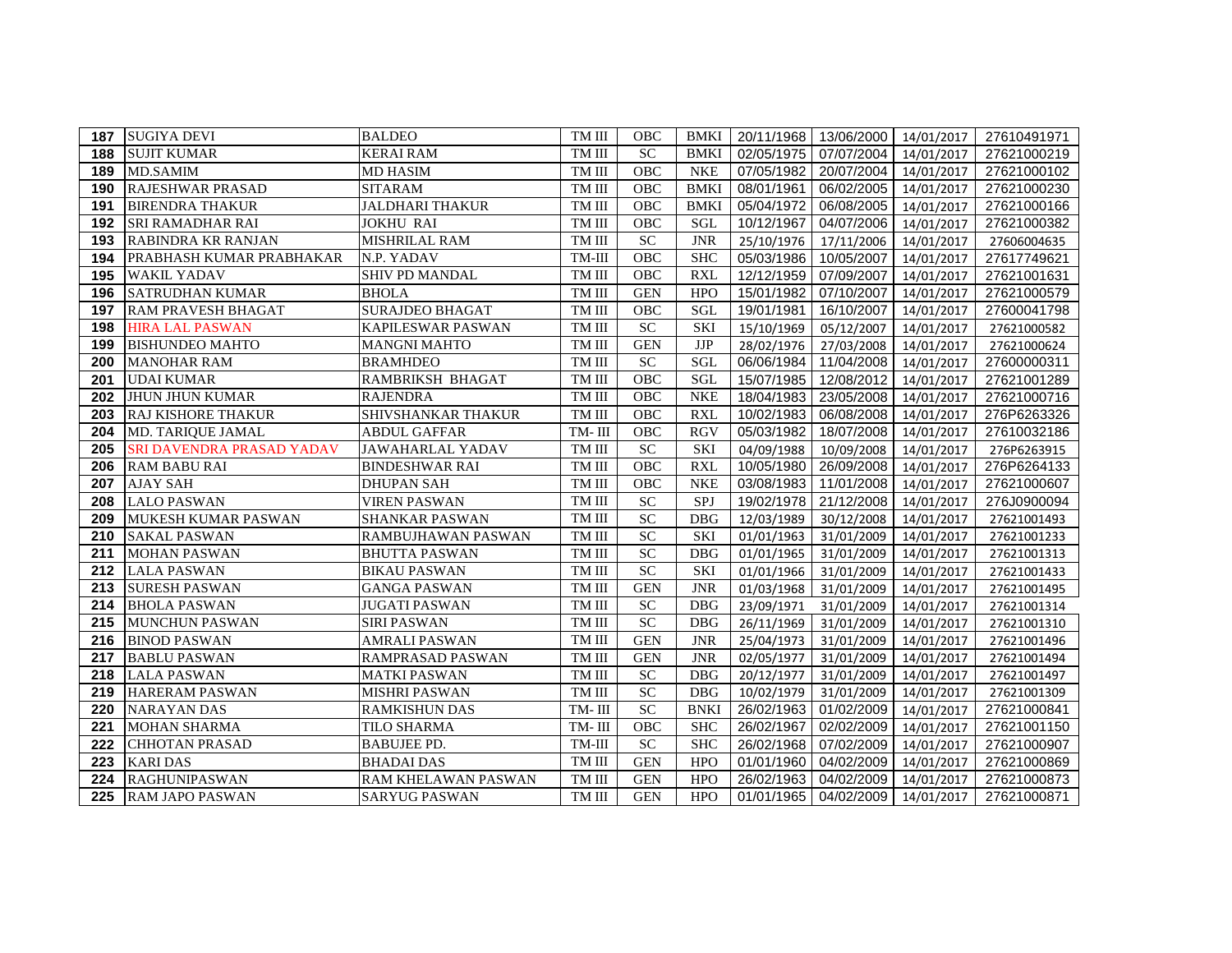| 226 | <b>RAM NANDAN PASWAN</b> | <b>SUKHDEV PASWAN</b>     | TM III        | <b>GEN</b> | <b>HPO</b>  |            | 26/02/1968 04/02/2009 | 14/01/2017 | 27621000872 |
|-----|--------------------------|---------------------------|---------------|------------|-------------|------------|-----------------------|------------|-------------|
| 227 | RAM.PRITE.MAHTO          | <b>ANAND LAL</b>          | $\rm TM\ III$ | <b>GEN</b> | <b>DBG</b>  | 01/01/1971 | 04/02/2009            | 14/01/2017 | 27621000797 |
| 228 | MD. GAYAS                | <b>MD SULEMAN</b>         | TM III        | <b>GEN</b> | <b>HPO</b>  | 01/01/1981 | 04/02/2009            | 14/01/2017 | 27621000870 |
| 229 | PARMESHWAR PASWAN        | <b>LAT RUPCHANDRA</b>     | TM III        | <b>SC</b>  | SPJ         | 01/01/1960 | 05/02/2009            | 14/01/2017 | 27621000814 |
| 230 | <b>JHALENDRA PASWAN</b>  | <b>BABUJEE PASWAN</b>     | TM-III        | <b>SC</b>  | <b>SHC</b>  | 26/02/1962 | 02/07/2009            | 14/01/2017 | 27621001151 |
| 231 | <b>SUKHDEO RAM</b>       | <b>MAHAVIR RAM</b>        | $\rm TM\ III$ | <b>SC</b>  | <b>NKE</b>  | 26/02/1959 | 13/02/2009            | 14/01/2017 | 27621000798 |
| 232 | <b>NABI ALAM</b>         | <b>SHEKH JAMADAR</b>      | TM III        | <b>GEN</b> | <b>NKE</b>  | 26/02/1960 | 13/02/2009            | 14/01/2017 | 27621000799 |
| 233 | SHRI.DHROOP.PASWAN       | <b>JAG PASWAN</b>         | TM III        | <b>SC</b>  | <b>NKE</b>  | 26/02/1960 | 21/02/2009            | 14/01/2017 | 27621000889 |
| 234 | <b>SAHADEO PASWAN</b>    | <b>GANESHI</b>            | TM- III       | SC         | <b>BNKI</b> | 09/05/1963 | 23/02/2009            | 14/01/2017 | 27621000847 |
| 235 | <b>AMRIT PASWAN</b>      | AAMU                      | TM III        | <b>SC</b>  | <b>JNR</b>  | 03/12/1984 | 24/02/2009            | 14/01/2017 | 27621001152 |
| 236 | <b>KAMLESHWAR PASWAN</b> | RAM SAHAY PASWAN          | TM III        | SC         | <b>DBG</b>  | 09/07/1959 | 03/04/2009            | 14/01/2017 | 27621001435 |
| 237 | <b>GAGAN DEO</b>         | <b>SADHU RAY</b>          | TM III        | OBC        | <b>SKI</b>  | 16/09/1963 | 04/03/2009            | 14/01/2017 | 27621001436 |
| 238 | <b>SURENDRA MANDAL</b>   | <b>BRIJNANDAN MANDAL</b>  | TM III        | <b>GEN</b> | <b>JNR</b>  | 19/09/1966 | 04/03/2009            | 14/01/2017 | 27621001502 |
| 239 | LALBABU MANDAL           | <b>RAM BRIKASH MANDAL</b> | TM III        | <b>GEN</b> | <b>JNR</b>  | 01/05/1968 | 04/03/2009            | 14/01/2017 | 27621001503 |
| 240 | <b>KAILASH PASWAN</b>    | <b>GANGA PASWAN</b>       | TM III        | <b>SC</b>  | <b>DBG</b>  | 05/07/1968 | 03/04/2009            | 14/01/2017 | 27621001306 |
| 241 | <b>BIDESHI PASWAN</b>    | LAKSHMI PASWAN            | TM III        | <b>SC</b>  | <b>SKI</b>  | 14/08/1969 | 04/03/2009            | 14/01/2017 | 27621001434 |
| 242 | <b>MANOJ MANDAL</b>      | NARAYAN MANDAL            | TM III        | <b>GEN</b> | <b>JNR</b>  | 04/03/1976 | 04/03/2009            | 14/01/2017 | 27621001501 |
| 243 | <b>RAMPRIT MAHATO</b>    | PRAMESHWAR MATHO          | TM III        | <b>GEN</b> | <b>DBG</b>  | 01/01/1983 | 09/03/2009            | 14/01/2017 | 27621001238 |
| 244 | HARISHCHANDRA.PASWAN     | NEWAT PASWAN              | TM III        | <b>GEN</b> | <b>DBG</b>  | 26/02/1962 | 09/03/2009            | 14/01/2017 | 27621000854 |
| 245 | THAKKAN.DAS              | <b>GANESHI DAS</b>        | TM III        | <b>SC</b>  | <b>DBG</b>  | 26/02/1963 | 09/03/2009            | 14/01/2017 | 27621000856 |
| 246 | MADAN.PASWAN             | NANKI PASWAN              | TM III        | <b>SC</b>  | <b>DBG</b>  | 01/01/1967 | 09/03/2009            | 14/01/2017 | 27621000853 |
| 247 | UPENDRA.PASWAN           | <b>SURESH PASWAN</b>      | TM III        | <b>GEN</b> | SPJ         | 13/10/1974 | 09/03/2009            | 14/01/2017 | 27621000858 |
| 248 | KUSHESHWAR.MAHTO         | RAM PRASAD MATHO          | TM III        | <b>GEN</b> | <b>DBG</b>  | 01/01/1978 | 09/03/2009            | 14/01/2017 | 27621000859 |
| 249 | <b>ROHIT RAI</b>         | <b>KAILASH RAI</b>        | TM III        | <b>OBC</b> | <b>NKE</b>  | 01/01/1973 | 09/03/2009            | 14/01/2017 | 27621001096 |
| 250 | <b>KAMLESH PASWAN</b>    | SAKAL DEV PASWAN          | TM III        | <b>GEN</b> | SPJ         | 01/01/1973 | 10/03/2009            | 14/01/2017 | 27621000876 |
| 251 | <b>SAMBHU DAS</b>        | <b>BALESHWAR DAS</b>      | TM III        | <b>GEN</b> | SPJ         | 02/06/1973 | 10/03/2009            | 14/01/2017 | 27621000875 |
| 252 | <b>RAM LAL PASWAN</b>    | RAAMESH PASWAN            | TM III        | <b>SC</b>  | <b>DBG</b>  | 10/05/1987 | 27/03/2009            | 14/01/2017 | 27621001312 |
| 253 | LALDHARI PASWAN          | NANDOO PASWAN             | TM III        | SC         | <b>SKI</b>  | 15/11/1966 | 28/03/2009            | 14/01/2017 | 27621001239 |
| 254 | <b>RAM BILASH PASWAN</b> | MUSHAN PASWAN             | TM III        | <b>SC</b>  | <b>SKI</b>  | 04/07/1975 | 27/03/2009            | 14/01/2017 | 27621001438 |
| 255 | <b>RAJU PASWAN</b>       | DHODHAI PASWAN            | TM III        | SC         | <b>DBG</b>  | 04/07/1978 | 28/03/2009            | 14/01/2017 | 27621001236 |
| 256 | LALBAHADUR.PASWAN        | ANANDI PASWAN             | TM III        | SC         | <b>NKE</b>  | 01/01/1961 | 30/03/2009            | 14/01/2017 | 27621000891 |
| 257 | RAMESH.PASWAN            | <b>JANAK PASWAN</b>       | TM III        | <b>SC</b>  | <b>NKE</b>  | 07/05/1965 | 30/03/2009            | 14/01/2017 | 27621000895 |
| 258 | PRABHU RAI               | <b>KAILASH RAI</b>        | TM III        | OBC        | <b>NKE</b>  | 01/01/1968 | 30/03/2009            | 14/01/2017 | 27621001100 |
| 259 | <b>BHANU.SHAHNI</b>      | RAJENDRA SAHNI            | TM III        | <b>OBC</b> | <b>NKE</b>  | 01/01/1971 | 30/03/2009            | 14/01/2017 | 27621000893 |
| 260 | SHIOJEE.PASWAN           | <b>BADARI PASWAN</b>      | TM III        | <b>SC</b>  | <b>NKE</b>  | 10/12/1979 | 30/03/2009            | 14/01/2017 | 27621000890 |
| 261 | OMPRAKASH.PASWAN         | <b>RAMSWARUP PASWAN</b>   | TM III        | SC         | <b>NKE</b>  | 07/03/1983 | 30/03/2009            | 14/01/2017 | 27621000892 |
| 262 | SANJEET.KUMAR.PASWAN     | <b>MOTI PASWAN</b>        | TM III        | <b>SC</b>  | <b>DBG</b>  | 24/09/1965 | 01/04/2009            | 14/01/2017 | 27621000863 |
| 263 | <b>SURESH PASWAN</b>     | VASUDEV PASWAN            | TM III        | <b>GEN</b> | <b>HPO</b>  | 01/01/1966 | 04/04/2009            | 14/01/2017 | 27621000987 |
| 264 | PATTHAL.PASWAN           | <b>BOTAL PAASWAN</b>      | TM III        | ${\rm SC}$ | DBG         | 01/01/1968 | 01/04/2009            | 14/01/2017 | 27621000864 |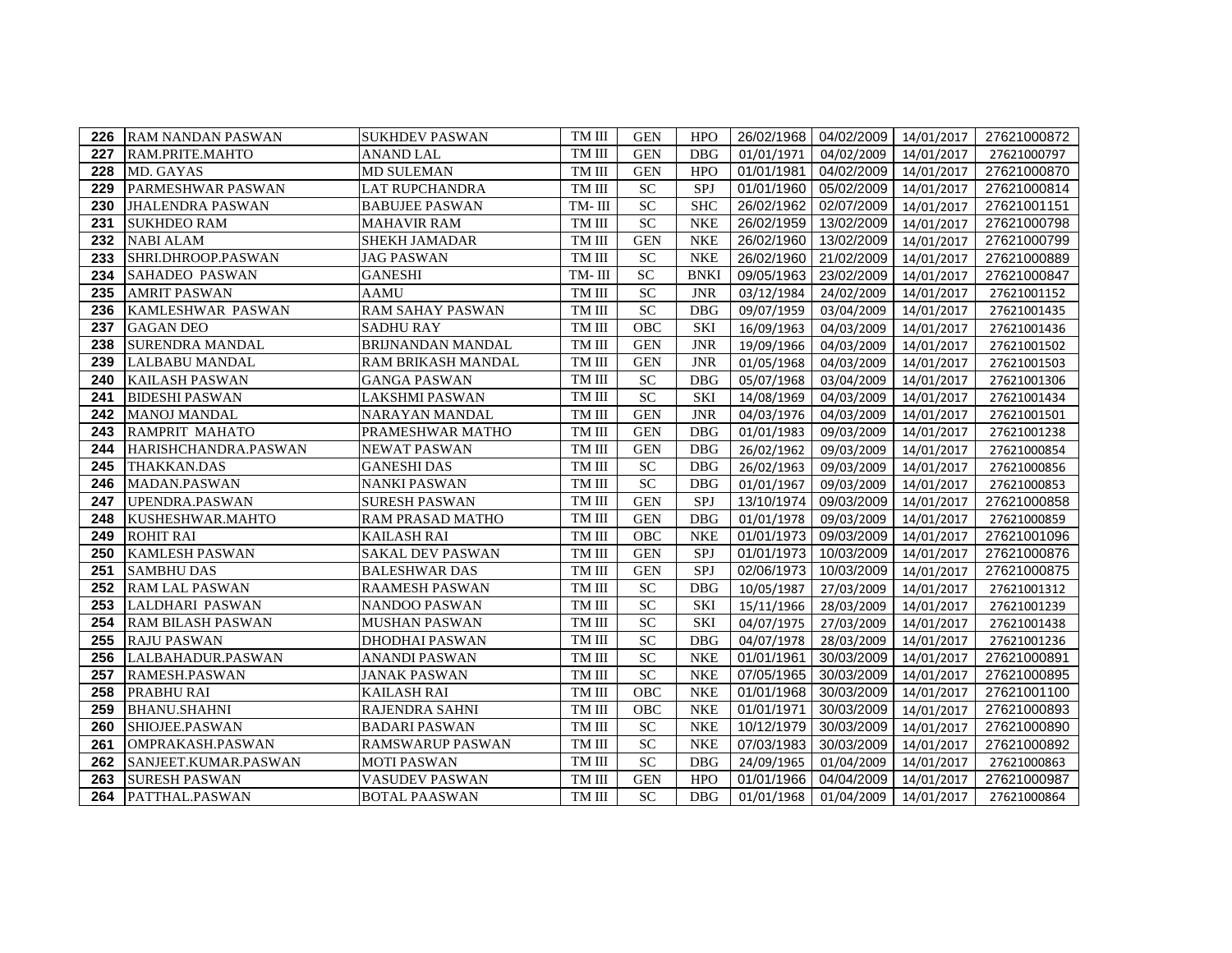| 265 | RAMNARAIN.PASWAN           | <b>SHANICHAR PASWAN</b>  | TM III | <b>GEN</b>  | SPJ         |            | 01/01/1970   01/04/2009 | 14/01/2017 | 27621000861 |
|-----|----------------------------|--------------------------|--------|-------------|-------------|------------|-------------------------|------------|-------------|
| 266 | <b>CHHOTAN PASWAN</b>      | <b>DHANIK PASWAN</b>     | TM III | <b>SC</b>   | <b>SHC</b>  | 30/01/1970 | 01/04/2009              | 14/01/2017 | 27621001128 |
| 267 | <b>JAGDEO PRASAD KAHAR</b> | <b>BIKAU</b>             | TM III | <b>GEN</b>  | SPJ         | 25/12/1972 | 01/04/2009              | 14/01/2017 | 27621000994 |
| 268 | <b>RAJKISHOR SAHANI</b>    | SHIV NARAYAN SAHNI       | TM III | <b>GEN</b>  | SPJ         | 26/02/1973 | 01/04/2009              | 14/01/2017 | 27621000992 |
| 269 | SHIVJI MAHTO               | <b>JAGDEEP MAHTO</b>     | TM III | <b>GEN</b>  | SPI         | 26/02/1973 | 01/04/2009              | 14/01/2017 | 27621000990 |
| 270 | <b>SIKANDER PASWAN</b>     | <b>BIREN PASWAN</b>      | TM III | ${\rm SC}$  | <b>SHC</b>  | 03/04/1976 | $\frac{1}{4}$ /4/2009   | 14/01/2017 | 27621001126 |
| 271 | <b>GORAKH SAHANI</b>       | RADHA KISHUN SAHNI       | TM III | <b>GEN</b>  | SPJ         | 26/02/1978 | 01/04/2009              | 14/01/2017 | 27621000988 |
| 272 | <b>RAJENDRA PASWAN</b>     | JAGNARAYAN PASWAN        | TM III | <b>GEN</b>  | SPJ         | 16/09/1980 | 01/04/2009              | 14/01/2017 | 27621000991 |
| 273 | <b>NAGENDAR DAS</b>        | <b>VISHWNATH DAS</b>     | TM III | <b>GEN</b>  | SPJ         | 05/01/1982 | 01/04/2009              | 14/01/2017 | 27621000993 |
| 274 | <b>RAMU.SAHNI</b>          | DEV NARAYAN SAHNI        | TM III | <b>GEN</b>  | SPJ         | 01/01/1972 | 01/04/2009              | 14/01/2017 | 27621000862 |
| 275 | <b>BAUKU SHARMA</b>        | SOHAN SHARMA             | TM-III | OBC         | <b>SHC</b>  | 16/02/1962 | 02/04/2009              | 14/01/2017 | 27621001176 |
| 276 | <b>RAMJI SHARMA</b>        | ADHIK SHARMA             | TM-III | <b>OBC</b>  | <b>BNKI</b> | 06/04/1962 | 02/04/2009              | 14/01/2017 | 27621001160 |
| 277 | <b>RAMROOP SHARMA</b>      | RAMDHANI SHARMA          | TM-III | <b>OBC</b>  | <b>SHC</b>  | 11/04/1962 | 02/04/2009              | 14/01/2017 | 27621001147 |
| 278 | <b>GONAR SHARMA</b>        | THITHAR SHARMA           | TM-III | OBC         | <b>SHC</b>  | 15/04/1962 | 02/04/2009              | 14/01/2017 | 27621001156 |
| 279 | <b>TRIVENI SHARMA</b>      | <b>DOMI SHARMA</b>       | TM-III | <b>OBC</b>  | <b>SHC</b>  | 05/05/1962 | 02/04/2009              | 14/01/2017 | 27621001140 |
| 280 | <b>MOTIDAS</b>             | PARMESHWARI DAS          | TM-III | OBC         | <b>SHC</b>  | 14/08/1962 | 02/04/2009              | 14/01/2017 | 27621001181 |
| 281 | <b>NATHAN SHARMA</b>       | <b>THAKUR SHARMA</b>     | TM-III | <b>OBC</b>  | <b>SHC</b>  | 10/10/1962 | 02/04/2009              | 14/01/2017 | 27621001148 |
| 282 | <b>NARAYAN SHARMA</b>      | <b>SUMRIT SHARMA</b>     | TM-III | <b>OBC</b>  | <b>SHC</b>  | 05/02/1963 | 02/04/2009              | 14/01/2017 | 27621001180 |
| 283 | <b>SOHAN SHARMA</b>        | TILO SHARMA              | TM-III | OBC         | <b>SHC</b>  | 11/02/1963 | 02/04/2009              | 14/01/2017 | 27621001184 |
| 284 | <b>RAMAWATAR DAS</b>       | <b>MITHU DAS</b>         | TM-III | <b>OBC</b>  | <b>SHC</b>  | 02/04/1963 | 02/04/2009              | 14/01/2017 | 27621001170 |
| 285 | <b>LAXMI SHARMA</b>        | <b>DHUTHAR SHARMA</b>    | TM-III | ${\rm OBC}$ | <b>SHC</b>  | 01/01/1964 | 02/04/2009              | 14/01/2017 | 27621001174 |
| 286 | <b>SHANKER PASWAN</b>      | RAM SEWAK PASWAN         | TM-III | <b>SC</b>   | <b>SHC</b>  | 28/02/1965 | 02/04/2009              | 14/01/2017 | 27621001142 |
| 287 | <b>LALMOHAMAD</b>          | <b>CHHOTKAN MIYAN</b>    | TM-III | <b>GEN</b>  | <b>SHC</b>  | 01/01/1966 | 02/04/2009              | 14/01/2017 | 27621001145 |
| 288 | <b>RAMSEWAK DAS</b>        | <b>CHHATHU DAS</b>       | TM-III | OBC         | <b>SHC</b>  | 09/04/1966 | 02/04/2009              | 14/01/2017 | 27621001179 |
| 289 | <b>DOMI PASWAN</b>         | <b>AYODHI PASWAN</b>     | TM-III | SC          | <b>SHC</b>  | 15/04/1966 | 02/04/2009              | 14/01/2017 | 27621001144 |
| 290 | <b>TEJU SHARMA</b>         | <b>DOMAN SHARMA</b>      | TM-III | <b>OBC</b>  | <b>SHC</b>  | 27/02/1968 | 02/04/2009              | 14/01/2017 | 27621001141 |
| 291 | <b>SUBHAK SHARMA</b>       | <b>KANKIR SHARMA</b>     | TM-III | <b>OBC</b>  | <b>BNKI</b> | 26/06/1968 | 02/04/2009              | 14/01/2017 | 27621001149 |
| 292 | <b>TUNTUN KAMAT</b>        | <b>DEBU KAMAT</b>        | TM-III | <b>OBC</b>  | <b>SHC</b>  | 01/01/1970 | 02/04/2009              | 14/01/2017 | 27621001143 |
| 293 | <b>UPENDRA DAS</b>         | <b>MANGAN DAS</b>        | TM-III | OBC         | <b>SHC</b>  | 12/04/1971 | 02/04/2009              | 14/01/2017 | 27621001167 |
| 294 | PARMANAND SHARMA           | <b>BASUDEO SHARMA</b>    | TM-III | OBC         | <b>SHC</b>  | 03/04/1971 | 02/04/2009              | 14/01/2017 | 27621001183 |
| 295 | <b>MITHLESH SHARMA</b>     | PANCHU SHARMA            | TM-III | <b>OBC</b>  | <b>SHC</b>  | 11/08/1971 | 02/04/2009              | 14/01/2017 | 27621001158 |
| 296 | <b>DEBU SHARMA</b>         | KHOKHA SHARMA            | TM-III | <b>OBC</b>  | <b>SHC</b>  | 11/05/1972 | 02/04/2009              | 14/01/2017 | 27621001155 |
| 297 | <b>JAGDHAR DAS</b>         | <b>MANGAN DAS</b>        | TM-III | OBC         | <b>SHC</b>  | 17/06/1972 | 02/04/2009              | 14/01/2017 | 27621001157 |
| 298 | PARAN SHARMA               | SAHDEO SHARMA            | TM-III | <b>OBC</b>  | <b>SHC</b>  | 30/07/1972 | 02/04/2009              | 14/01/2017 | 27621001175 |
| 299 | <b>VIJAY DAS</b>           | DEO NARAYAN DAS          | TM-III | <b>OBC</b>  | <b>SHC</b>  | 03/04/1973 | 02/04/2009              | 14/01/2017 | 27621001171 |
| 300 | <b>RAM KISHORE SHARMA</b>  | <b>BASUDEO SHARMA</b>    | TM-III | OBC         | <b>SHC</b>  | 08/04/1973 | 02/04/2009              | 14/01/2017 | 27621001169 |
| 301 | <b>RAMAWTAR SHARMA</b>     | <b>ANUPLAL SHARMA</b>    | TM-III | <b>OBC</b>  | <b>SHC</b>  | 22/04/1973 | 02/04/2009              | 14/01/2017 | 27621001168 |
| 302 | <b>LALDEO SHARMA</b>       | <b>BISHWANATH SHARMA</b> | TM-III | OBC         | <b>BNKI</b> | 04/05/1973 | 02/04/2009              | 14/01/2017 | 27621001164 |
| 303 | RAM PRAVESH SHARMA         | ANUPLAL SHARMA           | TM-III | OBC         | <b>BNKI</b> | 07/06/1975 | 02/04/2009              | 14/01/2017 | 27621001166 |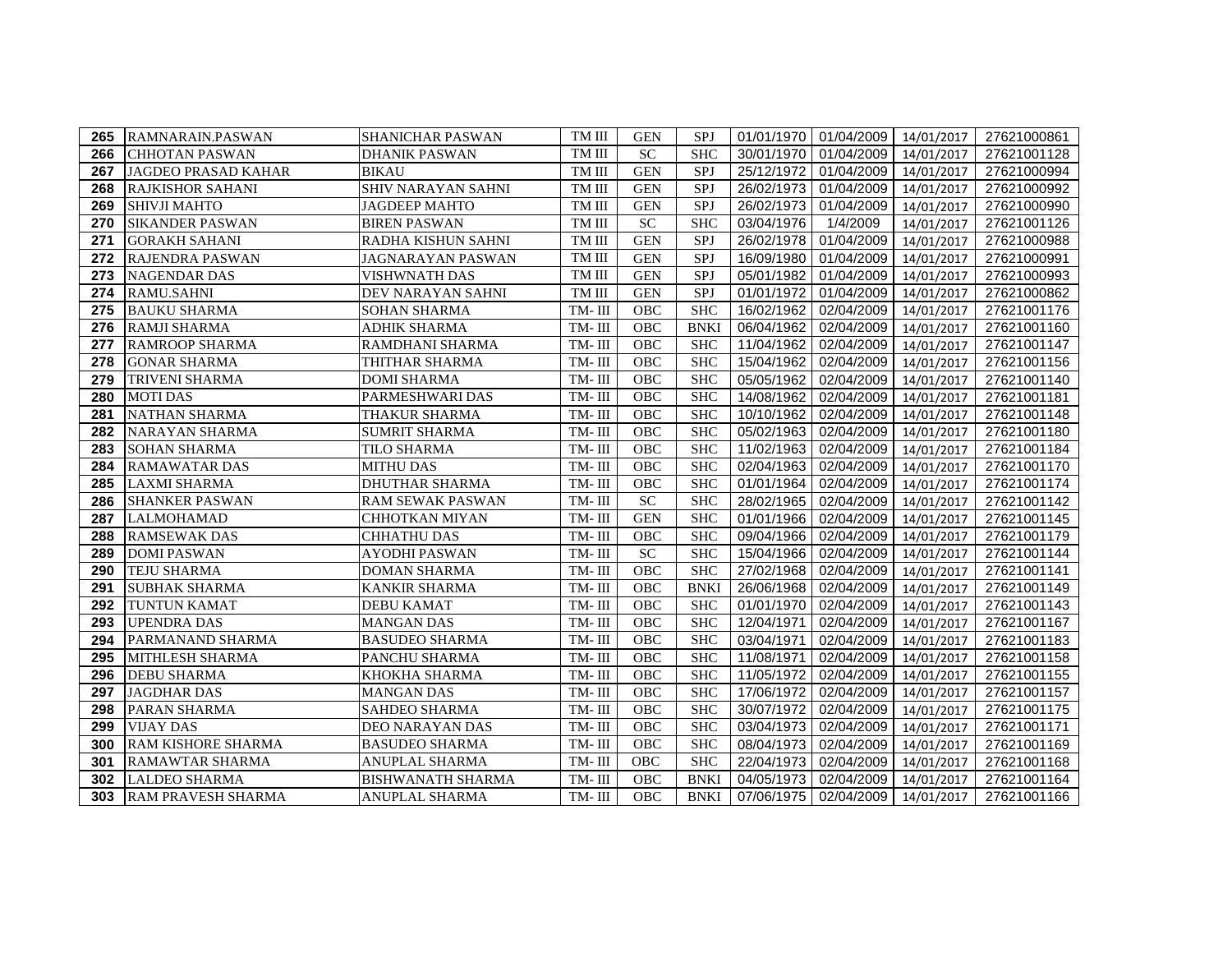| 304 | <b>SHANKER DAS</b>        | <b>SABURI DAS</b>       | TM-III        | <b>OBC</b>      | <b>BNKI</b> |            | 18/06/1973 02/04/2009 | 14/01/2017 | 27621001161 |
|-----|---------------------------|-------------------------|---------------|-----------------|-------------|------------|-----------------------|------------|-------------|
| 305 | <b>BABUJI SHARMA</b>      | RASIK SHARMA            | TM-III        | <b>OBC</b>      | <b>SHC</b>  | 25/07/1973 | 02/04/2009            | 14/01/2017 | 27621001159 |
| 306 | <b>BIJAY DAS</b>          | <b>HIRDAY DAS</b>       | TM-III        | <b>OBC</b>      | <b>SHC</b>  | 15/12/1972 | 02/04/2009            | 14/01/2017 | 27621001177 |
| 307 | <b>INDRAJIT MAHATO</b>    | <b>GYANI MAHETO</b>     | TM-III        | <b>OBC</b>      | <b>BNKI</b> | 01/11/1977 | 02/04/2009            | 14/01/2017 | 27621001154 |
| 308 | <b>LAXMIDAS</b>           | <b>BISHNU DAS</b>       | TM-III        | OBC             | <b>SHC</b>  | 09/04/1978 | 02/04/2009            | 14/01/2017 | 27621001182 |
| 309 | <b>BISHWANTH.DAS</b>      | <b>BABULAL DAS</b>      | TM III        | <b>GEN</b>      | SPJ         | 01/01/1967 | 09/04/2009            | 14/01/2017 | 27621000865 |
| 310 | <b>SANJAY KUMAR YADAV</b> | KHUSHI YADAV            | TM III        | OBC             | <b>SKI</b>  | 04/12/1985 | 14/04/2009            | 14/01/2017 | 276N0001706 |
| 311 | MD SAMSHE ALAM            | MD IJHAROOL HAK         | TM III        | <b>GEN</b>      | <b>SKI</b>  | 05/06/1977 | 24/12/2008            | 14/01/2017 | 276J0900326 |
| 312 | NANDANI KUMARI MISHRA     | PARMANAND MISHRA        | TM III        | <b>GEN</b>      | SPJ         | 03/01/1979 | 11/12/2006            | 14/01/2017 | 27621000961 |
| 313 | <b>GORAKH BAITHA</b>      | <b>NATHUNI BAITHA</b>   | TM III        | <b>SC</b>       | <b>SGL</b>  | 26/02/1966 | 06/04/2009            | 14/01/2017 | 27621000850 |
| 314 | <b>SRI ASHOK RAM</b>      | NATHUNI MOCHI           | TM III        | <b>SC</b>       | <b>SKI</b>  | 05/01/1980 | 09/06/2009            | 14/01/2017 | 27621001153 |
| 315 | <b>RANJEET KUMAR</b>      | KUSHESHWAR RAI          | TM III        | OBC             | <b>RXL</b>  | 15/12/1987 | 19/06/2009            | 14/01/2017 | 276P9876936 |
| 316 | <b>MD ISRAIL</b>          | MD. MOBARAK             | TM III        |                 | <b>SGL</b>  | 26/02/1959 | 07/03/2009            | 14/01/2017 | 27621000849 |
| 317 | <b>AWADHESH RAUT</b>      | PARMESHWAR RAUT         | TM III        | OBC             | <b>RXL</b>  | 18/02/1968 | 08/03/2009            | 14/01/2017 | 27621000975 |
| 318 | <b>HARENDRA MAHTO</b>     | <b>LAXMI MAHTO</b>      | TM III        | <b>OBC</b>      | <b>RXL</b>  | 29/01/1978 | 08/03/2009            | 14/01/2017 | 27621000976 |
| 319 | <b>SURAJ PASWAN</b>       | <b>NIPAT PASWAN</b>     | TM III        | <b>SC</b>       | <b>RXL</b>  | 26/02/1960 | 08/03/2009            | 14/01/2017 | 27621001360 |
| 320 | <b>BHAROSH RAM</b>        | <b>MAKHAN RAM</b>       | TM III        | <b>SC</b>       | <b>RXL</b>  | 28/01/1968 | 08/03/2009            | 14/01/2017 | 27621000973 |
| 321 | <b>SHAMBHU PASWAN</b>     | RAMASHRAY PASWAN        | TM III        | <b>SC</b>       | <b>NKE</b>  | 12/04/1978 | 09/03/2009            | 14/01/2017 | 27621001098 |
| 322 | <b>HIRALAL RAM</b>        | <b>RAMDEO RAM</b>       | TM III        | <b>SC</b>       | <b>RXL</b>  | 14/02/1980 | 09/03/2009            | 14/01/2017 | 27621001099 |
| 323 | <b>BISHUNDEO RAUT</b>     | <b>BHIKHARI RAUT</b>    | TM III        | OBC             | <b>RXL</b>  | 25/01/1978 | 09/03/2009            | 14/01/2017 | 27621001097 |
| 324 | <b>NAVEEN KR.SAH</b>      | <b>RAMESHWAR SAH</b>    | TM III        | <b>OBC</b>      | <b>BMKI</b> | 10/08/1971 | 30/09/2009            | 14/01/2017 | 27621001408 |
| 325 | NAGESHWAR DAS             | <b>GANESHI DAS</b>      | TM III        | <b>GEN</b>      | <b>SKI</b>  | 06/02/1959 | 16/12/2009            | 14/01/2017 | 27621001572 |
| 326 | <b>JIWACHH MANDAL</b>     | <b>GANPAT MANDAL</b>    | $\rm TM\ III$ | OBC             | <b>SKI</b>  | 05/11/1959 | 16/12/2009            | 14/01/2017 | 27621001570 |
| 327 | <b>SATTO DAS</b>          | YADOO DAS               | TM III        | <b>SC</b>       | <b>SKI</b>  | 07/05/1960 | 16/12/2009            | 14/01/2017 | 27621001576 |
| 328 | <b>BALESHWAR DAS</b>      | <b>TULSI DAS</b>        | TM III        | <b>OBC</b>      | <b>SKI</b>  | 01/01/1962 | 16/12/2009            | 14/01/2017 | 27621001567 |
| 329 | <b>BAIDYANATH PASWAN</b>  | <b>BINDESWAR PASWAN</b> | TM III        | <b>SC</b>       | <b>SKI</b>  | 08/02/1966 | 16/12/2009            | 14/01/2017 | 27621001578 |
| 330 | <b>UCHIT PASWAN</b>       | <b>HARI PASWAN</b>      | TM III        | <b>SC</b>       | <b>SKI</b>  | 01/01/1967 | 16/12/2009            | 14/01/2017 | 27621001580 |
| 331 | <b>JAGDISH PASWAN</b>     | PHULO PASWAN            | TM III        | <b>SC</b>       | <b>SKI</b>  | 07/07/1968 | 16/12/2009            | 14/01/2017 | 27621001568 |
| 332 | PRAYAG PASWAN             | <b>SAKHDEO PASWAN</b>   | TM III        | SC              | <b>SKI</b>  | 01/01/1969 | 16/12/2009            | 14/01/2017 | 27621001574 |
| 333 | <b>MAHENDRA PASWAN</b>    | <b>SITARAM PASWAN</b>   | TM III        | SC              | <b>SKI</b>  | 05/03/1969 | 16/12/2009            | 14/01/2017 | 27621001577 |
| 334 | SHIVSHANKAR PASWAN        | <b>BINDESWAR PASWAN</b> | TM III        | <b>SC</b>       | <b>SKI</b>  | 01/01/1971 | 16/12/2009            | 14/01/2017 | 27621001563 |
| 335 | <b>RADHE PASWAN</b>       | <b>BANARSI PASWAN</b>   | TM III        | <b>SC</b>       | <b>SKI</b>  | 03/04/1973 | 16/12/2009            | 14/01/2017 | 27621001566 |
| 336 | <b>SRIKRISHNANDAN</b>     | <b>KALPU</b>            | TM III        | <b>GEN</b>      | <b>SKI</b>  | 25/05/1974 | 16/12/2009            | 14/01/2017 | 27621001569 |
| 337 | <b>MD KALAM</b>           | LASKARI SAH             | TM III        | OBC             | <b>SKI</b>  | 25/05/1974 | 16/12/2009            | 14/01/2017 | 27621001564 |
| 338 | <b>VIJAY KUMAR PASWAN</b> | <b>BHOGI PASWAN</b>     | TM III        | <b>SC</b>       | <b>SKI</b>  | 10/02/1982 | 16/12/2009            | 14/01/2017 | 27621001565 |
| 339 | <b>SOHAN ROUT</b>         | <b>GORAKH RAUT</b>      | TM III        | <b>OBC</b>      | <b>SGL</b>  | 06/10/1975 | 16/12/2009            | 14/01/2017 | 27621001202 |
| 340 | PONEYLAL PASWAN           | <b>KHAKHAN PASWAN</b>   | TM III        | <b>SC</b>       | <b>BMKI</b> | 26/02/1966 | 16/12/2009            | 14/01/2017 | 27621001327 |
| 341 | <b>MAHESH PASWAN</b>      | <b>BASDEV PASWAN</b>    | TM III        | $\overline{SC}$ | <b>BMKI</b> | 25/09/1966 | 16/12/2009            | 14/01/2017 | 27621001330 |
| 342 | <b>RAJAN PASWAN</b>       | JHARI PASWAN            | TM III        | <b>SC</b>       | <b>SGL</b>  | 13/04/1981 | 16/12/2009            | 14/01/2017 | 27621001204 |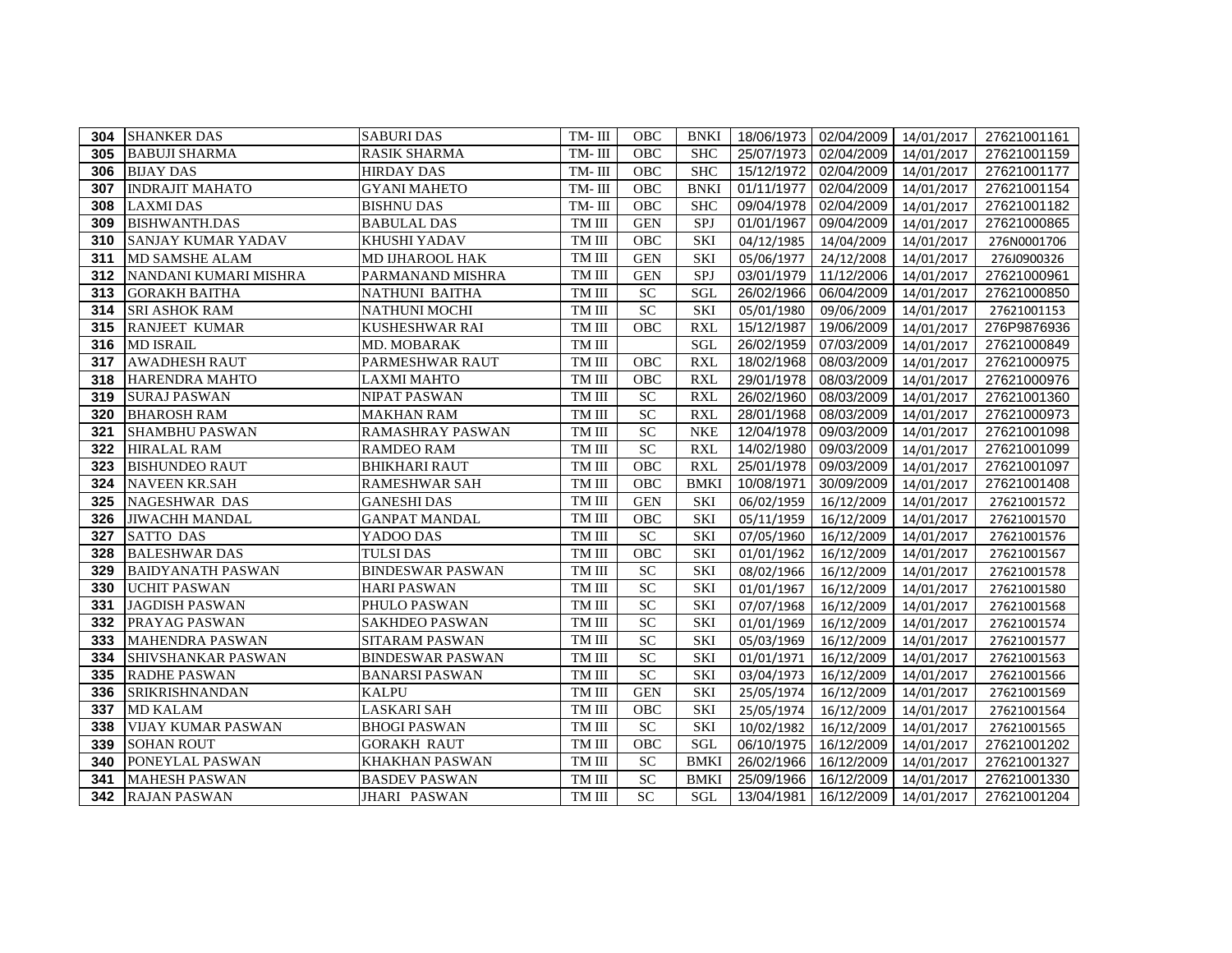| 343 | <b>R B SAHANI</b>        | RAM LAKHAN SAHNI       | TM III | <b>GEN</b>      | DBG         |            | 18/01/1970 17/12/2009 14/01/2017 |            | 27621001325 |
|-----|--------------------------|------------------------|--------|-----------------|-------------|------------|----------------------------------|------------|-------------|
| 344 | <b>RAM KUMAR PASHWAN</b> | KHADBHUSHAN PASWAN     | TM III | <b>SC</b>       | <b>BMKI</b> | 01/03/1966 | 17/12/2009                       | 14/01/2017 | 27621001326 |
| 345 | <b>ANANDI PASWAN</b>     | <b>KHAKHAN PASWAN</b>  | TM III | $\overline{SC}$ | <b>BMKI</b> | 20/09/1968 | 17/12/2009                       | 14/01/2017 | 27621001331 |
| 346 | <b>ASHOK SAHNI</b>       | <b>CHALITAR SAHANI</b> | TM III | <b>GEN</b>      | <b>DBG</b>  | 20/09/1979 | 18/12/2009                       | 14/01/2017 | 27621001196 |
| 347 | <b>RAJKUMAR PASWAN</b>   | NATHUNI PASWAN         | TM III | <b>SC</b>       | <b>SGL</b>  | 22/07/1975 | 18/12/2009                       | 14/01/2017 | 27621001203 |
| 348 | <b>LALESHWAR PASWAN</b>  | <b>SUKHDEO PASWAN</b>  | TM III | <b>SC</b>       | <b>SGL</b>  | 29/04/1968 | 18/12/2009                       | 14/01/2017 | 27621001201 |
| 349 | MITHILESH SHARAMA        | KHOKHA SHARMA          | TM-III | OBC             | <b>SHC</b>  | 10/01/1973 | 19/12/2009                       | 14/01/2017 | 27621001206 |
| 350 | <b>RAM KISHUN BAITHA</b> | JAMADAR BAITHA         | TM III | $\overline{SC}$ | <b>BMKI</b> | 01/10/1984 | 19/05/2012                       | 14/01/2017 | 27621002607 |
| 351 | SITARAM SHARAMA          | NARAYAN SHARMA         | TM-III | OBC             | <b>SHC</b>  | 01/01/1963 | 19/12/2009                       | 14/01/2017 | 27621001328 |
| 352 | <b>DINESH PASWAN</b>     | RAM ASHISH PASWAN      | TM III | <b>GEN</b>      | <b>SPJ</b>  | 01/01/1970 | 22/12/2009                       | 14/01/2017 | 27621001214 |
| 353 | <b>SHIV PD MAHATO</b>    | LALU MAHTO             | TM-III | <b>OBC</b>      | <b>SHC</b>  | 10/01/1968 | 22/12/2009                       | 14/01/2017 | 27621001216 |
| 354 | <b>SHIVJEE MANDAL</b>    | <b>KARI MANDAL</b>     | TM III | OBC             | <b>DBG</b>  | 01/04/1981 | 22/12/2009                       | 14/01/2017 | 27621001372 |
| 355 | <b>BHAGERAN RAM</b>      | MEDHURI RAM            | TM III | <b>SC</b>       | <b>SGL</b>  | 01/01/1960 | 22/12/2009                       | 14/01/2017 | 27621001219 |
| 356 | <b>SHIVNARAIN DAS</b>    | <b>JANAK DAS</b>       | TM III |                 | <b>SGL</b>  | 01/07/1962 | 22/12/2009                       | 14/01/2017 | 27621001208 |
| 357 | <b>RAMNARAIN MAHATO</b>  | <b>RAM AUTAR MAHTO</b> | TM III | <b>OBC</b>      | <b>BMKI</b> | 15/09/1963 | 22/12/2009                       | 14/01/2017 | 27621001209 |
| 358 | <b>UPENDRA RAM</b>       | RAMASHISH RAM          | TM III | <b>SC</b>       | SGL         | 01/01/1968 | 22/12/2009                       | 14/01/2017 | 27621001210 |
| 359 | <b>LALBAHADUR RAY</b>    | AGNU RAI               | TM-III | OBC             | <b>BNKI</b> | 05/01/1967 | 22/12/2009                       | 14/01/2017 | 27621001200 |
| 360 | <b>BALMIKI MAHATO</b>    | <b>RAMJEE MAHATO</b>   | TM-III | <b>OBC</b>      | <b>BMKI</b> | 05/03/1963 | 22/12/2009                       | 14/01/2017 | 27621001335 |
| 361 | DEVENDRA PASWAN          | FULESHWAR PASWAN       | TM III | <b>SC</b>       | <b>SGL</b>  | 10/02/1972 | 22/12/2009                       | 14/01/2017 | 27621001211 |
| 362 | RAMPRASAD MAHATO         | NAGENDAR MAHTO         | TM III | OBC             | <b>SGL</b>  | 21/04/1970 | 22/12/2009                       | 14/01/2017 | 27621001215 |
| 363 | UTTIM LAL SADAI          | RAMKHELAWAN SADAI      | TM III | <b>SC</b>       | <b>SKI</b>  | 06/05/1960 | 24/12/2009                       | 14/01/2017 | 27621001579 |
| 364 | <b>MAHESH PASWAN</b>     | VISHUN PASWAN          | TM III | <b>SC</b>       | <b>SGL</b>  | 01/07/1967 | 24/12/2009                       | 14/01/2017 | 27621001213 |
| 365 | <b>RAMSHAGAR PASWAN</b>  | MATAKI PASWAN          | TM III | <b>SC</b>       | <b>SGL</b>  | 02/07/1969 | 24/12/2009                       | 14/01/2017 | 27621001212 |
| 366 | CHANDESHWAR MAHATO       | <b>RAMDEO MAHTO</b>    | TM III | <b>OBC</b>      | <b>SKI</b>  | 03/06/1972 | 28/12/2009                       | 14/01/2017 | 27621001575 |
| 367 | <b>MD MAZID</b>          | <b>MD HAMID MIYAN</b>  | TM III | <b>GEN</b>      | <b>SKI</b>  | 01/01/1965 | 30/12/2009                       | 14/01/2017 | 27621001571 |
| 368 | <b>BALDEO SHARMA</b>     | <b>UCHIT SHARMA</b>    | TM III | OBC             | <b>SGL</b>  | 18/06/1963 | 30/12/2009                       | 14/01/2017 | 27621001217 |
| 369 | <b>SUNIL MAHATO</b>      | <b>NAGENDAR MAHTO</b>  | TM III | OBC             | <b>SGL</b>  | 20/04/1974 | 30/12/2009                       | 14/01/2017 | 27621001221 |
| 370 | <b>MD RABBAN</b>         | <b>MD ALIHASAN</b>     | TM III | <b>GEN</b>      | SPJ         | 22/11/1966 | 30/12/2009                       | 14/01/2017 | 27621001220 |
| 371 | <b>RAMESHWAR</b>         | <b>CHULHAI</b>         | TM III | OBC             | <b>BMKI</b> | 01/01/1976 | 24/01/2010                       | 14/01/2017 | 27621001225 |
| 372 | <b>RAMBAHADUR PASWAN</b> | <b>CHHEDI PASWAN</b>   | TM III | <b>SC</b>       | <b>SGL</b>  | 01/06/1966 | 02/04/2010                       | 14/01/2017 | 27621001337 |
| 373 | <b>NAGESHWAR RAUT</b>    | <b>RAMVIRKSH ROUT</b>  | TM III | <b>OBC</b>      | <b>BMKI</b> | 01/07/1960 | 18/02/2010                       | 14/01/2017 | 27621001347 |
| 374 | <b>HORIL PASWAN</b>      | HIRALAL PASWAN         | TM III | <b>SC</b>       | <b>BMKI</b> | 28/02/1972 | 18/02/2010                       | 14/01/2017 | 27621001348 |
| 375 | RAMSHOGARATH SAHANI      | AMIRILAL SAHANI        | TM III | OBC             | <b>BMKI</b> | 01/01/1973 | 18/02/2010                       | 14/01/2017 | 27621001344 |
| 376 | <b>KAMAL RAUT</b>        | NAGENDRA RAUT          | TM III | OBC             | <b>BMKI</b> | 01/01/1976 | 18/02/2010                       | 14/01/2017 | 27621001346 |
| 377 | <b>RAM RATAN MAHTO</b>   | SURAJ MAHTO            | TM III | OBC             | <b>BMKI</b> | 01/07/1969 | 18/02/2010                       | 14/01/2017 | 27621001349 |
| 378 | <b>YMUNA</b>             | <b>MAHESH ROUT</b>     | TM III | <b>OBC</b>      | <b>BMKI</b> | 03/04/1962 | 18/02/2010                       | 14/01/2017 | 27621001345 |
| 379 | <b>KANHAE</b>            | <b>PARDESHI</b>        | TM III | <b>OBC</b>      | <b>BMKI</b> | 04/04/1963 | 18/02/2010                       | 14/01/2017 | 27621001343 |
| 380 | <b>SHIV KUMAR</b>        | DARBARI RAI            | TM III | OBC             | SGL         | 07/11/1979 | 18/02/2010                       | 14/01/2017 | 27621001280 |
| 381 | <b>SHIVSHANKAR RAI</b>   | <b>MAHESH RAI</b>      | TM III | <b>OBC</b>      | <b>SGL</b>  | 16/08/1966 | 18/02/2010 14/01/2017            |            | 27621001284 |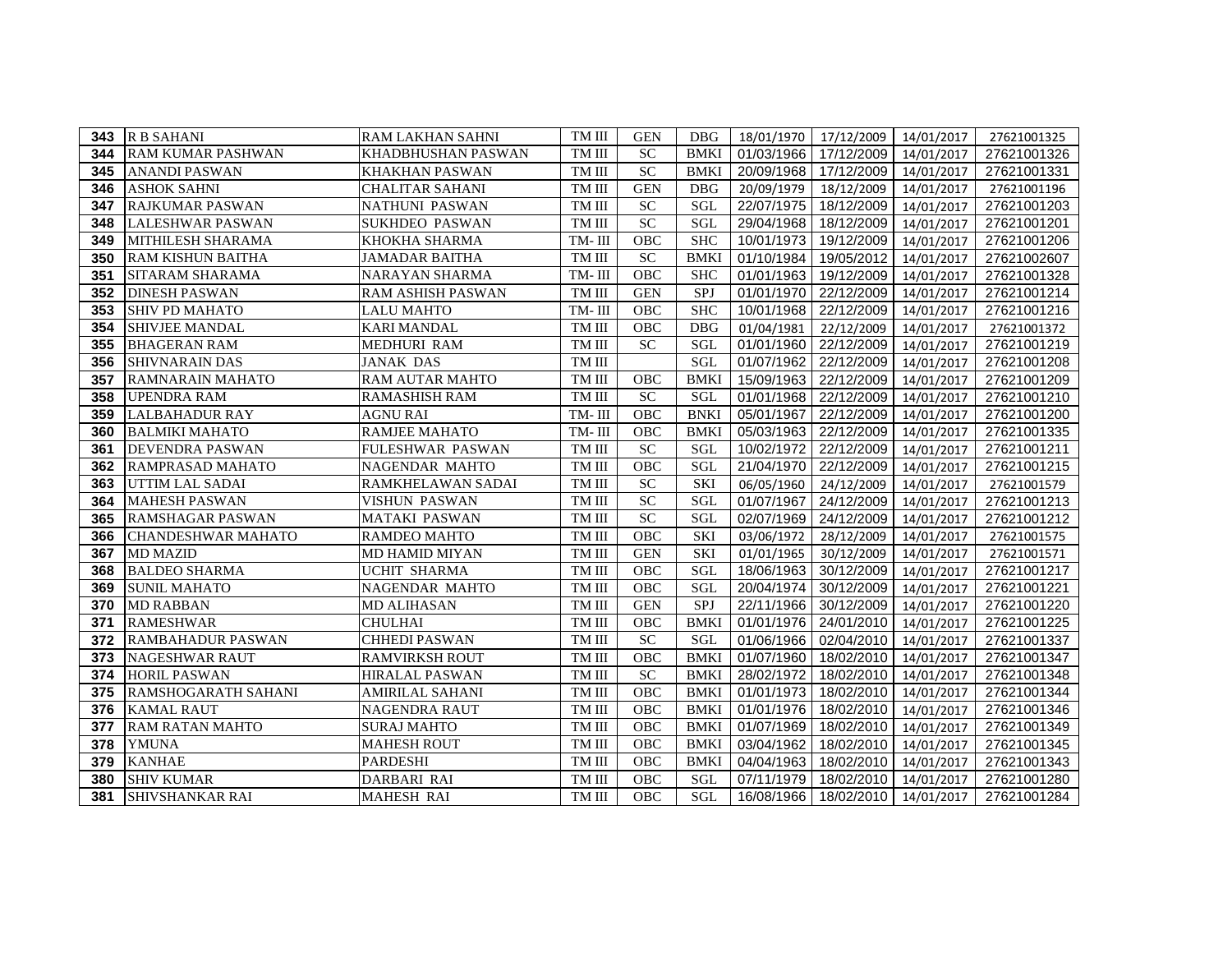|     | <b>382 SHIO SANKAR MAHATO</b> | <b>NANDU MAHTO</b>        | TM III        | <b>OBC</b>      | <b>BMKI</b> | 17/04/1968   18/02/2010   14/01/2017 |            |            | 27621001351 |
|-----|-------------------------------|---------------------------|---------------|-----------------|-------------|--------------------------------------|------------|------------|-------------|
| 383 | <b>JAGDISH RAM</b>            | <b>GUMANI RAM</b>         | TM III        | <b>SC</b>       | <b>SGL</b>  | 21/05/1961                           | 18/02/2010 | 14/01/2017 | 27621001281 |
| 384 | <b>SHYMDEO MAHATO</b>         | <b>BHONU MAHTO</b>        | TM III        | OBC             | <b>BMKI</b> | 22/06/1966                           | 18/02/2010 | 14/01/2017 | 27621001350 |
| 385 | <b>BIDAYA MAHATO</b>          | <b>HARIDEO MAHTO</b>      | TM III        | OBC             | <b>BMKI</b> | 25/03/1967                           | 18/02/2010 | 14/01/2017 | 27621001352 |
| 386 | <b>BRIJA PASWAN</b>           | <b>SOBHA PASWAN</b>       | TM III        | <b>SC</b>       | <b>SGL</b>  | 25/08/1962                           | 18/02/2010 | 14/01/2017 | 27621001282 |
| 387 | <b>RAJESH RAI</b>             | <b>BADARI RAI</b>         | TM III        | OBC             | <b>NKE</b>  | 29/11/1985                           | 18/02/2010 | 14/01/2017 | 27621001283 |
| 388 | <b>SATTO PASWAN</b>           | <b>ASHARFI PASWAN</b>     | TM III        | <b>SC</b>       | <b>SKI</b>  | 15/04/1966                           | 19/02/2010 | 14/01/2017 | 27621001583 |
| 389 | <b>KISHAN PASWAN</b>          | <b>GOVIND PASWAN</b>      | $\rm TM\ III$ | <b>SC</b>       | DBG         | 30/04/1969                           | 19/02/2010 | 14/01/2017 | 27621001545 |
| 390 | <b>SANTO PASWAN</b>           | <b>DASRATH PASWAN</b>     | TM III        | <b>SC</b>       | <b>DBG</b>  | 05/05/1969                           | 19/02/2010 | 14/01/2017 | 27621001551 |
| 391 | <b>SURENDRA SAHNI</b>         | <b>SUKHAI SAHANI</b>      | TM III        | <b>GEN</b>      | DBG         | 05/04/1970                           | 19/02/2010 | 14/01/2017 | 27621001543 |
| 392 | <b>BASANT MAHATO</b>          | <b>RAMESHWAR MAATHO</b>   | TM III        | <b>GEN</b>      | <b>DBG</b>  | 2/26/1973                            | 2/19/2010  | 14/01/2017 | 27621001546 |
| 393 | <b>RAMU MAHTO</b>             | ASHARFI MATHO             | TM III        | <b>GEN</b>      | <b>DBG</b>  | 26/02/1973                           | 19/02/2010 | 14/01/2017 | 27621001544 |
| 394 | <b>LAXMAN SAHNI</b>           | <b>AMIRI LAL</b>          | $\rm TM\ III$ | <b>GEN</b>      | <b>DBG</b>  | 13/09/1980                           | 19/02/2010 | 14/01/2017 | 27621001547 |
| 395 | MD.MUKIM                      | <b>KHALIL SAH</b>         | $\rm TM\ III$ | <b>GEN</b>      | <b>SKI</b>  | 10/02/1984                           | 19/02/2010 | 14/01/2017 | 27621001549 |
| 396 | <b>GANESH MANDAL</b>          | <b>MAHENDRA MANDAL</b>    | $\rm TM\ III$ | OBC             | <b>SKI</b>  | 20/02/1987                           | 19/02/2010 | 14/01/2017 | 27621001550 |
| 397 | <b>MUNTUN SHA</b>             | <b>RAMKISHUN SAH</b>      | TM III        | OBC             | <b>BMKI</b> | 02/02/1974                           | 21/02/2010 | 14/01/2017 | 27621001342 |
| 398 | <b>ARVIND RAUT</b>            | <b>KEDAR RAUT</b>         | TM III        | OBC             | SGL         | 15/02/1969                           | 21/02/2010 | 14/01/2017 | 27621001286 |
| 399 | <b>DEEPAK PASWAN</b>          | <b>RANGI PASWAU</b>       | TM III        | <b>SC</b>       | SGL         | 06/02/1980                           | 21/02/2010 | 14/01/2017 | 27621001287 |
| 400 | <b>RAMJEE RAUT</b>            | <b>VIMAL RAUT</b>         | TM III        | OBC             | <b>BMKI</b> | 07/02/1984                           | 21/02/2010 | 14/01/2017 | 27621001354 |
| 401 | <b>MAHABIR DASH</b>           | <b>RAJESHWAR DAS</b>      | $\rm TM\ III$ | OBC             | <b>BMKI</b> | 08/05/1961                           | 21/02/2010 | 14/01/2017 | 27621001353 |
| 402 | <b>HIRALAL DASH</b>           | <b>VISHUN DAS</b>         | TM III        | OBC             | <b>BMKI</b> | 12/02/1982                           | 21/02/2010 | 14/01/2017 | 27621001356 |
| 403 | <b>SURENDRA RAM</b>           | YAMANA RAM                | $\rm TM\ III$ | <b>SC</b>       | <b>SGL</b>  | 14/02/1982                           | 21/02/2010 | 14/01/2017 | 27621001355 |
| 404 | <b>HIRALAL</b>                | <b>KUARDEO PASWAN</b>     | TM III        | <b>SC</b>       | SGL         | 15/09/1977                           | 21/05/2010 | 14/01/2017 | 27621001404 |
| 405 | <b>RAMUNA RAM</b>             | <b>BHARDUL RAM</b>        | TM III        | <b>SC</b>       | <b>RXL</b>  | 24/02/1961                           | 21/02/2010 | 14/01/2017 | 27621001288 |
| 406 | <b>CHANDRADEV RAM</b>         | <b>KARI RAM</b>           | $\rm TM\ III$ | $\overline{SC}$ | SGL         | 31/01/1968                           | 21/02/2010 | 14/01/2017 | 27621001285 |
| 407 | <b>BINOD DAS</b>              | <b>SUNDER DAS</b>         | $\rm TM\ III$ | <b>GEN</b>      | <b>DBG</b>  | 01/01/1970                           | 28/02/2010 | 14/01/2017 | 27621001553 |
| 408 | <b>RANJEET PASWAN</b>         | <b>MAHENDRA PASWAN</b>    | $\rm TM\ III$ | <b>SC</b>       | SKI         | 05/11/1963                           | 06/03/2010 | 14/01/2017 | 27621001554 |
| 409 | <b>MAHENDRA PASWAN</b>        | <b>BAHADUR PASWAN</b>     | TM III        | <b>SC</b>       | <b>SHC</b>  | 14/04/1959                           | 31/03/2010 | 14/01/2017 | 27621001625 |
| 410 | <b>LAKCHHUMAN SADA</b>        | <b>RITU SADA</b>          | TM III        | <b>SC</b>       | <b>BMKI</b> | 10/02/1962                           | 04/03/2010 | 14/01/2017 | 27621001413 |
| 411 | <b>SHATRUDHAN RAUT</b>        | <b>MEGHU RAUT</b>         | TM III        | <b>OBC</b>      | <b>BMKI</b> | 26/09/1966                           | 10/02/2010 | 14/01/2017 | 27621001411 |
| 412 | <b>MD MUBARAQUE</b>           | <b>YASIN</b>              | TM III        | <b>GEN</b>      | <b>JNR</b>  | 01/01/1965                           | 06/04/2010 | 14/01/2017 | 27621001508 |
| 413 | <b>NAVAL RAY</b>              | <b>BUDHAN RAY</b>         | TM III        | <b>GEN</b>      | <b>JNR</b>  | 18/04/1972                           | 06/04/2010 | 14/01/2017 | 27621001507 |
| 414 | <b>RAMASISH RAUT</b>          | <b>KORI RAUT</b>          | TM III        | OBC             | <b>NKE</b>  | 01/01/1962                           | 04/08/2010 | 14/01/2017 | 27621001587 |
| 415 | <b>DASAYEE PASWAN</b>         | <b>BUDAI PASWAN</b>       | TM III        | <b>SC</b>       | <b>NKE</b>  | 19/05/1959                           | 04/08/2010 | 14/01/2017 | 27621001586 |
| 416 | <b>RAMSAKAL YADAW</b>         | YOGENDRA YADAV            | TM III        | OBC             | <b>SKI</b>  | 10/04/1985                           | 22/04/2010 | 14/01/2017 | 27621001582 |
| 417 | <b>PRAMOD KUMAR PASWAN</b>    | <b>SHOBHIT LAL PASWAN</b> | TM III        | <b>SC</b>       | <b>SKI</b>  | 25/01/1986                           | 22/04/2010 | 14/01/2017 | 27621001581 |
| 418 | <b>BASANT MAHATO</b>          | <b>JAGDISH MAHATO</b>     | TM-III        | <b>OBC</b>      | <b>BNKI</b> | 1/7/1970                             | 23/04/2010 | 14/01/2017 | 27621001205 |
| 419 | <b>ANIL KUMAR</b>             | <b>BHARAT PRASAD</b>      | TM III        | OBC             | <b>BMKI</b> | 16/12/1979                           | 23/04/2010 | 14/01/2017 | 27621001359 |
| 420 | <b>SHEOSAGAR</b>              | <b>NARESH RAM</b>         | $\rm TM\ III$ | <b>SC</b>       | <b>SGL</b>  | 01/01/1975                           | 02/01/2010 | 14/01/2017 | 27621001224 |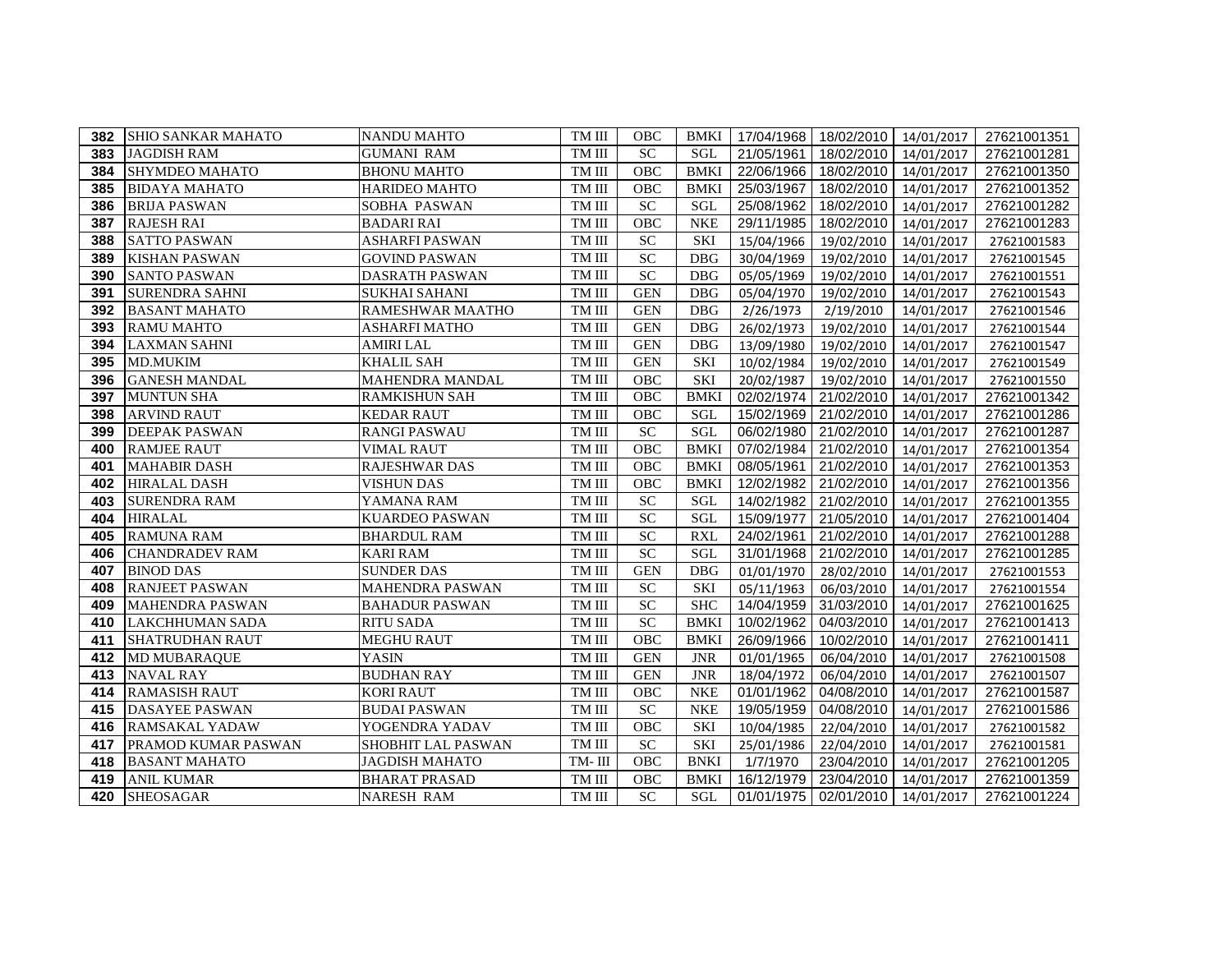|     | <b>421 RAM LAKHAN SAHNI</b>   | <b>RIJHAN SAHNI</b>       | TM III | <b>GEN</b> | SPJ         |            | 30/04/1959   18/05/2010   14/01/2017 |            | 27621001416 |
|-----|-------------------------------|---------------------------|--------|------------|-------------|------------|--------------------------------------|------------|-------------|
| 422 | <b>SUKHDEO PASWAN</b>         | <b>SHRI PASWAN</b>        | TM III | <b>GEN</b> | SPJ         | 01/07/1967 | 18/05/2010 14/01/2017                |            | 27621001418 |
| 423 | <b>SHRI .KRISHANA.PASWAN</b>  | <b>RAMKISHUN PASWAN</b>   | TM III | SC         | <b>NKE</b>  | 17/05/1987 | 19/05/2010 14/01/2017                |            | 27621001520 |
| 424 | <b>MAHENDRA MAHATO</b>        | <b>SARYUG MAHTO</b>       | TM III | <b>OBC</b> | <b>RXL</b>  | 23/10/1963 | 20/05/2010 14/01/2017                |            | 27621001521 |
| 425 | <b>RAMCHANDRA SADA</b>        | <b>LAGAN SADA</b>         | TM-III | <b>SC</b>  | <b>SHC</b>  | 13/11/1964 | 21/05/2010                           | 14/01/2017 | 27621001406 |
| 426 | <b>AJAY MAHTO</b>             | DEVNATH MATHO             | TM III | <b>GEN</b> | <b>DBG</b>  | 20/06/1980 | 20/05/2010                           | 14/01/2017 | 27621001555 |
| 427 | <b>NANDLAL RAM</b>            | <b>SUKHDEO RAM</b>        | TM III | <b>SC</b>  | <b>RXL</b>  | 19/03/1973 | 21/05/2010                           | 14/01/2017 | 27621001403 |
| 428 | RAM CHANDRA MAHTO             | <b>BHARAT MATHO</b>       | TM III | <b>GEN</b> | <b>DBG</b>  | 17/11/1968 | 24/05/2010                           | 14/01/2017 | 27621001556 |
| 429 | <b>RAMJAN ALLI</b>            | <b>MOBARK</b>             | TM III | <b>GEN</b> | SGL         | 01/07/1960 | 25/05/2010                           | 14/01/2017 | 27621001405 |
| 430 | <b>RAMPRASAD PASWAN</b>       | <b>RAM SHARAN</b>         | TM III | <b>GEN</b> | SPJ         | 26/02/1969 | 06/03/2010                           | 14/01/2017 | 27621001414 |
| 431 | <b>SURESH DAS</b>             | <b>RAMESHWR DAS</b>       | TM III | <b>SC</b>  | <b>SHC</b>  | 01/01/1968 | 09/08/2010                           | 14/01/2017 | 27621001623 |
| 432 | <b>VIJAY KUMAR</b>            | SITA RAM MAHTO            | TM III | <b>GEN</b> | <b>HPO</b>  | 03/02/1981 | 19/08/2010                           | 14/01/2017 | 27621002042 |
| 433 | PRADEEP PASWAN                | <b>NAGO PASWAN</b>        | TM III | <b>SC</b>  | <b>SHC</b>  | 01/01/1964 | 09/09/2010                           | 14/01/2017 | 27621001624 |
| 434 | <b>NARAIN.RAM</b>             | <b>SHANKAR RAM</b>        | TM III | <b>SC</b>  | <b>NKE</b>  | 01/01/1963 | 28/02/2008                           | 14/01/2017 | 27621001602 |
| 435 | <b>VIDYA NAND DASS</b>        | <b>BRAHAM DEV DAS</b>     | TM III | <b>GEN</b> | <b>HPO</b>  | 20/03/1984 | 29/09/2010                           | 14/01/2017 | 27621002041 |
| 436 | <b>SINGHESHWAR DAS</b>        | <b>BAIJU DAS</b>          | TM-III | OBC        | <b>SHC</b>  | 26/02/1971 | 21/05/2010                           | 14/01/2017 | 27621001407 |
| 437 | <b>RAMESH SAHANI</b>          | <b>GOGAL SAHNI</b>        | TM III | OBC        | <b>BMKI</b> | 06/06/1988 | 01/10/2010                           | 14/01/2017 | 27621001642 |
| 438 | <b>SURYA KUMAR PASWAN</b>     | ROOPLAL PASWAN            | TM III | <b>SC</b>  | <b>SKI</b>  | 02/02/1978 | 05/10/2010                           | 14/01/2017 | 27621001781 |
| 439 | <b>RAJ KUMAR PASWAN</b>       | <b>GHURAN PASWAN</b>      | TM-III | <b>SC</b>  | <b>SHC</b>  | 12/05/1971 | 01/10/2010                           | 14/01/2017 | 27621001841 |
| 440 | <b>MANIK KUMAR DAS</b>        | <b>MANOJ DAS</b>          | TM-III | OBC        | <b>SHC</b>  | 07/03/1989 | 09/10/2009                           | 14/01/2017 | 27621001279 |
| 441 | <b>DINESH ROUT</b>            | <b>RAMSHAKAL RAUT</b>     | TM III | <b>OBC</b> | <b>SGL</b>  | 24/04/1968 | 3/12/2010                            | 14/01/2017 | 27621001336 |
| 442 | CHHATTHU PRASAD SAH           | Y.P. SAH                  | TM-III | OBC        | <b>BNKI</b> | 05/01/1967 | 07/06/2011                           | 14/01/2017 | 27621001804 |
| 443 | MITHLESH KUMAR                | RAMA SHANKAR MISHRA       | TM III | <b>GEN</b> | <b>BMKI</b> | 13/08/1975 | 15/06/2011                           | 14/01/2017 | 27621001828 |
| 444 | <b>BINOD KUMAR SINGH</b>      | <b>RAM SUNER RAY</b>      | TM III | <b>GEN</b> | <b>JNR</b>  | 10/01/1965 | 08/06/2011                           | 14/01/2017 | 27621001768 |
| 445 | ZULFEQUAR ALI GUDDO           | <b>ABDUL QUAM</b>         | TM III | <b>GEN</b> | <b>BMKI</b> | 03/02/1965 | 04/07/2011                           | 14/01/2017 | 27621001799 |
| 446 | <b>OMPRAKASH SINGH</b>        | M.P. SINGH                | TM-III | <b>GEN</b> | <b>BNKI</b> | 02/11/1964 | 07/06/2011                           | 14/01/2017 | 27621001806 |
| 447 | <b>INDRA KUMAR THAKUR</b>     | <b>GORAKH THAKUR</b>      | TM III | <b>GEN</b> | <b>JNR</b>  | 11/09/1966 | 08/06/2011                           | 14/01/2017 | 27621001769 |
| 448 | <b>DUKH MOCHAN JHA</b>        | <b>SUKHDEO JHA</b>        | TM-III | <b>GEN</b> | <b>SHC</b>  | 15/05/1967 | 08/06/2011                           | 14/01/2017 | 27621001772 |
| 449 | MOHAN PD. SINGH               | <b>RAM ASHISH SINGH</b>   | TM III | <b>GEN</b> | DBG         | 15/06/1963 | 09/06/2011                           | 14/01/2017 | 27621001739 |
| 450 | <b>ASHOK KUMAR MISHRA</b>     | <b>LALAN MISHRA</b>       | TM III | <b>GEN</b> | <b>BMKI</b> | 02/02/1965 | 09/06/2011                           | 14/01/2017 | 27621001741 |
| 451 | <b>NARENDRA KUMAR SINGH</b>   | <b>SHIV NARAYAN SINGH</b> | TM III | <b>GEN</b> | <b>DBG</b>  | 14/01/1963 | 10/06/2011                           | 14/01/2017 | 27621001773 |
| 452 | <b>AMRENDRA THAKUR</b>        | <b>RAM RASILA THAKUR</b>  | TM III | <b>GEN</b> | <b>DBG</b>  | 06/01/1970 | 10/06/2011                           | 14/01/2017 | 27621001780 |
| 453 | YOGENDRA PRASAD               | <b>JALESHWAR PD</b>       | TM III | OBC        | <b>NKE</b>  | 16/01/1963 | 14/06/2011                           | 14/01/2017 | 27621001740 |
| 454 | SATYENDRA KUMAR SINGH         | <b>RAJ KISHOR SINGH</b>   | TM III | <b>GEN</b> | <b>JNR</b>  | 25/01/1963 | 15/06/2011                           | 14/01/2017 | 27621001790 |
| 455 | <b>SHIV CHANDRA PATHAK</b>    | RAAM AYODHYA PATHAK       | TM III | <b>GEN</b> | <b>JNR</b>  | 17/02/1965 | 15/06/2011                           | 14/01/2017 | 27621001793 |
| 456 | <b>RAM BINOD PRASAD YADAV</b> | <b>RAJ NARAYAN RAY</b>    | TM III | <b>GEN</b> | <b>JNR</b>  | 12/06/1966 | 15/06/2011                           | 14/01/2017 | 27621001791 |
| 457 | <b>VIJAY KUMAR</b>            | <b>BISHNUDEO MANDAL</b>   | TM-III | <b>OBC</b> | <b>SHC</b>  | 01/01/1967 | 15/06/2011                           | 14/01/2017 | 27621002047 |
| 458 | <b>UMA KANT ROY</b>           | RAM DAYAL RAI             | TM III | <b>GEN</b> | SPJ         | 11/05/1967 | 15/06/2011                           | 14/01/2017 | 27621001748 |
| 459 | <b>BHIKHARI SAH</b>           | <b>RAM BRIKASH SAH</b>    | TM III | <b>GEN</b> | <b>JNR</b>  | 07/07/1969 | 15/06/2011                           | 14/01/2017 | 27621001792 |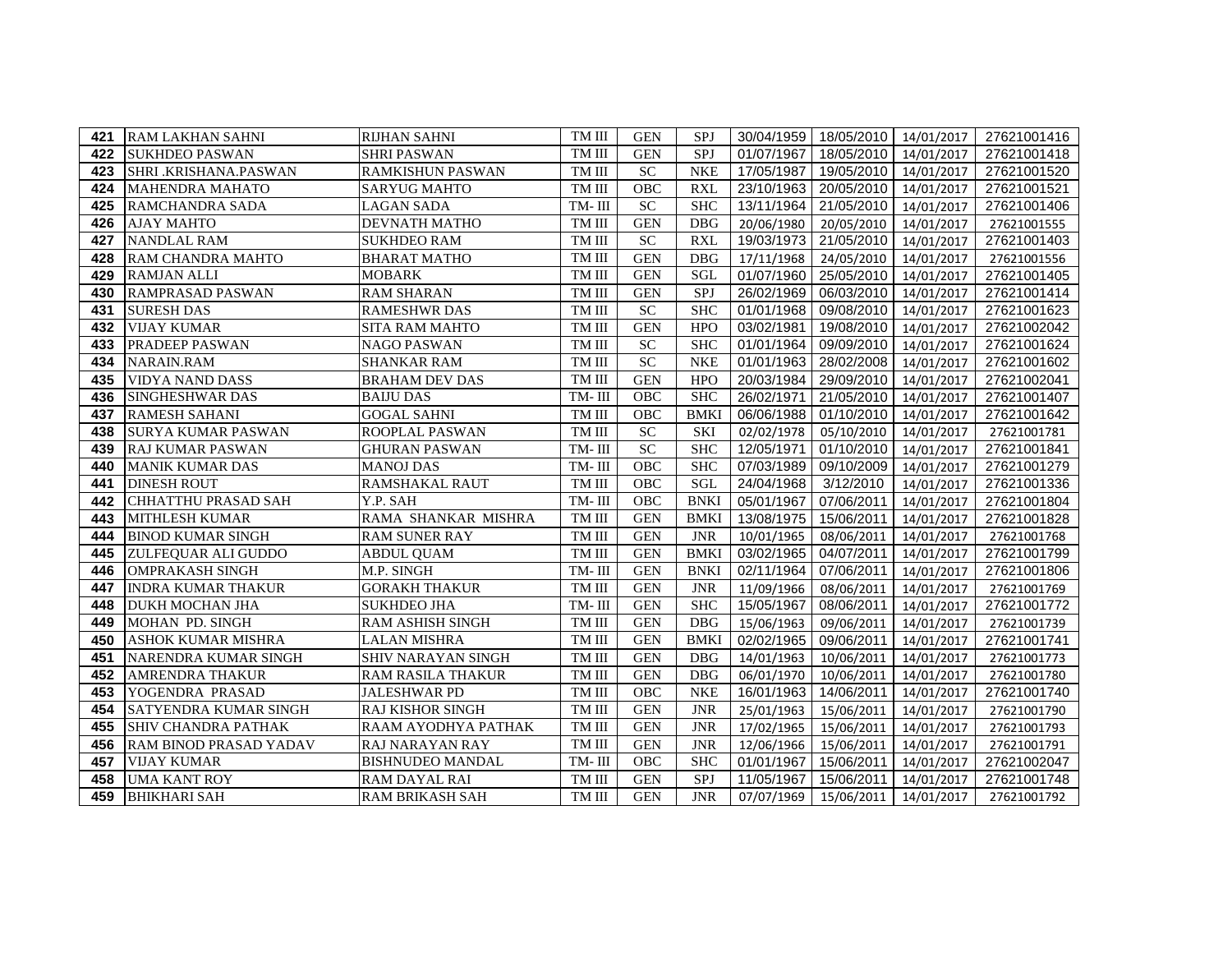| 460 | <b>LAKHAMI PD. SINGH</b>      | <b>GAYA PD. MAHTO</b>       | TM III        | <b>OBC</b> | <b>BMKI</b> |            | 12/04/1966 15/06/2011 | 14/01/2017 | 27621001809 |
|-----|-------------------------------|-----------------------------|---------------|------------|-------------|------------|-----------------------|------------|-------------|
| 461 | MUNNI LAL SINGH               | RAMJAGESHWAR SHINGH         | TM III        | <b>GEN</b> | <b>RXL</b>  | 20/07/1968 | 15/06/2011            | 14/01/2017 | 27621001747 |
| 462 | <b>ASHOK KUMAR MANDAL</b>     | <b>KAPIL MANDAL</b>         | TM-III        | OBC        | <b>BNKI</b> | 25/10/1969 | 16/06/2011            | 14/01/2017 | 27621002046 |
| 463 | <b>BASHISHTHNARAYAN SINGH</b> | <b>DHANIK LAL SINGH</b>     | TM III        | <b>GEN</b> | <b>SPJ</b>  | 05/01/1963 | 22/06/2011            | 14/01/2017 | 27621001810 |
| 464 | <b>NAGENDER CHAUBAY</b>       | PRADEEP CHAUBAY             | TM III        | <b>GEN</b> | <b>JNR</b>  | 19/07/1966 | 24/06/2011            | 14/01/2017 | 27621001788 |
| 465 | DEEPAK KUMAR THAKUR           | RAM DAYAL THAKUR            | TM III        | <b>GEN</b> | <b>JNR</b>  | 16/02/1972 | 24/06/2011            | 14/01/2017 | 27621001787 |
| 466 | <b>KESAR KR.SINGH</b>         | <b>RAMASHRAY SINGH</b>      | TM-III        | <b>GEN</b> | <b>SHC</b>  | 11/09/1972 | 24/06/2011            | 14/01/2017 | 27621001814 |
| 467 | <b>ARUN KR ROY</b>            | <b>RAM PRASAD ROY</b>       | TM III        | OBC        | <b>BMKI</b> | 15/02/1975 | 24/06/2011            | 14/01/2017 | 27621001815 |
| 468 | SANJAY KR.SHARMA              | <b>DINKAR SHARMA</b>        | TM III        | <b>GEN</b> | <b>BMKI</b> | 15/10/1969 | 24/06/2011            | 14/01/2017 | 27621001812 |
| 469 | <b>HRISHCHANDRA</b>           | <b>RAMNATH PANDEY</b>       | TM III        | <b>GEN</b> | <b>BMKI</b> | 21/03/1975 | 24/06/2011            | 14/01/2017 | 27621001813 |
| 470 | <b>RAKESH KR TIWARI</b>       | VINOD TIWARI                | TM III        | <b>GEN</b> | <b>BMKI</b> | 30/08/1975 | 24/06/2011            | 14/01/2017 | 27621001816 |
| 471 | SHRAWAN KUMAR SAH             | SOUKHILAL SAH               | TM III        | <b>GEN</b> | <b>SKI</b>  | 06/01/1964 | 28/06/2011            | 14/01/2017 | 27621001820 |
| 472 | <b>BINOD KUMAR</b>            | <b>JAWAHR RAM</b>           | TM III        | <b>OBC</b> | <b>SHC</b>  | 13/08/1987 | 03/05/2012            | 14/01/2017 | 276NP002611 |
| 473 | <b>RAMNAGINA BHAGAT</b>       | <b>BRAHMDEO BHAGAT</b>      | TM III        | OBC        | <b>BMKI</b> | 22/06/1968 | 28/06/2011            | 14/01/2017 | 27621001821 |
| 474 | <b>BIRENDRA PD YADAV</b>      | JUGAL KISHOR YADAV          | TM III        | <b>GEN</b> | <b>JNR</b>  | 22/09/1965 | 30/06/2011            | 14/01/2017 | 27621001822 |
| 475 | <b>SHYAMKISHOR PRASAD</b>     | <b>GAURI SHANKAR PRASAD</b> | TM III        | OBC        | <b>BMKI</b> | 02/01/1966 | 15/06/2011            | 14/01/2017 | 27621001826 |
| 476 | HARISHANKAR RAY               | VIKRAM RAI                  | TM III        | OBC        | <b>BMKI</b> | 02/01/1968 | 15/06/2011            | 14/01/2017 | 27621002058 |
| 477 | MD.NISAMUDDIN                 | MD. ABDULLAH                | $\rm TM\ III$ | <b>GEN</b> | <b>BMKI</b> | 02/03/1966 | 15/06/2011            | 14/01/2017 | 27621001825 |
| 478 | SHRI UMESH KUMAR YADAV        | <b>RASIK LAL YADAV</b>      | TM-III        | <b>OBC</b> | <b>BNKI</b> | 05/01/1965 | 01/07/2011            | 14/01/2017 | 27621001795 |
| 479 | <b>ASHUTOSH KR JHA</b>        | S.N. JHA                    | TM-III        | <b>GEN</b> | <b>SHC</b>  | 05/05/1965 | 01/07/2011            | 14/01/2017 | 27621001803 |
| 480 | <b>SURESH BHAGAT</b>          | <b>MAANGAL BHAGAT</b>       | TM III        | <b>GEN</b> | <b>DBG</b>  | 1/7/1967   | 7/1/2011              | 14/01/2017 | 27621001802 |
| 481 | SANJEEV KUMAR MISHRA          | PRAMESHWAR MISHRA           | TM III        | <b>GEN</b> | DBG         | 05/08/1975 | 02/07/2011            | 14/01/2017 | 27621001797 |
| 482 | <b>BRIJ KISHOR PANDEY</b>     | CHANDRIKA PANDEY            | TM III        | <b>GEN</b> | SPJ         | 05/12/1962 | 21/07/2011            | 14/01/2017 | 27621001757 |
| 483 | <b>RAJMANGAL SINGH</b>        | RAMSEWAK SINGH              | TM III        | <b>GEN</b> | <b>JNR</b>  | 19/05/1963 | 21/07/2011            | 14/01/2017 | 27668110123 |
| 484 | <b>PRABHU RAI</b>             | <b>ARJUN RAI</b>            | TM III        | <b>GEN</b> | <b>JNR</b>  | 15/04/1966 | 22/07/2011            | 14/01/2017 | 27621001758 |
| 485 | <b>JOGESHWAR ROY</b>          | <b>JAGARNATH RAY</b>        | TM III        | <b>OBC</b> | <b>JNR</b>  | 15/07/1968 | 22/07/2011            | 14/01/2017 | 27621001843 |
| 486 | <b>RAMPRAKASH YADAV</b>       | YOGESHWAR YADAV             | TM-III        | OBC        | <b>RGV</b>  | 12/02/1960 | 22/07/2011            | 14/01/2017 | 27621001842 |
| 487 | <b>MAHAVIR PD. ROY</b>        | <b>BHOLA RAY</b>            | TM III        | OBC        | <b>JNR</b>  | 02/01/1962 | 25/07/2011            | 14/01/2017 | 27621001844 |
| 488 | <b>KAILASH SAHNI</b>          | <b>DEVLAL SAHANI</b>        | TM III        | OBC        | <b>BMKI</b> | 10/11/1964 | 25/07/2011            | 14/01/2017 | 27621001845 |
| 489 | <b>SEKH MERAJUL</b>           | <b>SHEKH MUMKIM</b>         | TM III        | <b>GEN</b> | <b>SGL</b>  | 02/05/1963 | 26/07/2011            | 14/01/2017 | 27621001761 |
| 490 | AWADHASH KUMAR PANDAY         | <b>RAMNARESH PANDEY</b>     | TM III        | <b>GEN</b> | SGL         | 01/01/1966 | 26/07/2011            | 14/01/2017 | 27621001760 |
| 491 | PARMESHWAR MAHATO             | <b>RAM AUTAR MAHTO</b>      | TM III        | <b>OBC</b> | <b>BMKI</b> | 09/02/1964 | 26/07/2011            | 14/01/2017 | 27621001762 |
| 492 | <b>CHANDESHWAR RAO</b>        | CHOKAT RAO                  | TM III        | <b>GEN</b> | <b>SGL</b>  | 10/09/1966 | 28/07/2011            | 14/01/2017 | 27621001764 |
| 493 | <b>CHANDESHWAR PRASAD</b>     | RAMBALAK PRASAD             | TM III        | <b>GEN</b> | <b>SGL</b>  | 15/04/1963 | 28/07/2011            | 14/01/2017 | 27621001766 |
| 494 | <b>DILIP KUMAR</b>            | <b>S.P YADAV</b>            | TM-III        | <b>OBC</b> | <b>SHC</b>  | 15/06/1969 | 28/07/2011            | 14/01/2017 | 27621001756 |
| 495 | <b>RAJENDRA PRASAD YADAV</b>  | <b>RAM AGYA PRASAD</b>      | TM III        | <b>OBC</b> | <b>SGL</b>  | 16/07/1963 | 28/07/2011            | 14/01/2017 | 27621001765 |
| 496 | <b>BRAHMDEO ROY</b>           | <b>NANDESWAR RAY</b>        | TM III        | <b>OBC</b> | JJP         | 07/03/1969 | 30/07/2011            | 14/01/2017 | 27621001848 |
| 497 | <b>SITA RAM MAHTO</b>         | RAMLAGAN MAHATO             | TM III        | OBC        | <b>SGL</b>  | 15/12/1967 | 30/07/2011            | 14/01/2017 | 27621001759 |
| 498 | <b>SHANKAR JHA</b>            | <b>RAMESHWAR JHA</b>        | TM III        | <b>GEN</b> | <b>SGL</b>  | 15/01/1966 | 08/06/2011            | 14/01/2017 | 27621001770 |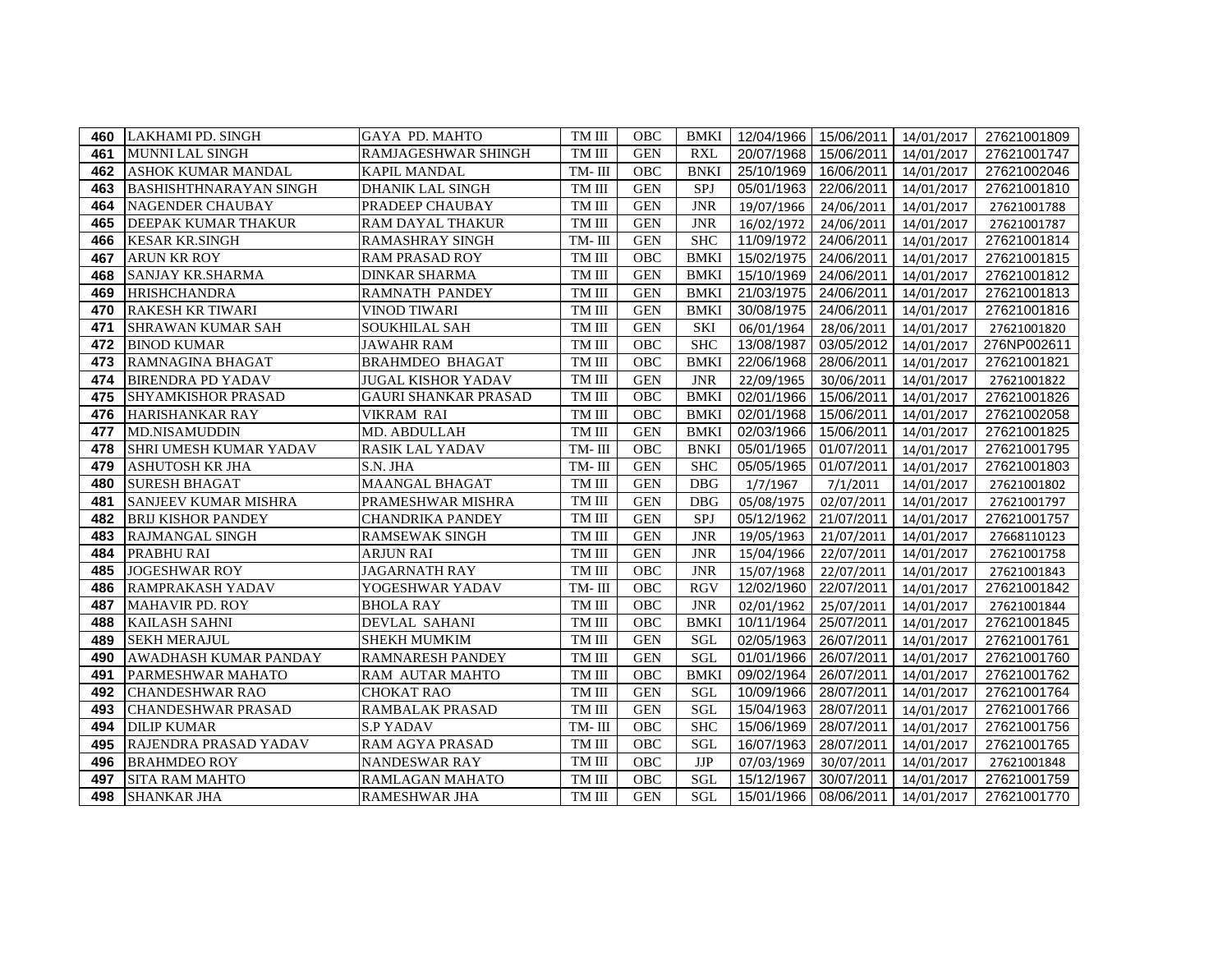| 499 | RAMDHANI MISHRA              | RAJDHARI MISHRA            | TM III | <b>GEN</b> | NKE         |            | 22/10/1968 08/06/2011 | 14/01/2017 | 27621001771 |
|-----|------------------------------|----------------------------|--------|------------|-------------|------------|-----------------------|------------|-------------|
| 500 | <b>SURENDRA PD YADAV</b>     | S.N.P. YADAV               | TM-III | <b>OBC</b> | <b>BNKI</b> | 01/02/1967 | 01/09/2011            | 14/01/2017 | 27621001800 |
| 501 | <b>ALI AKHTAR</b>            | <b>ROJADIN MIYAN</b>       | TM III | <b>GEN</b> | SGL         | 02/01/1964 | 09/06/2011            | 14/01/2017 | 27621001738 |
| 502 | <b>DILIP KUMAR PANDAY</b>    | <b>RAMNATH PANDEY</b>      | TM III | <b>GEN</b> | <b>BMKI</b> | 04/01/1965 | 10/06/2011            | 14/01/2017 | 27621001774 |
| 503 | <b>KAMESHWAR THAKUR</b>      | HARIWANSH THAKUR           | TM III | <b>GEN</b> | <b>BMKI</b> | 04/05/1967 | 10/06/2011            | 14/01/2017 | 27621001808 |
| 504 | <b>DILIP KUMAR ROY</b>       | RAMCHANDRA RAI             | TM-III | OBC        | <b>SHC</b>  | 02/02/1978 | 18/10/2011            | 14/01/2017 | 27621001945 |
| 505 | <b>RAMPRAMOD SADA</b>        | <b>RAMKHELAWAN</b>         | TM-III | <b>SC</b>  | <b>SHC</b>  | 05/08/1983 | 18/10/2011            | 14/01/2017 | 27621001946 |
| 506 | <b>SIYA SARAN YADAV</b>      | JAGDEO                     | TM III | <b>GEN</b> | <b>DBG</b>  | 10/05/1971 | 19/10/2011            | 14/01/2017 | 27621001929 |
| 507 | <b>PAPPU RAM</b>             | <b>RAMASHISH RAM</b>       | TM III | <b>SC</b>  | <b>DBG</b>  | 04/02/1973 | 19/10/2011            | 14/01/2017 | 27621001930 |
| 508 | <b>CHANDRIKA PRASAD</b>      | <b>BISHUN PRASAD</b>       | TM III | <b>OBC</b> | SGL         | 03/04/1974 | 19/10/2011            | 14/01/2017 | 27621001928 |
| 509 | <b>MD. SAMIULLA</b>          | <b>MD. MUSTUFA</b>         | TM-III | <b>GEN</b> | <b>SHC</b>  | 18/10/1990 | 20/10/2011            | 14/01/2017 | 27621001947 |
| 510 | <b>RAMLAKSHMAN PASWAN</b>    | JAGDISH PASWAN             | TM III | <b>SC</b>  | <b>SGL</b>  | 01/01/1965 | 19/12/2009            | 14/01/2017 | 27621001197 |
| 511 | <b>KARYANAND YADAV</b>       | KAMLESHWARI PD YADAV       | TM III | <b>GEN</b> | <b>HPO</b>  | 01/12/1968 | 28/06/2011            | 14/01/2017 | 27621001818 |
| 512 | <b>HARI KISHOR PASWAN</b>    | <b>RAJDEV PASWAN</b>       | TM III | <b>GEN</b> | SPJ         | 15/01/1987 | 11/05/2012            | 14/01/2017 | 27621002300 |
| 513 | <b>ARVIND KUMAR</b>          | JIWACHH PRASAD             | TM III | <b>GEN</b> | <b>JNR</b>  | 05/06/1988 | 11/05/2012            | 14/01/2017 | 27621002575 |
| 514 | <b>SUJIT KUMAR</b>           | <b>BALESHWAR SINGH</b>     | TM III | <b>GEN</b> | SPJ         | 02/03/1989 | 11/05/2012            | 14/01/2017 | 27621002396 |
| 515 | <b>KRITI KUMAR AZAD</b>      | <b>DINESH CHANDRA</b>      | TM III | <b>GEN</b> | <b>HPO</b>  | 15/01/1989 | 12/05/2012            | 14/01/2017 | 27621002195 |
| 516 | NAGMANI MADHUKAR             | <b>LAXMAN MAHTO</b>        | TM III | OBC        | <b>NKE</b>  | 20/09/1977 | 12/05/2012            | 14/01/2017 | 27621002194 |
| 517 | <b>VIKASH KUMAR</b>          | <b>BAIJU PRASAD</b>        | TM III | <b>OBC</b> | <b>BMKI</b> | 02/02/1988 | 14/05/2012            | 14/01/2017 | 27621002577 |
| 518 | SUNIL KUMAR KUSHWAHA         | THAG KUSHWAHA              | TM III | <b>OBC</b> | <b>NKE</b>  | 20/12/1988 | 14/05/2012            | 14/01/2017 | 27621002576 |
| 519 | <b>VIJAY KUMAR</b>           | <b>CHOTEY LAL RAI</b>      | TM III | OBC        | <b>BMKI</b> | 31/01/1975 | 15/05/2012            | 14/01/2017 | 27621002302 |
| 520 | <b>RAJ KISHOR RAY</b>        | <b>KAMAL RAY</b>           | TM III | <b>GEN</b> | <b>JNR</b>  | 10/01/1984 | 15/05/2012            | 14/01/2017 | 27621002268 |
| 521 | <b>CHANDRA SHEKHAR MAHTO</b> | NARAYAN MAHATO             | TM III | <b>GEN</b> | <b>JNR</b>  | 18/03/1984 | 15/05/2012            | 14/01/2017 | 27621002277 |
| 522 | <b>RAKESH KUMAR</b>          | <b>SHIV BHAJAN BAITHA</b>  | TM III | <b>GEN</b> | <b>JNR</b>  | 18/03/1986 | 15/05/2012            | 14/01/2017 | 27621002276 |
| 523 | <b>AMIR HUSSAIN</b>          | PAKHRE ALAM                | TM III | <b>GEN</b> | <b>SKI</b>  | 20/01/1987 | 15/05/2012            | 14/01/2017 | 27621002274 |
| 524 | <b>SHASHIKANT BHUSHAN</b>    | RAM NARESH PASWAN          | TM III | <b>SC</b>  | SPJ         | 18/04/1987 | 15/05/2012            | 14/01/2017 | 27621002304 |
| 525 | <b>AJAY KUMAR</b>            | <b>CHATTU MUKHIYA</b>      | TM III | <b>GEN</b> | DBG         | 05/08/1988 | 15/05/2012            | 14/01/2017 | 27621002270 |
| 526 | <b>RANJIT KUMAR</b>          | <b>RADHE PAL</b>           | TM III | <b>GEN</b> | SPJ         | 16/02/1989 | 15/05/2012            | 14/01/2017 | 27621002594 |
| 527 | <b>AMIT KUMAR RAY</b>        | <b>AKHILESHWAR YADAV</b>   | TM III | <b>GEN</b> | <b>HPO</b>  | 22/02/1989 | 15/05/2012            | 14/01/2017 | 27621002266 |
| 528 | RAJESHWAR PRASAD YADAV       | <b>CHANDRADEEP RAI</b>     | TM III | OBC        | <b>RXL</b>  | 17/02/1988 | 15/05/2012            | 14/01/2017 | 27621002303 |
| 529 | <b>RAJESH KUMAR MISHRA</b>   | <b>GAURISHANKAR MISHRA</b> | TM III | <b>GEN</b> | <b>NKE</b>  | 31/12/1987 | 15/05/2012            | 14/01/2017 | 27621002280 |
| 530 | <b>SRI GANGA RAM DAS</b>     | <b>RAM SEVAK DAS</b>       | TM III | <b>GEN</b> | <b>SPJ</b>  | 10/03/1988 | 16/05/2012            | 14/01/2017 | 27621002401 |
| 531 | GOPAL KUMAR GUNJAN           | <b>MADAN THAKUR</b>        | TM III | <b>GEN</b> | <b>HPO</b>  | 02/01/1989 | 16/05/2012            | 14/01/2017 | 27621002593 |
| 532 | <b>SHUMIT KUMAR JHA</b>      | AMRENDRA KUMAR JHA         | TM-III | <b>GEN</b> | <b>SHC</b>  | 01/11/1989 | 16/05/2012            | 14/01/2017 | 27621002556 |
| 533 | <b>NAWALKISHOR BHARTI</b>    | <b>GANESH PRASAD YADAV</b> | TM-III | OBC        | <b>SHC</b>  | 03/01/1977 | 16/05/2012            | 14/01/2017 | 27621002547 |
| 534 | <b>SUNIL KR.RAI</b>          | <b>RAM SOBHIT RAI</b>      | TM III | <b>OBC</b> | <b>BMKI</b> | 09/01/1986 | 16/05/2012            | 14/01/2017 | 27621002550 |
| 535 | <b>GULSHAN KUMAR</b>         | <b>ARVIND PRASAD</b>       | TM III | <b>OBC</b> | <b>BMKI</b> | 2/11/1987  | 5/16/2012             | 14/01/2017 | 27621002555 |
| 536 | <b>KALICHARAN THAKUR</b>     | RAGHUWANSH THAKUR          | TM III | OBC        | <b>BMKI</b> | 15/10/1989 | 16/05/2012            | 14/01/2017 | 27621002553 |
| 537 | <b>ANIKET KUMAR</b>          | <b>RAJIV PD. YADAV</b>     | TM III | <b>OBC</b> | <b>SGL</b>  | 15/04/1989 | 16/05/2012            | 14/01/2017 | 27621002554 |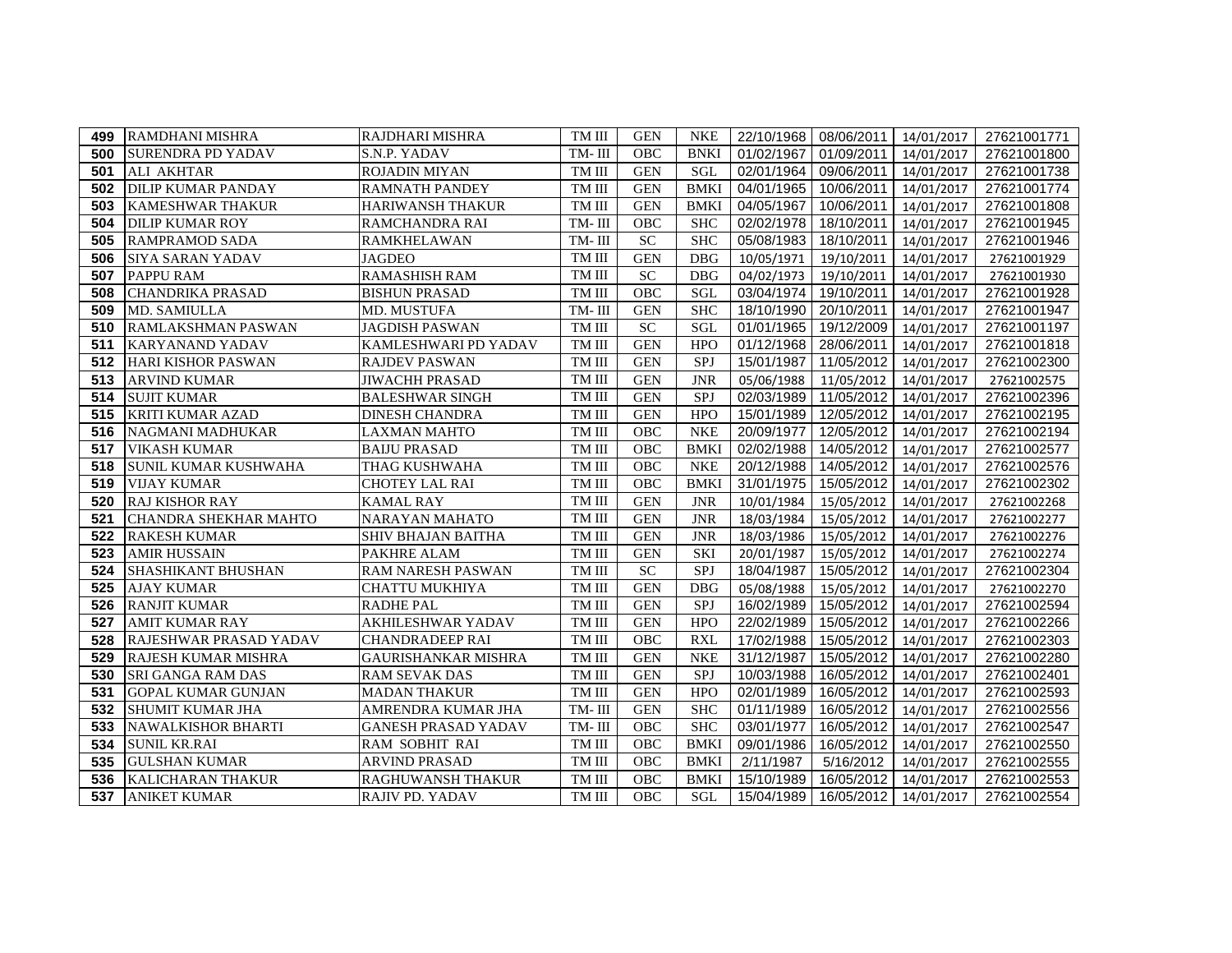| 538 | <b>RAJA RISHI KAPUR</b>       | <b>SARYUG RAUT</b>      | TM- $\rm III$ | OBC        | BNKI        |            | 12/01/1978 17/05/2012 14/01/2017 |            | 27621002293 |
|-----|-------------------------------|-------------------------|---------------|------------|-------------|------------|----------------------------------|------------|-------------|
| 539 | <b>RAMSEWAK PASWAN</b>        | <b>BAHOR PASWAN</b>     | TM III        | <b>SC</b>  | <b>SKI</b>  | 25/02/1979 | 17/05/2012                       | 14/01/2017 | 27621002485 |
| 540 | OM PRAKASH PANDAY             | <b>FEKAN PANDAY</b>     | TM III        | <b>GEN</b> | <b>JNR</b>  | 01/03/1983 | 17/05/2012                       | 14/01/2017 | 27621002299 |
| 541 | <b>MURLIDHAR RAY</b>          | <b>GHANSHYAM RAY</b>    | TM III        | <b>GEN</b> | <b>JNR</b>  | 15/03/1984 | 17/05/2012                       | 14/01/2017 | 27621002290 |
| 542 | VEERENDRA KUMAR               | <b>RUKAM RAI</b>        | TM-III        | OBC        | <b>SHC</b>  | 09/04/1984 | 17/05/2012                       | 14/01/2017 | 27621002467 |
| 543 | <b>RAJESH KUMAR MAHTO</b>     | <b>CHALITRA MAHTO</b>   | TM-III        | OBC        | <b>SHC</b>  | 20/10/1984 | 17/05/2012                       | 14/01/2017 | 27621002466 |
| 544 | VIJAI KUMAR PANDAY            | SUDHIR KUMAR PANDAY     | TM III        | <b>GEN</b> | <b>DBG</b>  | 02/11/1984 | 17/05/2012                       | 14/01/2017 | 27621002350 |
| 545 | <b>RAJU KUMAR</b>             | <b>RAM SWARTH SAH</b>   | TM III        | <b>OBC</b> | <b>JNR</b>  | 10/01/1985 | 17/05/2012                       | 14/01/2017 | 27621002312 |
| 546 | <b>BRAJESH KUMAR</b>          | <b>VIDESHWR YADAV</b>   | TM III        | <b>OBC</b> | <b>SHC</b>  | 25/02/1985 | 17/05/2012                       | 14/01/2017 | 27621002310 |
| 547 | <b>RANJIT KUMAR</b>           | <b>MANNU RAY</b>        | TM III        | <b>GEN</b> | <b>JNR</b>  | 25/02/1985 | 17/05/2012                       | 14/01/2017 | 27621002288 |
| 548 | <b>BITTU KUMAR</b>            | BISHWA NATH PRASAD      | TM III        | <b>GEN</b> | <b>JNR</b>  | 01/03/1985 | 17/05/2012                       | 14/01/2017 | 27621002369 |
| 549 | <b>GANESH KUMAR</b>           | JANAK MATHO             | TM III        | <b>GEN</b> | <b>JNR</b>  | 05/01/1986 | 17/05/2012                       | 14/01/2017 | 27621002371 |
| 550 | <b>ARUN KUMAR</b>             | HARISHCHANDRA SINGH     | TM III        | <b>GEN</b> | SPJ         | 25/01/1986 | 17/05/2012                       | 14/01/2017 | 27621002298 |
| 551 | <b>SANJAY KUMAR CHOUDHARY</b> | NANDKISHOR CHOUDHARY    | TM III        | <b>OBC</b> | <b>SKI</b>  | 11/03/1986 | 17/05/2012                       | 14/01/2017 | 27621002495 |
| 552 | <b>ASHUTOSH KUMAR</b>         | DILE CHANDRA LAL        | TM III        | <b>GEN</b> | <b>JNR</b>  | 10/03/1986 | 17/05/2012                       | 14/01/2017 | 27621002289 |
| 553 | <b>RAVI KUMAR SINGH</b>       | SHRI RAM SINGH          | TM III        | <b>GEN</b> | <b>JNR</b>  | 20/10/1986 | 17/05/2012                       | 14/01/2017 | 27621002291 |
| 554 | <b>BIJAY KUMAR SHASTRI</b>    | KAMESHWARI PANDIT       | TM III        | <b>GEN</b> | <b>JNR</b>  | 25/12/1986 | 17/05/2012                       | 14/01/2017 | 27621002297 |
| 555 | <b>DILIP KUMAR THAKUR</b>     | <b>INDRAJEET THAKUR</b> | TM III        | <b>GEN</b> | <b>JNR</b>  | 31/12/1986 | 17/05/2012                       | 14/01/2017 | 27621002285 |
| 556 | SANTOSH KUMAR MANDAL          | NAND LAL MANDAL         | TM III        | <b>GEN</b> | <b>JNR</b>  | 31/01/1987 | 17/05/2012                       | 14/01/2017 | 27621002296 |
| 557 | <b>BHUSHAN KUMAR</b>          | MAHAVIR PD CHODHARY     | TM III        | OBC        | <b>SHC</b>  | 30/10/1987 | 17/05/2012                       | 14/01/2017 | 27621002307 |
| 558 | NEERAJ KUMAR                  | <b>JAGAT RAY</b>        | TM III        | <b>GEN</b> | <b>JNR</b>  | 25/01/1988 | 17/05/2012                       | 14/01/2017 | 27621002284 |
| 559 | <b>ABHISHEK KUMAR</b>         | ASHOK KUMAR GUPTA       | TM III        | <b>GEN</b> | <b>JNR</b>  | 03/02/1988 | 17/05/2012                       | 14/01/2017 | 27621002366 |
| 560 | PRABHAT KUMAR                 | <b>BAM SHANKAR JHA</b>  | TM III        | <b>GEN</b> | <b>JNR</b>  | 06/09/1988 | 17/05/2012                       | 14/01/2017 | 27621002283 |
| 561 | <b>ARVIND KUMAR</b>           | MAHADEV PD SAHU         | TM III        | <b>GEN</b> | <b>HPO</b>  | 30/12/1988 | 19/05/2012                       | 14/01/2017 | 27621002587 |
| 562 | <b>SANJIB KUMAR</b>           | SUBODH PRASAD SINGH     | TM III        | OBC        | <b>SHC</b>  | 06/04/1989 | 17/05/2012                       | 14/01/2017 | 27621002309 |
| 563 | <b>SABUT SAFI</b>             | D.N. SAFI               | TM-III        | <b>GEN</b> | <b>BNKI</b> | 26/02/1969 | 10/01/2009                       | 14/01/2017 | 27621000929 |
| 564 | <b>PRADEEP KUMAR</b>          | <b>M.P YADAV</b>        | TM-III        | <b>OBC</b> | <b>SHC</b>  | 05/12/1981 | 17/05/2012                       | 14/01/2017 | 27621002287 |
| 565 | <b>SUBHASH KUMAR</b>          | <b>MANILAL YADAV</b>    | TM III        | <b>OBC</b> | <b>SKI</b>  | 25/10/1988 | 17/05/2012                       | 14/01/2017 | 27621002522 |
| 566 | CHANDRA BHUSHAN RAM           | PRABHU RAM              | TM-III        | SC         | <b>SHC</b>  | 15/11/1973 | 18/05/2012                       | 14/01/2017 | 27621002601 |
| 567 | <b>SANTOSH KUMAR</b>          | NAGINA PRASAD           | TM-III        | OBC        | <b>BNKI</b> | 03/04/1984 | 18/05/2012                       | 14/01/2017 | 27621002496 |
| 568 | <b>MAHENDRA RAM</b>           | <b>MUNNA RAM</b>        | TM-III        | <b>SC</b>  | <b>SHC</b>  | 01/01/1968 | 20/01/2009                       | 14/01/2017 | 27621000931 |
| 569 | <b>SANTOSH KUMAR</b>          | R.C. RAI                | TM-III        | OBC        | <b>SHC</b>  | 01/01/1981 | 20/01/2009                       | 14/01/2017 | 27621000932 |
| 570 | <b>RANDHIR YADAV</b>          | JAIMANGAL RAI           | TM III        | OBC        | <b>BMKI</b> | 02/01/1985 | 18/05/2012                       | 14/01/2017 | 27621002478 |
| 571 | <b>BIPIN KUMAR SAH</b>        | B.L. SAH                | TM-III        | OBC        | <b>BNKI</b> | 01/01/1986 | 18/05/2012                       | 14/01/2017 | 27621002583 |
| 572 | <b>KAILASH PRASAD</b>         | RAM PRATAP MAHTO        | TM III        | <b>OBC</b> | <b>SHC</b>  | 01/02/1986 | 18/05/2012                       | 14/01/2017 | 27621002308 |
| 573 | <b>KISHORI SAH</b>            | RAM DAYAL SAH           | TM III        | <b>GEN</b> | <b>JNR</b>  | 05/01/1986 | 18/05/2012                       | 14/01/2017 | 27621002477 |
| 574 | <b>SANJIV KUMAR SUMAN</b>     | <b>SURESH RAY</b>       | TM III        | <b>GEN</b> | <b>DBG</b>  | 27/08/1989 | 18/05/2012                       | 14/01/2017 | 27621002352 |
| 575 | <b>BINOD KUMAR</b>            | <b>UPENDRA MEHTA</b>    | TM-III        | OBC        | <b>SHC</b>  | 08/04/1986 | 18/05/2012                       | 14/01/2017 | 27621002582 |
| 576 | <b>KALIKANT MISHRA</b>        | DEO CHAND MISHRA        | TM III        | <b>GEN</b> | <b>BMKI</b> | 10/01/1977 | 18/05/2012                       | 14/01/2017 | 27621002557 |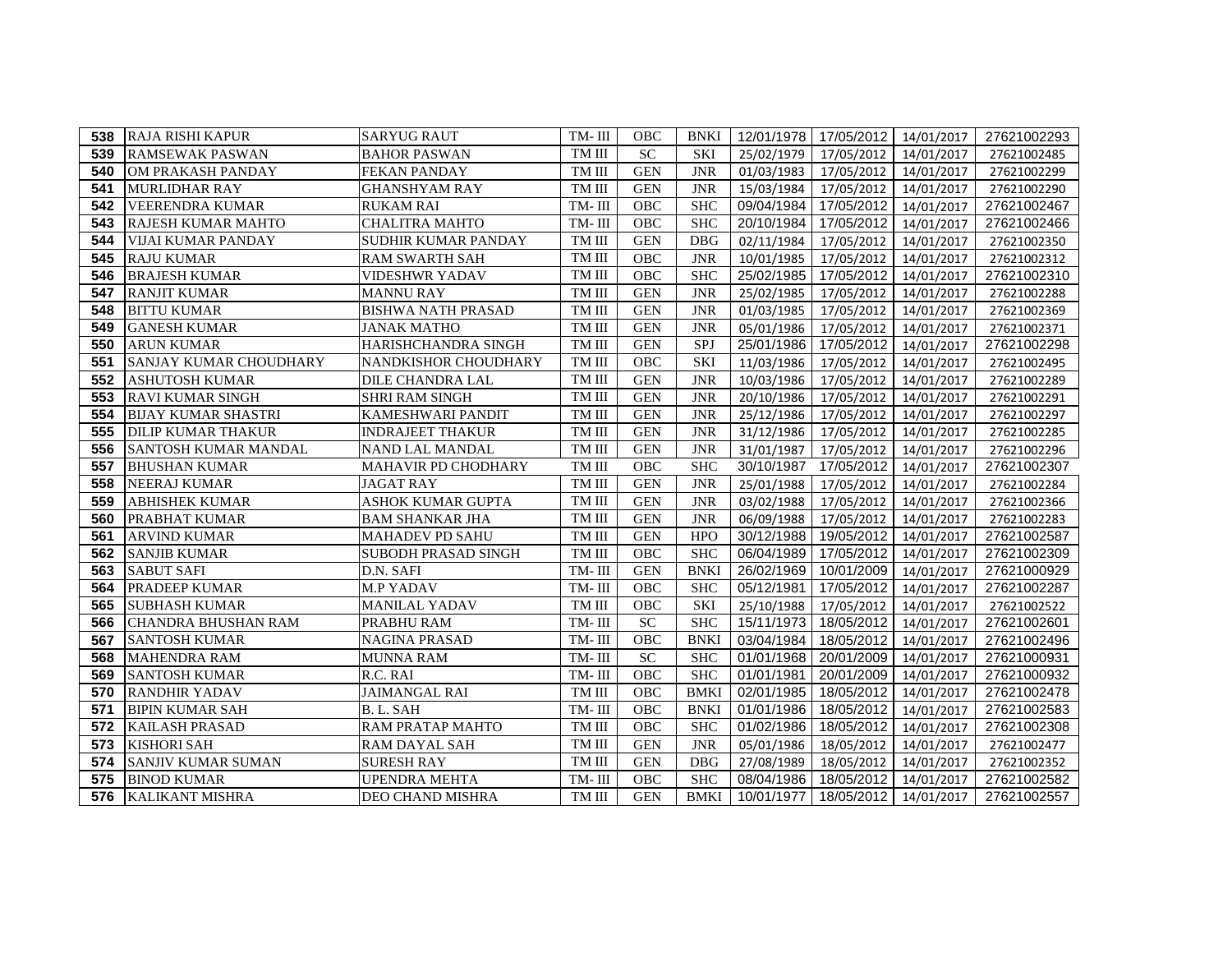| 577 | <b>UMESH KUMAR</b>          | <b>RAMESHWAR PRASAD</b>  | TM III | <b>GEN</b> | <b>JNR</b>  |            | 01/05/1975   19/05/2012   14/01/2017 |            | 27621002375 |
|-----|-----------------------------|--------------------------|--------|------------|-------------|------------|--------------------------------------|------------|-------------|
| 578 | <b>RAJ KISHOR PASWAN</b>    | <b>ASHARFI PASWAN</b>    | TM-III | ${\rm SC}$ | <b>SHC</b>  |            | 5/19/2012                            | 14/01/2017 | 27621002609 |
| 579 | <b>ARUN KR.KAMATI</b>       | <b>GANESH KAMTI</b>      | TM III | <b>GEN</b> | <b>HPO</b>  | 09/05/1981 | 22/05/2012                           | 14/01/2017 | 276N0003898 |
| 580 | <b>RAKESH KUMAR</b>         | <b>DINANATH PRASAD</b>   | TM III | <b>OBC</b> | <b>NKE</b>  | 05/03/1984 | 19/05/2012                           | 14/01/2017 | 27621002589 |
| 581 | PHUL DEO YADAV              | <b>DUKHA YADAV</b>       | TM III | <b>GEN</b> | <b>DBG</b>  | 01/11/1984 | 19/05/2012                           | 14/01/2017 | 27621002588 |
| 582 | <b>SANJIB KUMAR</b>         | <b>NATHUNI PASWAN</b>    | TM III | <b>SC</b>  | SPJ         | 22/02/1985 | 19/05/2012                           | 14/01/2017 | 27621002313 |
| 583 | <b>AMIT KUMAR</b>           | <b>G. P GUPTA</b>        | TM III | <b>GEN</b> | <b>JNR</b>  | 27/10/1985 | 19/05/2012                           | 14/01/2017 | 27621002254 |
| 584 | <b>BIBHUTI BHUSHAN</b>      | D.P. YADAV               | TM-III | OBC        | <b>SHC</b>  | 15/12/1985 | 19/05/2012                           | 14/01/2017 | 27621002334 |
| 585 | <b>REETA KUMARI</b>         | <b>BABU LAL MAHTO</b>    | TM III | <b>GEN</b> | SPJ         | 15/12/1985 | 19/05/2012                           | 14/01/2017 | 27621002353 |
| 586 | PRAKASH KUMAR               | <b>DEV NARAYAN</b>       | TM III | <b>GEN</b> | SPJ         | 01/02/1986 | 19/05/2012                           | 14/01/2017 | 27621002404 |
| 587 | <b>NAVIN KUMAR</b>          | <b>MUNSHI THAKUR</b>     | TM III | <b>GEN</b> | <b>DBG</b>  | 25/02/1986 | 19/05/2012                           | 14/01/2017 | 27621002256 |
| 588 | <b>DHARMENDRA DAS</b>       | <b>NAGENDRA DAS</b>      | TM III | <b>SC</b>  | <b>SKI</b>  | 12/02/1987 | 19/05/2012                           | 14/01/2017 | 27621002492 |
| 589 | <b>NATHO DAS</b>            | <b>TANIK LAL DAS</b>     | TM-III | <b>SC</b>  | <b>SHC</b>  | 12/07/1987 | 19/05/2012                           | 14/01/2017 | 27621002605 |
| 590 | <b>RAVINDRA KUMAR SAH</b>   | <b>BINDA SAH</b>         | TM-III | <b>OBC</b> | <b>SHC</b>  | 25/01/1988 | 19/05/2012                           | 14/01/2017 | 27621002468 |
| 591 | <b>NARESH KUMAR YADAV</b>   | <b>MAHENDRA YADAV</b>    | TM III | <b>GEN</b> | <b>DBG</b>  | 05/10/1988 | 19/05/2012                           | 14/01/2017 | 27621002282 |
| 592 | <b>RAM VINAY MAHTO</b>      | RAM CHARITA MATHO        | TM III | <b>GEN</b> | <b>JNR</b>  | 25/05/1988 | 19/05/2012                           | 14/01/2017 | 27621002376 |
| 593 | <b>SANTOSH KUMAR PANDIT</b> | <b>RAMANUJ PANDIT</b>    | TM III | <b>OBC</b> | <b>NKE</b>  | 26/03/1989 | 19/05/2012                           | 14/01/2017 | 27621002205 |
| 594 | <b>JAWAHAR KUMAR</b>        | <b>JAY PRAKASH SINGH</b> | TM III | <b>GEN</b> | <b>DBG</b>  | 01/01/1978 | 20/05/2012                           | 14/01/2017 | 27621002379 |
| 595 | PRAMOD RAM                  | <b>SUKH DEV RAM</b>      | TM III | <b>GEN</b> | <b>JNR</b>  | 11/03/1979 | 20/05/2012                           | 14/01/2017 | 27621002377 |
| 596 | <b>ABDUL ZABBAR</b>         | <b>ABDUL SUBHAN</b>      | TM III | <b>OBC</b> | <b>SKI</b>  | 15/03/1982 | 20/05/2012                           | 14/01/2017 | 27621002393 |
| 597 | <b>RAJ KUMAR</b>            | <b>SURYADEO SAW</b>      | TM III | <b>GEN</b> | <b>SKI</b>  | 13/05/1984 | 20/05/2012                           | 14/01/2017 | 27621002494 |
| 598 | <b>RAJESH KUMAR</b>         | <b>GANESH MATHO</b>      | TM III | <b>GEN</b> | <b>JNR</b>  | 22/06/1985 | 20/05/2012                           | 14/01/2017 | 27621002388 |
| 599 | <b>ASHOK KUMAR</b>          | <b>MAHESH RAJAK</b>      | TM III | OBC        | <b>JJP</b>  | 30/10/1985 | 20/05/2012                           | 14/01/2017 | 27621002357 |
| 600 | <b>BHARAT LAL MEENA</b>     | <b>SUKHRAM MEENA</b>     | TM III | <b>ST</b>  | <b>RXL</b>  | 02/10/1987 | 23/05/2012                           | 14/01/2017 | 27621002236 |
| 601 | <b>SHYAM LAL TUDOO</b>      | R.N. TUDDU               | TM-III | <b>ST</b>  | <b>BNKI</b> | 07/09/1978 | 24/05/2012                           | 14/01/2017 | 27621002623 |
| 602 | <b>ABHISHEK KUMAR URAWN</b> | <b>JAGDEO URAW</b>       | TM III | <b>ST</b>  | <b>RXL</b>  | 02/03/1985 | 26/05/2012                           | 14/01/2017 | 27621002237 |
| 603 | <b>MANOJ KR MANDAL</b>      | <b>BHUTTIYA MANDAL</b>   | TM-III | <b>ST</b>  | <b>SHC</b>  | 24/11/1982 | 02/02/2013                           | 14/01/2017 | 27621003424 |
| 604 | DEVANAND GOND               | <b>KEDAR NATH GOND</b>   | TM III | <b>ST</b>  | <b>JNR</b>  | 01/02/1992 | 04/05/2013                           | 14/01/2017 | 27621003619 |
| 605 | <b>INDRA MOHAN</b>          | <b>LAL BABU GOND</b>     | TM III | <b>ST</b>  | <b>JNR</b>  | 12/01/1990 | 08/05/2013                           | 14/01/2017 | 27621003928 |
| 606 | CHHUTTAN LAL MEENA          | <b>SUGAN CHAND MEENA</b> | TM III | <b>ST</b>  | <b>JNR</b>  | 02/07/1975 | 15/05/2013                           | 14/01/2017 | 27621003691 |
| 607 | <b>RAM KISHOR MEENA</b>     | <b>UMIDI LAL MEENA</b>   | TM III | <b>ST</b>  | <b>JNR</b>  | 05/07/1981 | 15/05/2013                           | 14/01/2017 | 27621003700 |
| 608 | <b>LALLU PRASAD MEENA</b>   | <b>SHRAWAN KR MEENA</b>  | TM III | <b>ST</b>  | <b>JNR</b>  | 01/08/1987 | 15/05/2013                           | 14/01/2017 | 27621003692 |
| 609 | <b>DINESH KUMAR MEENA</b>   | <b>NATHU LAL MEENA</b>   | TM III | <b>ST</b>  | <b>JNR</b>  | 27/07/1988 | 15/05/2013                           | 14/01/2017 | 27621003685 |
| 610 | <b>DINESH PASWAN</b>        | <b>DHANESHWR PASWAN</b>  | TM III | <b>GEN</b> | <b>SHC</b>  | 05/10/1986 | 20/06/2013                           | 14/01/2017 | 332NP210692 |
| 611 | <b>DILDAR MEENA</b>         | <b>CHHANNU LAL MEENA</b> | TM III | <b>ST</b>  | <b>JNR</b>  | 01/08/1991 | 15/05/2013                           | 14/01/2017 | 27621003686 |
| 612 | <b>UMESH URAON</b>          | RAMCHANDRA URAW          | TM III | <b>ST</b>  | <b>NKE</b>  | 20/04/1987 | 25/11/2013                           | 14/01/2017 | 27621004326 |
| 613 | <b>RANJAN KUMAR</b>         | SATYANARAYAN SAHU        | TM III | <b>OBC</b> | <b>BMKI</b> | 01/05/1987 | 02-05-07/<br>02-10-13                | 14/01/2017 | 27617749580 |